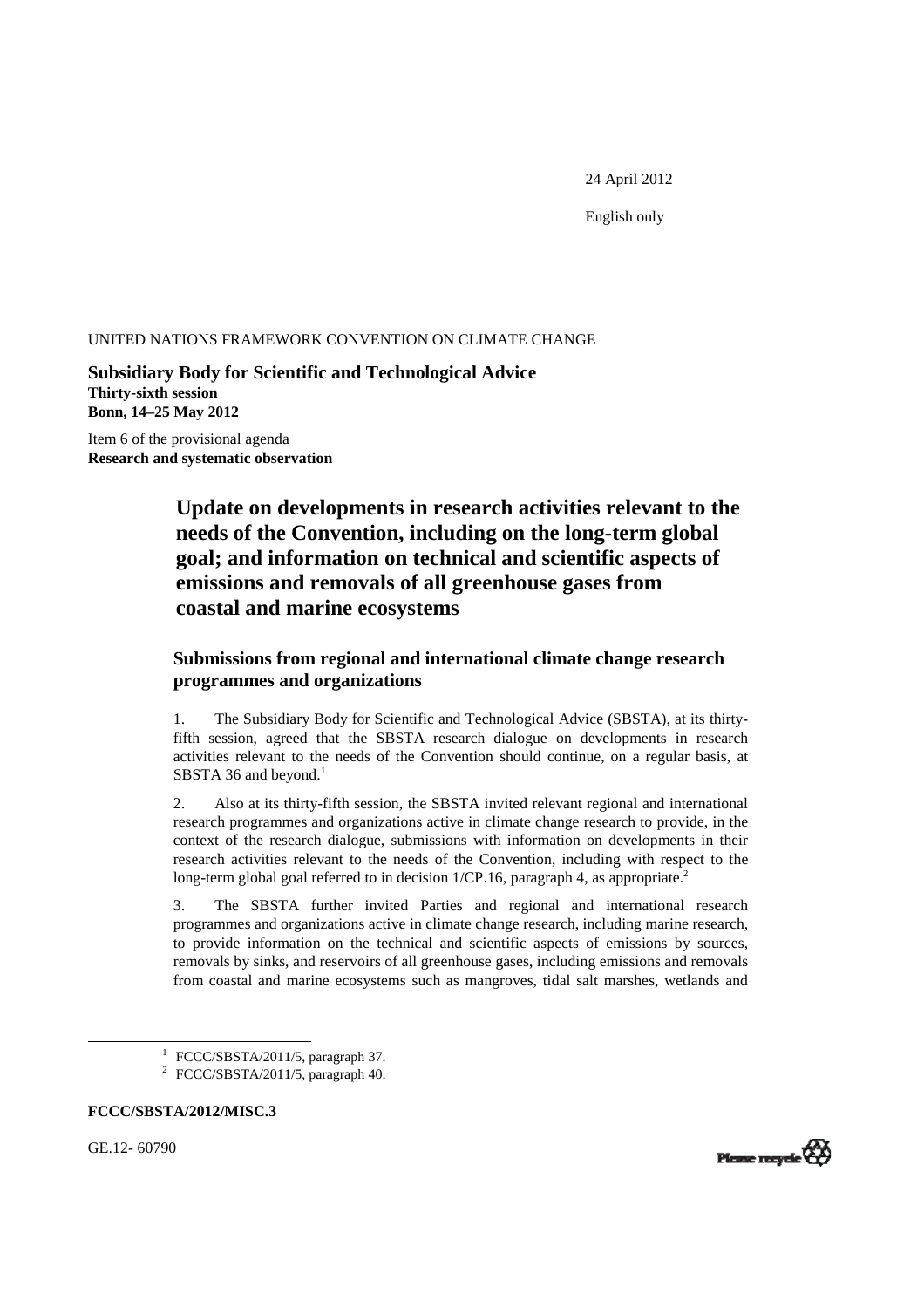seagrass meadows, with a view to identifying and quantifying the impact of human activities. This information would be considered as a theme for the next research dialogue.<sup>3</sup>

4. The secretariat has received eight such submissions. In accordance with the procedure for miscellaneous documents, these submissions are attached and reproduced\* in the language in which they were received and without formal editing.

 <sup>3</sup> <sup>3</sup> FCCC/SBSTA/2011/5, paragraph 43.

 <sup>\*</sup> These submissions have been electronically imported in order to make them available on electronic systems, including the World Wide Web. The secretariat has made every effort to ensure the correct reproduction of the texts as submitted.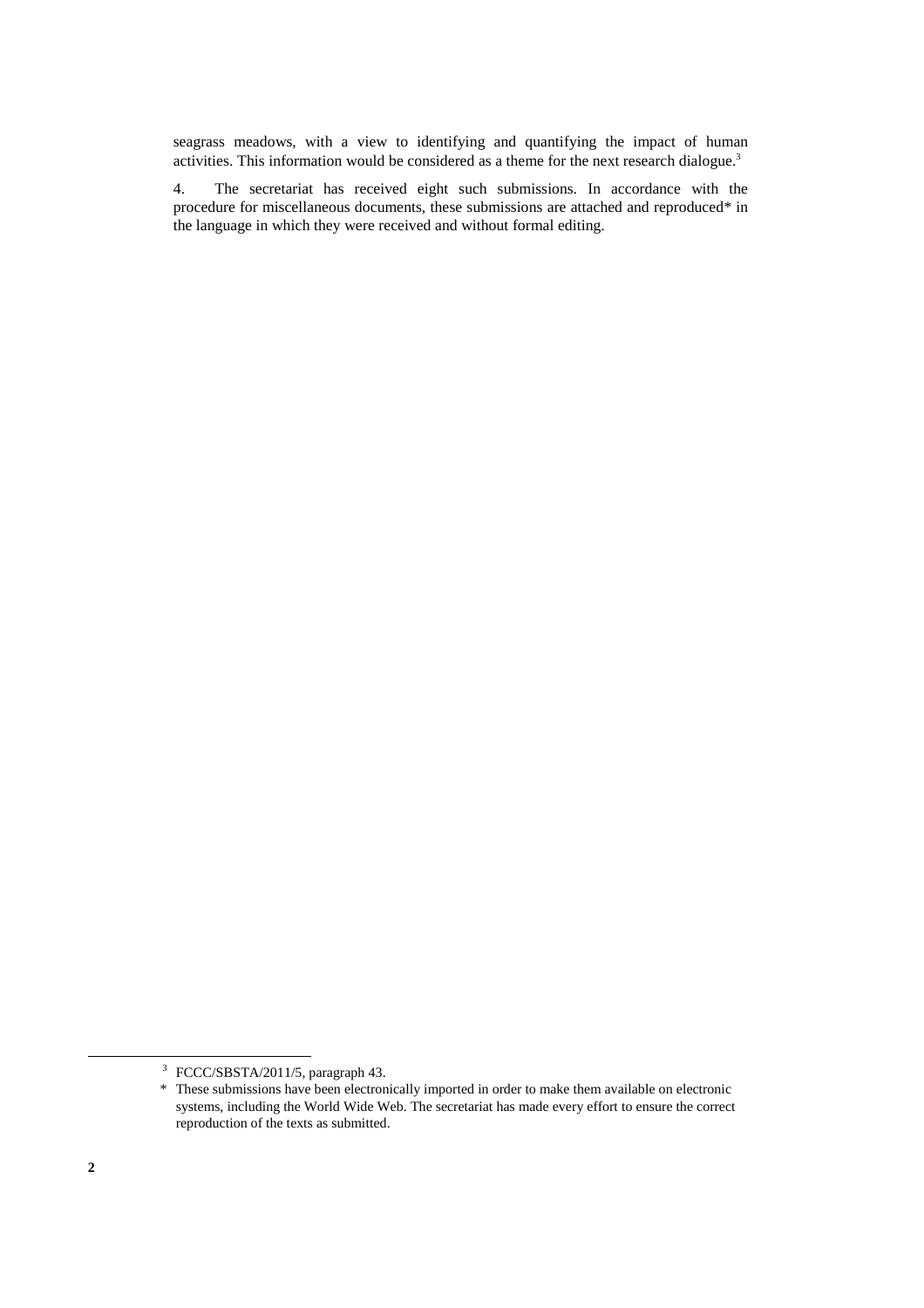# Contents

| 1. | Asia-Pacific Network for Global Change Research                                            | $\overline{4}$ |
|----|--------------------------------------------------------------------------------------------|----------------|
| 2. | Earth System Science Partnership                                                           | 19             |
| 3. | European Union's Seventh Framework Programme for Research and Technological<br>Development | 22             |
| 4. | Global Change System for Analysis, Research and Training                                   | 37             |
| 5. | Inter-American Institute for Global Change Research                                        | 40             |
| 6. | International Geosphere–Biosphere Programme                                                | 43             |
| 7. | International Human Dimensions Programme on Global Environmental Change                    | 48             |
| 8. | World Climate Research Programme                                                           | 52             |
|    |                                                                                            |                |

*Page*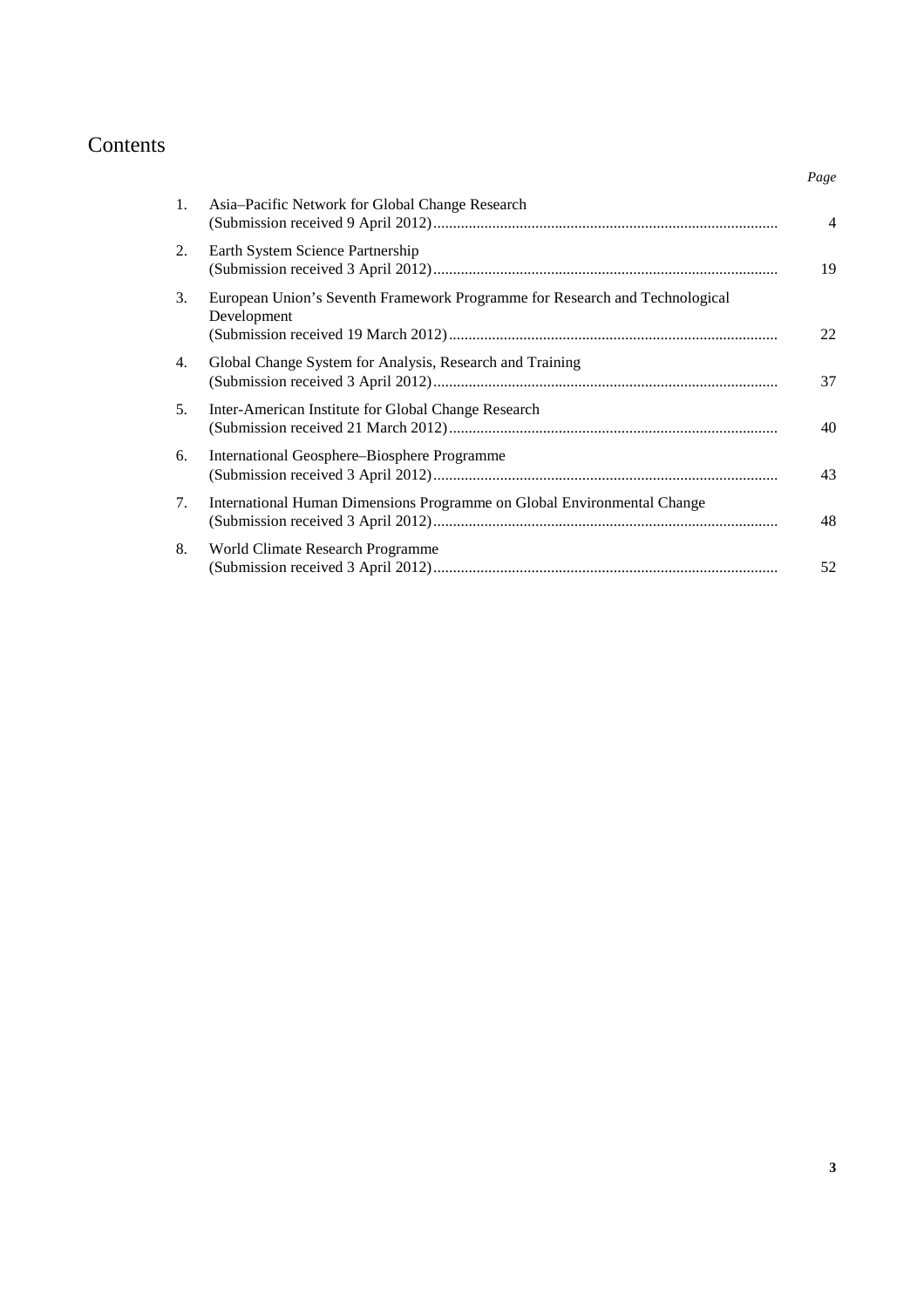Paper no. 1: Asia–Pacific Network for Global Change Research

**Acknowledgment:** The APN welcomes and appreciates the continuing opportunity to inform, and engage in a dialogue with SBSTA on issues of global change research, capacity development and science-policy interfacing mechanisms within the Asia-Pacific region that is relevant to the convention. The present brief summarises the current main activities undertaken by APN to address some of the issues outlined in the recently published document **FCCC/SBSTA/2012/MISC.2** regards those topics for discussion at the dialogue meeting to take place during SBSTA36, taking into account developments in research activities outlined in document **FCCC/SBSTA/2007/4, Paragraph 47 (a–f)**.

### **Contents**

- **1. What is the APN**
- **2. New and Ongoing APN Activities Relevant to the Convention**
- *2.1 APN Climate Synthesis and Related Activities* 
	- 2.1.1Climate in Asia and the Pacific: A Synthesis of APN Activities
	- 2.1.2 Book: To be published by Springer in its Advances in Global Change Research Series.
- *2.2 Selected Ongoing Research Activities related to:*
	- 2.2.1 Coastal and Marine Ecosystems
	- 2.2.2 Land use and Land Cover Change
- *2.3 New Opportunities for Developing Countries in the Asia-Pacific Region* 
	- 2.3.1 New Opportunities Climate Change Adaptation for Developing Countries in the Asia-Pacific Region
	- 2.3.2 New Opportunities: Low Carbon Initiatives for Developing Countries in the Asia-Pacific Region

### **1. What is the APN:**

Established in 1996, the Asia-Pacific Network for Global Change Research (APN) is a network of twentytwo member governments in Asia and the Pacific whose vision is to enable countries in the region to successfully address global change (GC) challenges through science-based response strategies and measures, effective science and policy linkages, and scientific capacity development.

As APN is an inter-governmental network, a high priority goal is to produce sound scientific results that can be made available as a supportive tool for policy-making processes. Accordingly, the APN conducts regular synthesis and assessment activities of the projects its supports in order to identify important outcomes, research gaps and/or emerging issues that could be used to support policy development.

APN is financially sponsored by the Governments of Japan (Ministry of Environment [MOEJ]; Hyogo Prefectural Government), New Zealand (Ministry for the Environment), Republic of Korea (Ministry of Environment [MEV]) and the United States (National Science Foundation [NSF]; United States Global Change Research Program [USGCRP]).

The APN goals are achieved through a number of activities selected from the APN's two main programmes, which involve **two annual open Calls for Proposals in which scientists based in APN member or approved countries can submit proposals for funding support**. The two main programmes are the *Annual Regional Call for Research Proposals (ARCP)* and the *Scientific Capacity Development Programme (CAPaBLE)*. Particularly encouraged to submit APN proposals are developing-country researchers working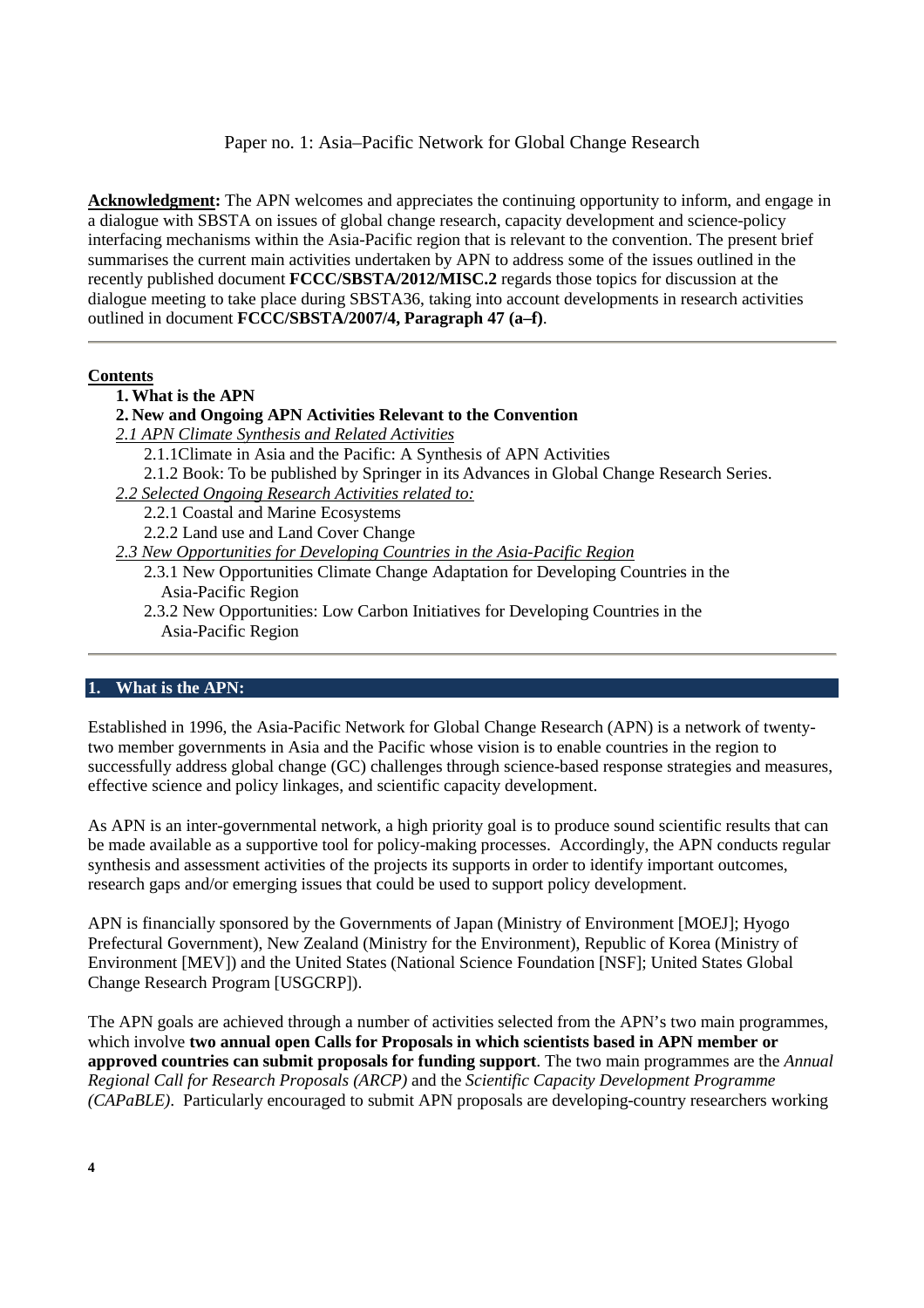in collaboration with the APN's international Global Change partners including DIVERSITAS, ESSP, IGBP, IHDP, START, WCRP and their related core and joint projects.

Research and capacity building activities under the ARCP, CAPaBLE and other related initiatives of the APN focus on four scientific themes identified in the APN's Science Agenda. These are (i) **Climate Change and Climate Variability**; **(ii) Ecosystems, Biodiversity and Land Use;** (iii) **Changes in Atmospheric and Terrestrial Domains;** and (iv) **Resources Utilisation and Pathways for Sustainable Development.** Under these scientific themes, the APN supports activities that are interdisciplinary in nature and cut across natural, social, economic and political sciences.

Examples of the kinds of activities APN undertakes are:

- − Promoting and strengthening GC research, including identifying gaps via syntheses and assessment work
- − Identifying and developing existing methodologies and developing new methodologies and tools for effective transfer of scientific knowledge
- − Strengthening the interface of policy- and decision-making processes and society in general for mainstreaming environmental concern
- − Encouraging initiatives from developing countries for place-based, integrative research
- − Aligning with programmes of the GC community

#### **2. Ongoing APN Activities Relevant to the Convention:**

### **2.1 APN Climate Synthesis Report and Work towards Springer Publication: Climate in Asia and the pacific: Society, Security and Sustainability**

*The APN Climate Synthesis activities began in November 2009 and involve key scientists from the Asia-Pacific region, all of whom have been involved in APN activities either through leading APN-funded projects and/or through being a member country or expert member in the APN.* 

#### **2.1.1 Climate in Asia and the Pacific: A Synthesis of APN Activities**

ISBN978-4-9902500-1-0 *Citation: Manton MJ, Heath, L, Salinger, J and Stevenson, LA. 2011. Climate in Asia and the Pacific: A Synthesis of APN Activities, pp78. Asia-Pacific Network for Global Change Research.* 

Work for the present Synthesis – Climate in Asia and the Pacific: A Synthesis of APN Activities began in November 2009 with a scoping workshop followed by an authors' workshop in August 2010. The work entailed summarizing over fifty scientific research and capacity building projects funded by the APN that had a climate-related element – whether natural climate variability and/or climate change. The contributing authors of the present synthesis report are leaders in their field and many of them are authors for the next Fifth Assessment Report of the Intergovernmental Panel on Climate Change (IPCCAR5). The present report will be a useful tool not only for the IPCC, but also for scientists, decision-makers and educators as it identifies both research gaps and future research activities for the Asia-Pacific region in the context of natural climate variability and climate change. **Copies will be available at the research dialogue on 19th May 2012 and can be downloaded from the APN website at:** http://www.apngcr.org/uploads/reports/2011/Climate%20in%20Asia%20and%20the%20Paci fic.pdf

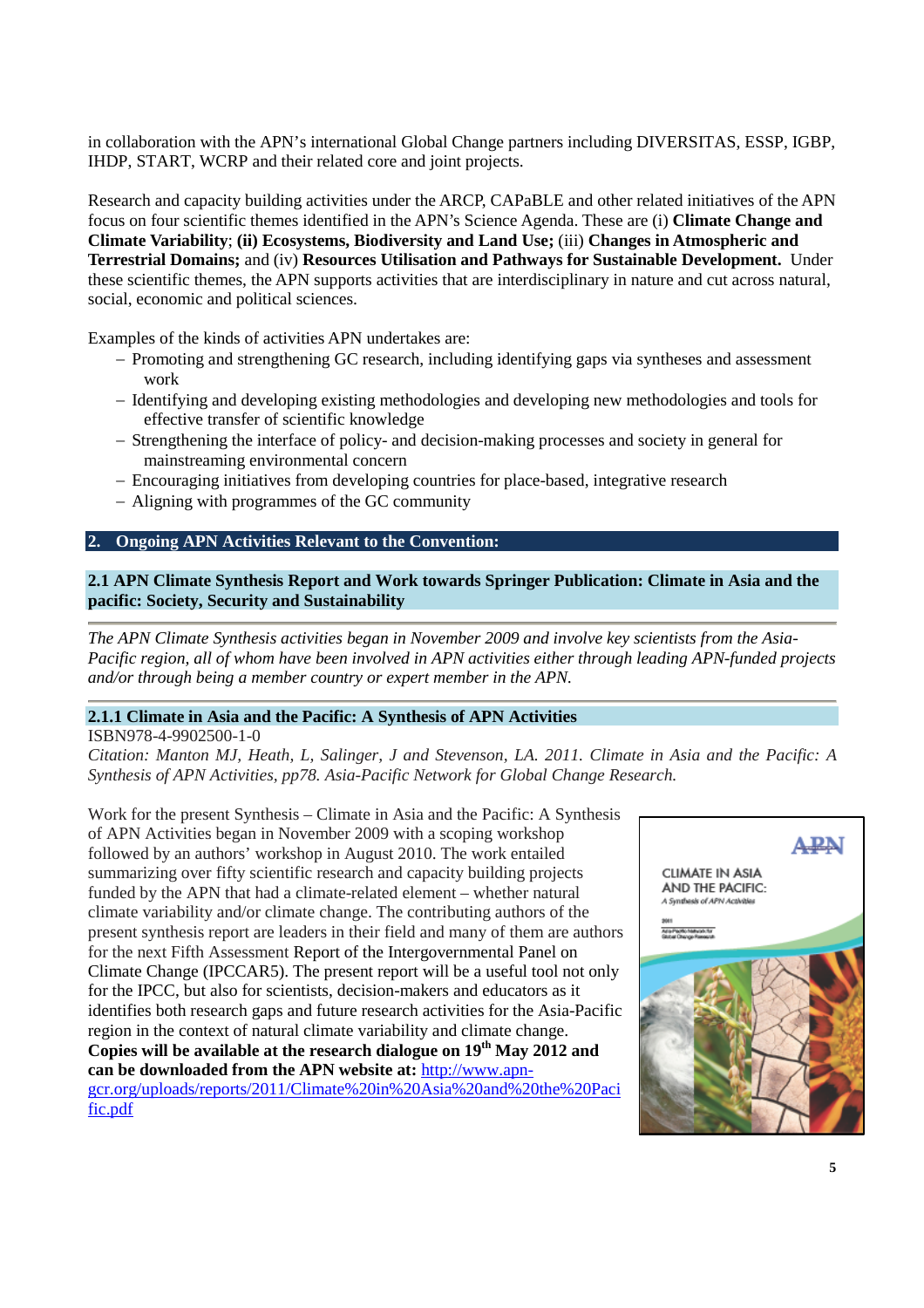## **2.1.2 Book: To be published by Springer in its Advances in Global Change Research Series.**

Following a workshop from 17-20 October 2011, in Kobe Japan, the book authors are now in the process of preparing Final Order Drafts for the Chapters outlined below. An outline of the book, which is scheduled for publication in Autumn 2012, looks at the current/emerging issues in the Asia-Pacific region, is as follows:

### **TITLE: Climate in Asia & the Pacific: Security, Society and Sustainability**

- **i. Foreword** 
	- Helen Clark of UNDP (to be confirmed)
	- WCRP Executive Director (to be confirmed)
- **ii. Message from the Steering Committee Chair of APN**
- **iii. List of Contributors**

#### **Chapter I: Introduction (Coordinating Lead Author: Michael Manton)**

- Include purpose of the book, tools/methodologies used and opportunities for climate impact, adaptation and vulnerability assessments. There is a need to recognise the importance of Asian societies that extend from remote communities to mega-cities.

#### **Chapter II: Climate Variability and Change (Coordinating Lead Authors: Jim Salinger & Madan Shresta)**

- Section 1: Observed Climate, Variability and Trends
	- o Highlight characters and drivers of climate, variability and trends across the Asia-Pacific, including extremes, glacial mass balance changes and large scales temperature , e.g. circulation and monsoon
	- o Include pre-historical perspectives and variability across time-scales
- Section 2: Modelling Projections and Regional Downscaling
	- o Highlight regional climate modelling and downscaling for Asia-Pacific, including projections on future climate and potential applications of models outputs in projects initiated by WCRP [e.g. Coordinated Regional Climate Downscaling Experiment (CORDEX)], IITM, APCC, BoM, GCISC, IRI, etc.

#### **Chapter III: Climate and Urbanisation (Coordinating Lead Author: Peter Marcotullio)**

Section 1: Urbanisation as a driver of Climate Change

- o Highlight the needs of urban areas on food, water, and energy and hence recognise urban areas as source of greenhouse gases. Note the impact of urban design on water and energy efficiency.
- Section 2: Mega-Cities (coastal and inland)
	- o Highlight vulnerabilities of mega-cities to climate-related events such as sea-level rise and flooding. Note strategies for managing impacts, including urban planning.

# **Chapter IV: Climate and Security (Coordinating Lead Authors: Lance Heath & Elena Nikitina)**

Section 1: Food Security: Agriculture and Fisheries

- o Highlight vulnerabilities and opportunities of agriculture and fisheries to climate variability and change and note strategies for managing and planning those vulnerabilities and opportunities. Section 2: Water Security
- - o Highlight vulnerabilities and opportunities of water security to climate variability and extreme events for Asia-Pacific including Himalayas, Tibetan Plateau and Pacific States. Note strategies to manage vulnerability including extreme events.
	- o Include conflict resolution
- Section 3: Disaster Management
	- o Highlight strategies and opportunities for managing climate-related disasters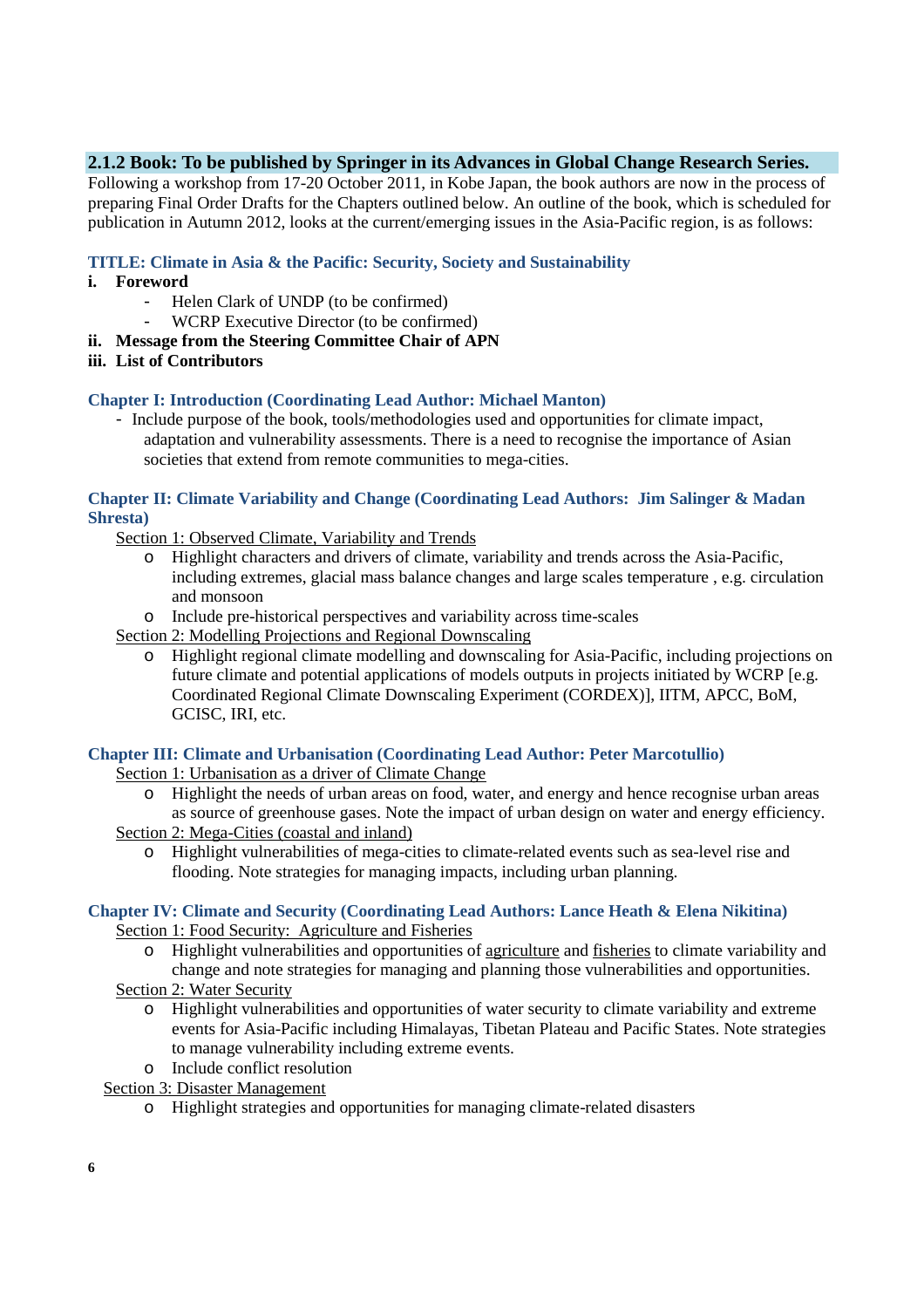Section 4: Energy (distribution, efficiency, sources)

o Highlight vulnerabilities of energy supply to climate change and variability and extreme events. Note strategies to manage those vulnerabilities.

### **Chapter V: Climate and Society (Coordinating Lead Author: Kanayathu Koshy)**

#### Section 1: Governance

o Describe capabilities and potential strategies for societies to manage climate risks at various levels of governance.

Section 2: Remote Communities

- a. Mountain Communities
- b. Small Islands
- o Highlight vulnerabilities of remote communities to climate variability and change and discuss strategies to manage those vulnerabilities

Section 3: Human Health

o Highlight vulnerabilities of human health to climate variability and change including extremes and discuss potential strategies to manage those vulnerabilities

#### **Chapter VI: Climate and Sustainability (Coordinating Lead Author: Rodel Lasco)**

Section 1: Integrated Assessment and Energy Options

o Highlight development of integrated assessment methodologies to determine sustainable energy options for Asia-Pacific region.

Section 2: Ecosystem Management

o Highlight importance of natural ecosystems in sustainable development and discuss their roles in climate change adaptation and mitigation.

#### **Chapter VII: Future Directions for Climate Research in the Asia-Pacific Region** (**All CLAs)**

o Highlight overall conclusion and knowledge gaps across all chapters

#### **Coordinating Lead Authors**

Michael Manton (Chair, Monash Uni, AUS) Jim Salinger (University of Tasmania, AUS) Lance Heath (SPG, Expert, AUS) Kanayathu Koshy (SPG, Expert, Malaysia) Madan Lall Shrestha (SPG Co-Chair; SPG Nepal) Peter Marcotullio (Hunter Uni, USA) Rodel Lasco (ICRAF, Philippines)

#### **Lead Authors**

Yasuko Kameyama (NIES) Ailikun (MAIRS) John McGregor (CSIRO) Jariya Boonjawat (SPG, Thailand) Wenjie Dong (SPG, China) Michio Kishi (PICES, Fisheries) Hina Lotia (LEAD, Pakistan)

#### **Contributing Authors:**

Juan Pulhin (UPLB) Linda Penalba (UPLB) Hyun-Suk Kang (ROK) Richard Cooper (START)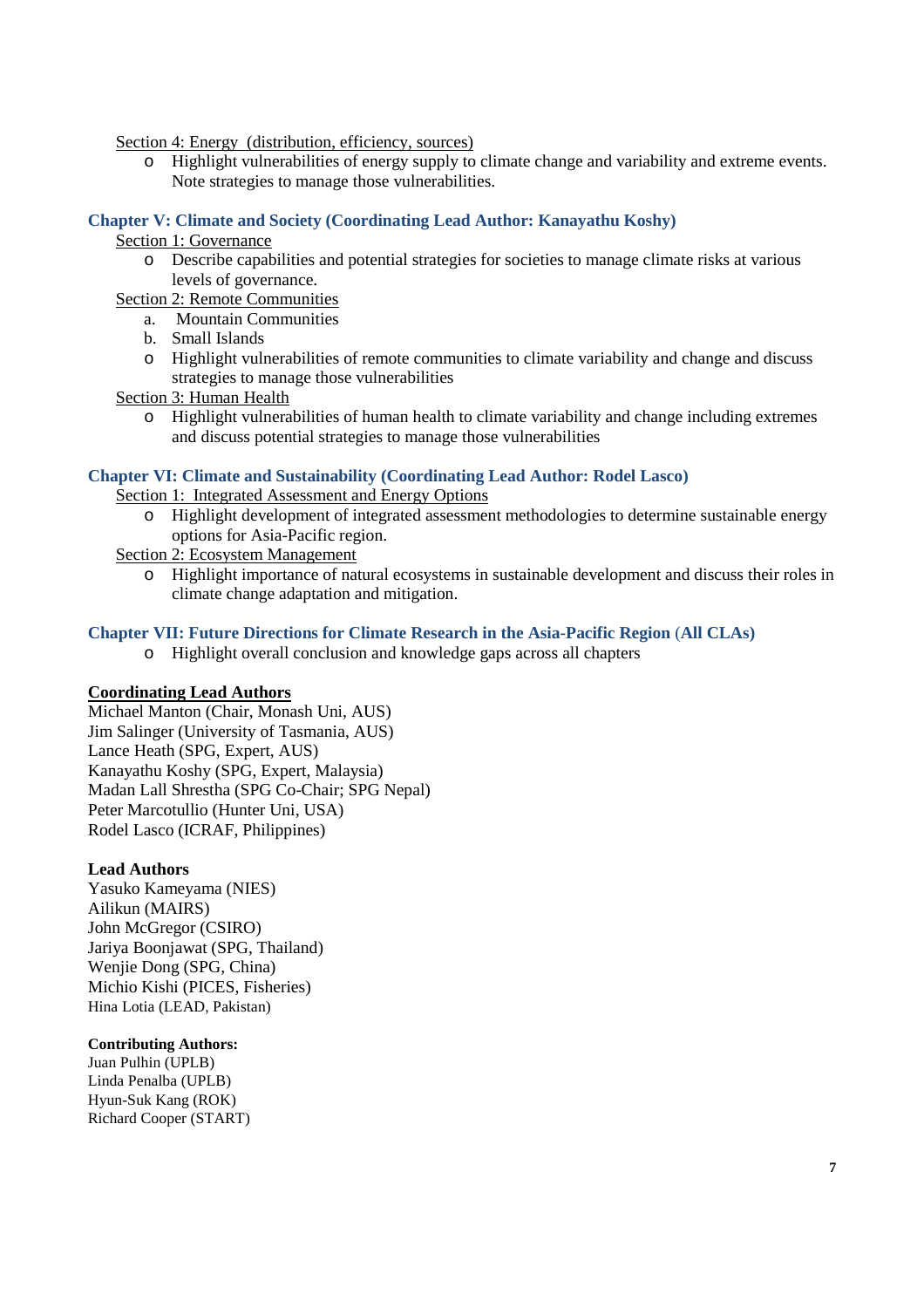Louis Lebel (USER) Shih-Liang Chen (Taipei) Rizaldi Boer (Indonesia, Agriculture) James Hansen (IRI, Agriculture) Holger Meinke (ATU, Agriculture) Kristie Ebi (IPCC, TSU for WGII) P.R. Shukla (India, Energy & IAMs) Jiang Keung (China, Energy & IAMs) Reuben Zondervan (ESG, Sweden) Lareef Zubair (IRI, New York) Diane McFadzien (SPREP) John Campbell (University Waikato, New Zealand) Francisco Werner (NOAA, PICES, fisheries)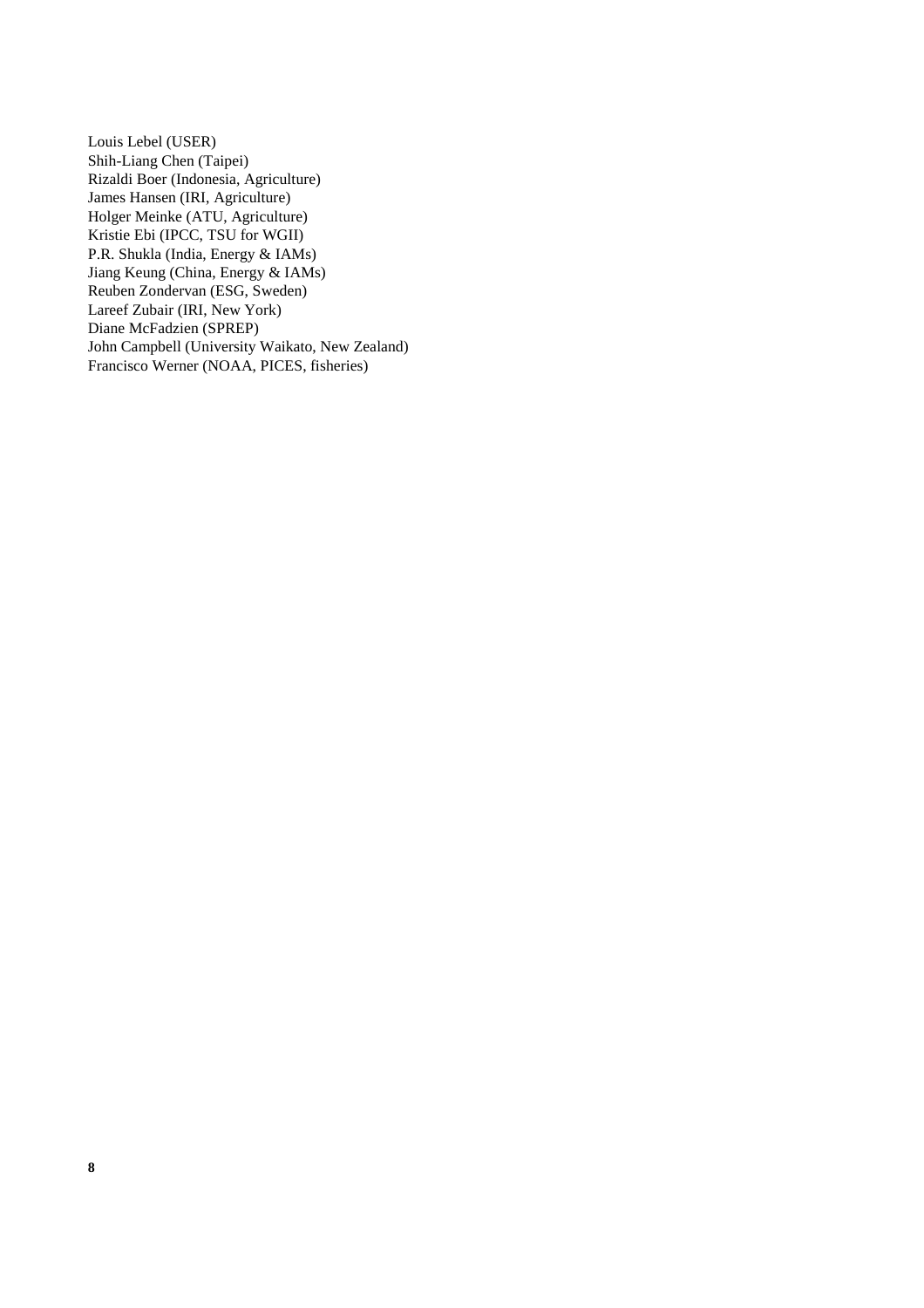#### **2.2 Selected Ongoing Research Activities related to:**

#### *2.2.1 Coastal and Marine Ecosystems*

*[Technical and scientific aspects of sources, sinks and reservoirs of all greenhouse gases for coastal and marine ecosystems (mangroves, tidal salt marshes, wetlands and seagrass meadows), with a view to identifying and quantifying the impact of human activities]* 

#### • **(Ongoing) Impact of Climate Change on Mangrove Ecosystems in South Asia (Salik).** A 3-year collaborative project in Pakistan, India, Sri Lanka and Bangladesh.

Mangrove forests are an important ecosystem for sustaining biodiversity and livelihoods of to its dependent communities. The total mangrove cover in South Asia is estimated to be about 10,000 km<sup>2</sup>. A number of commercial and non-commercial activities (like cattle grazing, firewood, timber, agriculture, small industries, etc) are carried out by local communities. Climate change drivers that threaten mangrove ecosystems include changes in sea level, hydrology (tidal and fresh water flows within mangroves), high water events, storms, precipitation, temperature, atmospheric  $CO<sub>2</sub>$  concentration, ocean circulation patterns, etc. Therefore, a balance is required between resources and its utilization under climate change scenarios for sustainable development of both mangrove and their dependent communities.

There is a sizeable mangrove forest along South Asian coasts that is vulnerable to climate change. Little research has been performed in this region to provide a science-based of information to evaluate impacts and vulnerability of coastal regions to climate change. The extent and composition of regional mangroves are under major change. For example, few decades ago the Indus delta mangroves were regarded as the fifth largest mangrove forest of the world, with a cover of about 350,000 hectares, but now their cover has drastically reduced to about 78,000 hectares, a loss of approximately more than 75% of the origin extension. Similar trend are also found in other South Asian countries like India, Sri Lanka, Bangladesh. Alongi (2002) reported that in last 50 years, about one-third of the world's mangrove forests have been lost. Current projections on mangroves area loss suggest that mangroves in developing countries are likely to decline another 25% by 2025 (Ong and Khoon 2003). Research efforts are needed to understand the interaction of climate change and human impacts on the vulnerability of mangroves wetlands in South Asia.

The present project seeks to provide science-based information about the impact of climate change on mangrove ecosystem in South Asia. The impacts of sea level rise, decrease in fresh water flows in the region and other climatic parameters like temperature fluctuations, precipitation etc will be carried out for developing future scenarios of mangroves forests in South Asia. Moreover, the overall vulnerability of mangroves ecosystem will be evaluated by hydrological, climatic, institutional and socio-economic assessments using hydrodynamic modelling, regional climate models, GIS and RS techniques, landscape vegetation models and applying statistical methods respectively.

This project intends to raise awareness among local and national level policy and decision makers about the potential impacts of climate change on mangroves ecosystem. This information will help to devise policies and interventions for mangroves sustainability, development and conservation by selection of appropriate site in the region to develop a conceptual institutional framework describing drivers, pressures, responses, trends and impacts on mangroves ecosystem. This will be achieved by involving distinguished researchers from participating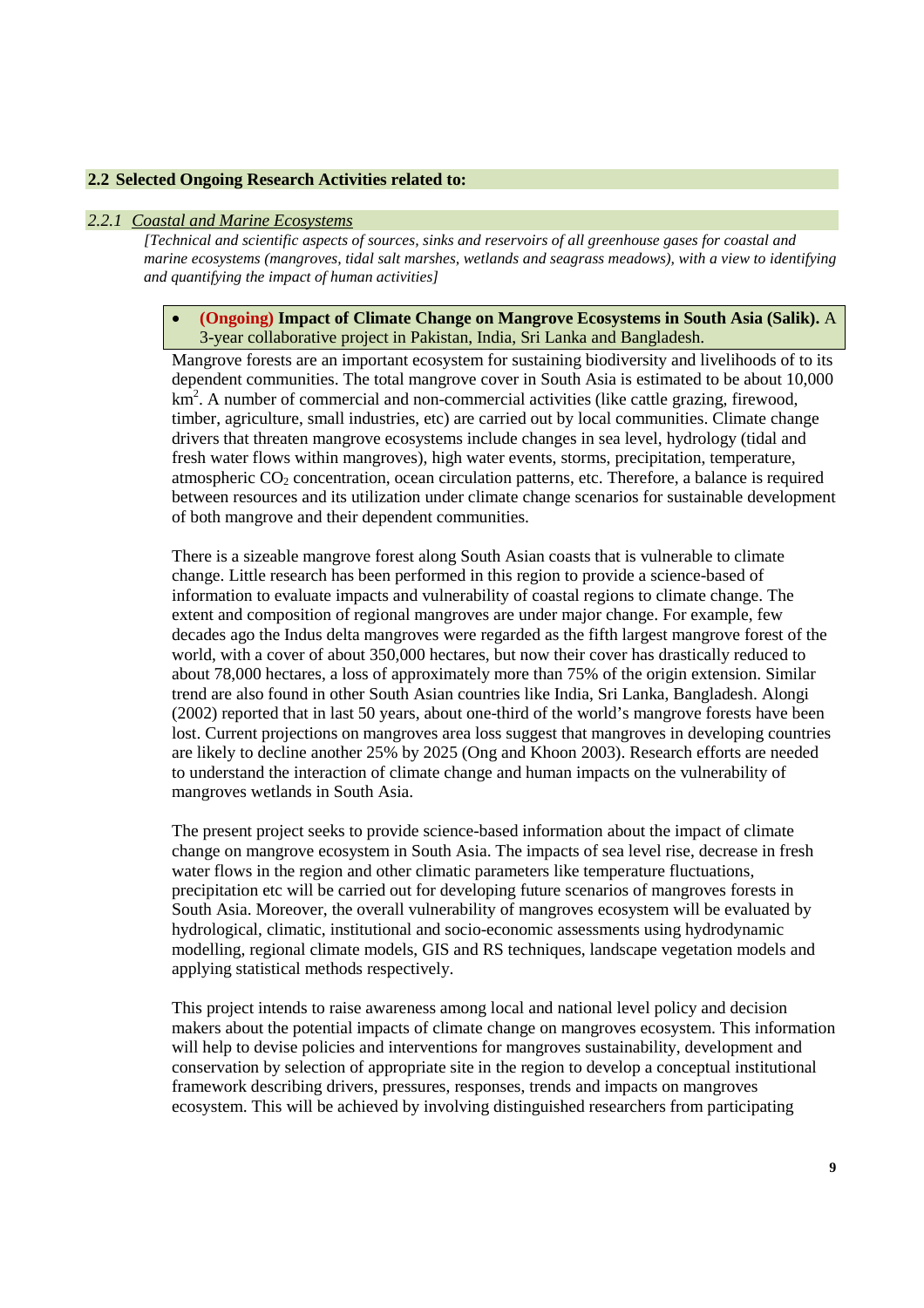countries i.e. Pakistan, India, Bangladesh, USA and Sri Lanka conducting research on these issues.

#### *Specific Objectives:*

- 1.To examine different climatic and hydrological factors under climate change scenarios and assess their linkage and interactions on mangrove ecosystems
- 2.To carry out vulnerability assessment for socio-economic variable, indicators and processes those are affecting mangroves ecosystem sustainability in South Asia.
- 3.To develop necessary framework of adaptation/recommendations with respect to for policy and institutional intervention for mangroves sustainability and development for decision-makers at local, national and regional level.

### • **(Ongoing) Mangrove EcosystemsBioshields againstBiodiversity Loss & Impacts of Local & Global Change along Indo-PacificCoast(The Seagrass-Mangrove Bioshield Project, SMBP**) A 3-year collaborative project India, Indonesia and Philippines

In the Indo-Pacific, coastal management vis-à-vis environmental change mitigation and adaptation overly focuses on control of Malthusian over-fishing in coral reefs. It is well documented that among the coastal tropical ecosystems, coral reefs are the most popular, mangroves the most disturbed, and seagrass meadows, the least studied. Seven respected scientists and a number of collaborators from 6 countries (Australia, Japan,

India, Indonesia, Philippines, Sri Lanka) are implementing the SMBP. Six sites from the four latter countries have been selected to demonstrate that a seagrass bed and mangrove forest – singly interlinked systems, serve as natural 'bioshield', sustaining system goods and services against local and global human and natural stressors. Adopting the Integrative Science for Society and the Environment (ISSE) framework, SMBP is phased in a way to first establish the scientific base (Phase 1: Science Establishment, 2years) and link this with academic programs and governance policies to ensure sustainability of the benefits gained (Phase 2: Capacity Building, 1 year).

Hence, we argue in favour of a growing consensus, which places seagrass-mangrove system conservation as priority, developing models of the ecosystems' functions and health, which are the natural biological protector ('bioshield') in mitigating local and global changes along the region's coasts. To be tested and promoted, these models will support decision-making and will be used to build capacity of stakeholder communities and governments so that they could utilize more efficiently ecosystem goods and services while adapting to environmental changes.

*SMBP will be implemented in 4 countries: India, Indonesia, Sri Lanka, and Philippines. In the last 3countries, seagrass is virtually unknown and in all 4, the rate of its disappearance and degradation (together with mangroves), is one of the highest in the world, and so peoples' dependence upon them for survival.* 

In India, measurement of CH4 and CO2 nutrient fluxes and ecosystem goods and services in seagrass will be done in the Gulf of Mannar and in mangroves, in Pichavaram, both in Tamil Nadu. The area is impacted by discharges and disturbances from 47 villages. Fisheries have increasingly declined. In Indonesia, measurement of *Enhalus* seedling growth and survival, seagrass biomass and production, litter fall and ecosystem goods and services will be undertaken in Jakarta Bay, the specific area with a group of coral atoll islands, with a total area of about 12 km², two large lagoons and surrounded by well-developed fringing reefs with seagrass and mangroves. The inland area is considered as the primary source of waste and pollutants; In the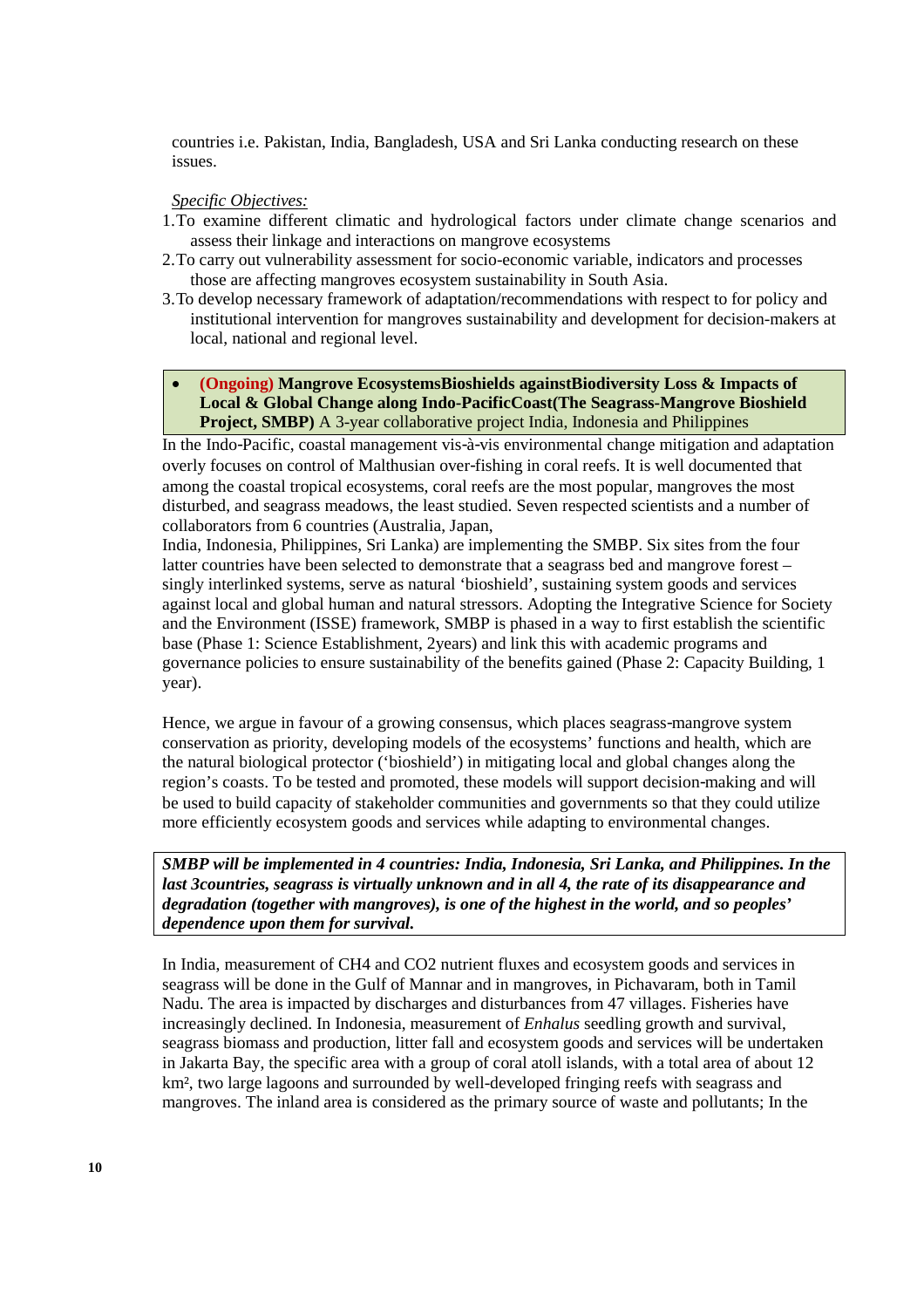Philippines, dugong feeding behaviour will be observed and population dynamics done in Davao Gulf (south), which has a continuum of corals, seagrass, and mangroves, relatively most pristine, with dugongs and turtles. The human threats are the fishing pressure for day-to-day survival of communities. Water quality, benthic biodiversity, photosynthetic efficiency and seagrassmangrove ecosystem goods and services will be measured in Bolinao, northern Philippines and Davao Gulf. Bolinao has a small mangrove patch, continuous with a large area of seagrass, disturbed by sedimentation and nutrient pollution from nearby fish cages and fishpens. In Sri Lanka, nutrient cycling, salinity and mangrove plant biodiversity and density will be investigated in Puttalam Lagoon, a large 327 km2 lagoon, which is fed by two rivers, discharging at 2.2-8.1 m3/s. The land is used for prawn fishing, salt production, and rice cultivation.

• **(Ongoing) Tracing Nitrogen and Carbon Biogeochemical Processes in the Inter-Tidal Mangrove Ecosystem (Sundarban) of India and Bangladesh: Implications of Global Environmental Change (Mathukumalli).** A 3-year collaborative project in India and Bangladesh

Approximately 50% of the world's human population currently lives within 100 km of a coastline. As population density and economic activity in the coastal zone are projected to increase, there is increasing interest in forecasting impacts of anthropogenic activities, land-use changes and climate on nutrient cycles and budgets. Human interventions in land use in coastal areas have increased nutrient and sediment loads, resulting in eutrophication and degradation of water quality. Owing to their high productivity and energetic exchange with terrestrial and marine ecosystems, mangroves play a crucial role in the biogeochemical cycling of carbon, nitrogen, and other nutrients. Exporting substantial amounts of terrestrial organic matter to the coastal oceans, mangroves play a key role in the regional carbon cycle. Furthermore, increasing land use change and aquaculture practices have increased nutrient discharges; have increased rates of eutrophication, changes in nutrient stoichiometry, and depletion of oxygen that has significant negative effects on the coastal biodiversity. Sundarban is the largest single block mangrove ecosystem  $(3861 \text{ miles}^2)$  in the World and 60% is distributed in Bangladesh and the rest 40% in India. Constantly Sundarban mangrove is degraded by rapid changes in land-use pattern/management, discharges of agriculture and aquaculture effluents and reduction in freshwater from the upstream due to the construction of dams have seriously affected the biodiversity and biogeochemical processes. Therefore, an integrated assessment is planned to evaluate the ecological and biogeochemical characteristics of mangrove to describe the biogeochemical processes in Sundarban in response to changing climate and land-use.

#### *Specific Objectives:*

- 2. To elucidate the biogeochemical behaviour and cycling of various ecologically important nutrients (C, N, P, and S) and pollutants.
- 3. To track sources and impacts of environmental pollution, and 3) exploring historical changes and perturbations in the mangrove.

Climate and hydrology in the Sundarban area were collected from various sources to understand the response of ecosystem to changes in climate. It is very clear that the air temperatures were increased at the rate of 0.4 °C/century (Fig. 1a). Similarly, climate change induced sea-level rise caused increase in salinity along the coastal Bangladesh (Fig. 1b), that indeed impede the groundwater quality and also affects the nutrient biogeochemical processes in the Sundarban mangroves.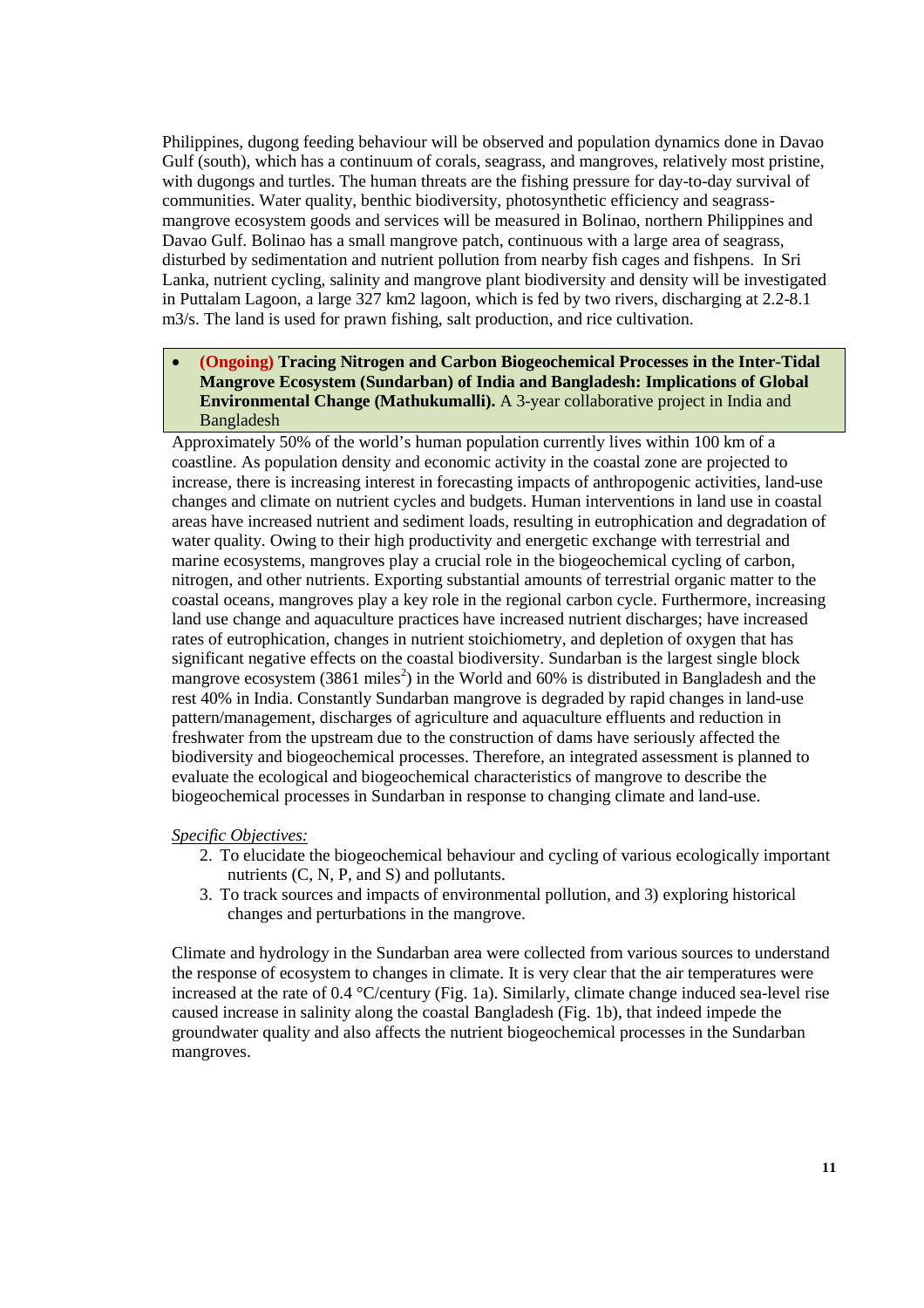





*Publications to date:*

Prasad, M.B.K., 2012. Nutrient stoichiometry and eutrophication in Indian mangroves. Environmental Earth Sciences, DOI: 10.1007/s12665-011-1508-8 (in press).

### • **(Ongoing) Impacts of Global Warming on Coastal and Marine Ecosystems in Northwest Pacific (Jung). A 2-year collaborative activity in Russia, Republic of Korea, China and Japan**

The western North Pacific is highly productive, supporting the largest fisheries yields in the world and high consumption of fish products by residents of its bordering countries. Recently, however, the western North Pacific has experienced dramatic changes in coastal water quality, oceanographic conditions, and ecosystem structure, driven by global climatic changes and anthropogenic interventions, such as rapidly increasing human populations and industrial activity. Understanding climatic influences on marine ecosystems and fisheries in this region has been the focus of international and multidisciplinary studies since the North Pacific Marine Science Organization (PICES) was established in 1992. Increasing scientific evidence indicates that the responses of marine ecosystems to climatic change are not simple, but vary among regions and according to the scales of the processes. However, implications of these regional differences to vulnerability and possible policies for adapting fisheries industries to climate change have not yet been explicitly studied. Here we are conducting comparative studies across NOWPAP countries (China, Japan, Korea and Russia) to evaluate regional differences in the responses of marine ecosystems to the changes in the NOWPAP sea area  $(33-52^{\circ}N; 121-143^{\circ}E;$ Fig. 1) and their implications in developing adaptation policies for climate change by establishing a working group composed of natural and socioeconomic scientists.

#### *Specific Objectives:*

- 1. Develop preliminary IBMs that combine a 3-d ocean circulation model and a simple biological model for predicting transport and recruitment of early-life stage fishes.
- 2. Develop fisheries economic models that can evaluate and risks and vulnerabilities of fisheries sectors to the projected changes in marine ecosystems and fisheries resources in the NOWPAP area.
- 3. Contrast the different vulnerabilities of the NOWPAP regions to explore the implications in developing management plans for adapting fisheries sectors to climate change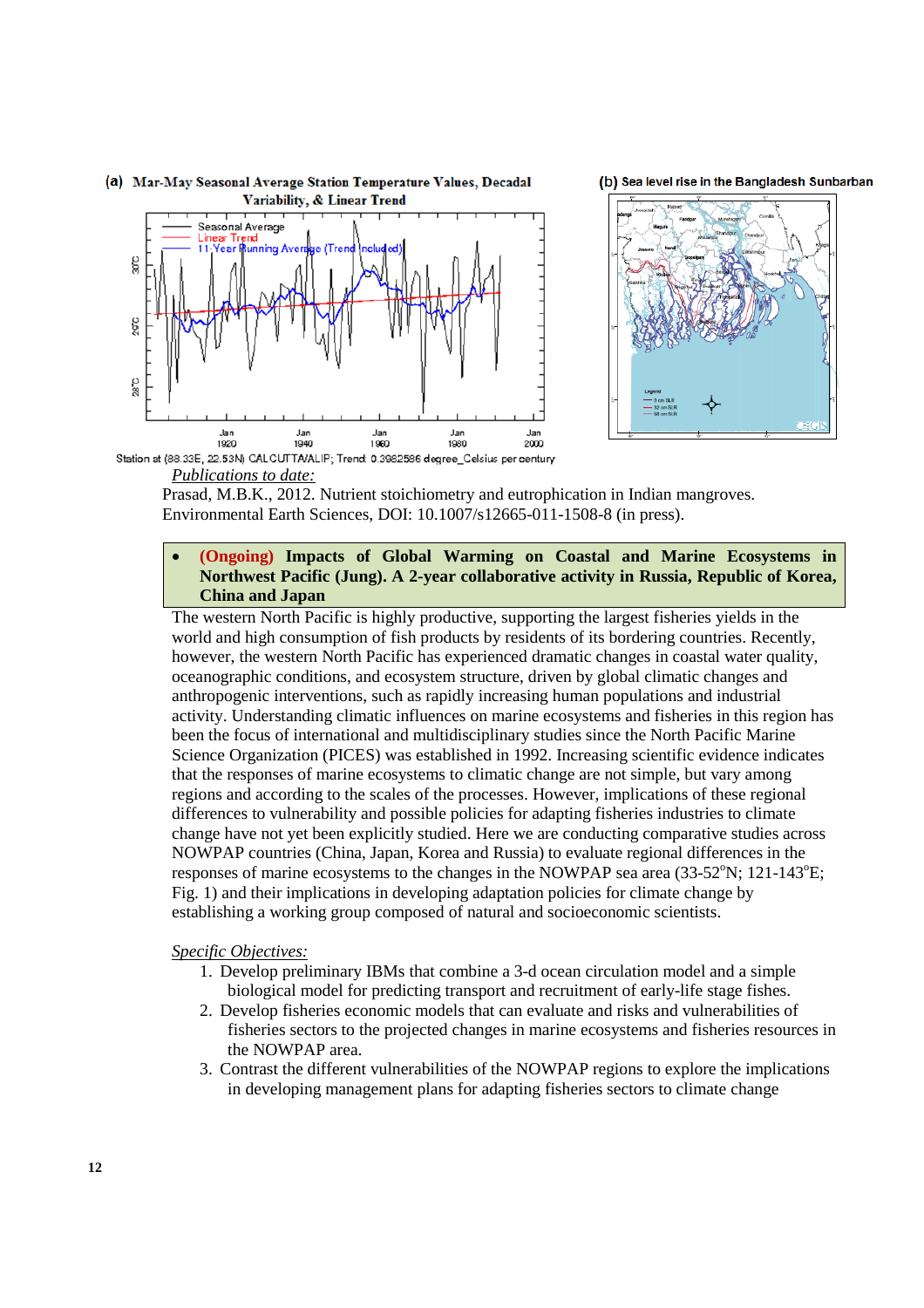projected by IPCC AR4 (low, moderate, and high future emissions of greenhouse gases) or preferably AR5 models.

4. Investigate changes in production of fisheries due to climate changes and evaluate costing of policy changes

#### *Publications*

Kang, Y.S., Jung, S., Zuenko, Y., Choi, I., Dolgaova, N., In press. Regional differences in response of mesozooplankton to long-term oceanographic changes (regime shifts) in the northeastern Asian marginal seas. Progress in Oceanography. http://dx.doi.org/10.1016/j.pocean.2011.11.012

#### *2.2.2 Land use and Land Cover Change*

*[Technical and scientific aspects related to land-use and land-cover changes and other ecosystems with highcarbon reservoirs, in particular terrestrial ecosystems (e.g. tundra, peatlands and steppe), including in the context of consideration of practical mitigation options for achieving the 2°C temperature goal]* 

#### • **(Ongoing) Rapidly Changing Greenhouse Gas Budgets of South and Southeast Asia: A 3 year collaborative research activity.**

Rapid economic growth in many Asian countries has resulted in increased energy demand, which in turn is leading to increasing the global share of greenhouse gas emissions by the region. An understanding of the natural carbon exchange over the land and oceans due to tropical climate variability is also required for calculating interannual to interdecadal variations in atmospheric  $CO<sub>2</sub>$ . The main aim of this  $1<sup>st</sup>$  APN workshop was to assess resources available currently among the international research community working on various aspects of earth system sciences with a focus on South and Southeast Asia. The key issue discussed was the availability of data and models to work towards the establishment of the GHG budget for these two regions based on synthesis and reconciliation of top-down (atmospheric observations and inverse models) and bottom up estimates (ground based flux observations and terrestrial models). These included atmospheric measurements of GHGs, classifications of land cover and soil properties, coastal ocean biogeochemistry, forest and agriculture inventories, and remote sensing based estimates. The target GHGs are carbon dioxide  $(CO<sub>2</sub>)$ , methane  $(CH<sub>4</sub>)$  and nitrous oxides  $(N_2O)$ .

Principal Investigators: Josep Canadell and Prabir K. Patra

#### *Introduction*

Within the United Nationals Framework Convention on Climate Change, countries are continuing to negotiate emission reduction targets and exploring mitigation strategies best suited to their biophysical characteristics. One of the largest impediments to advance in this front is the lack of high quality estimates of GHG fluxes in and out of natural and managed ecosystems. In this project, we have undertaken one of the most ambitious synthesis efforts to date using global and regional datasets and model outputs to constrain the regional GHG budgets of South and Southeast Asia, where the source/sink balance of GHGs has large uncertainty. For reduction of these uncertainties, analyses of land-use and land-use change, riverine carbon export, soil carbon distributions and other bottom-up estimations are being conducted. For top-down estimations (source/sink inversion from atmospheric data and models), efforts are being made to use the existing atmospheric data from various sources, as well as expansion of the present surfacemonitoring network in the South Asia region.

#### *Objectives*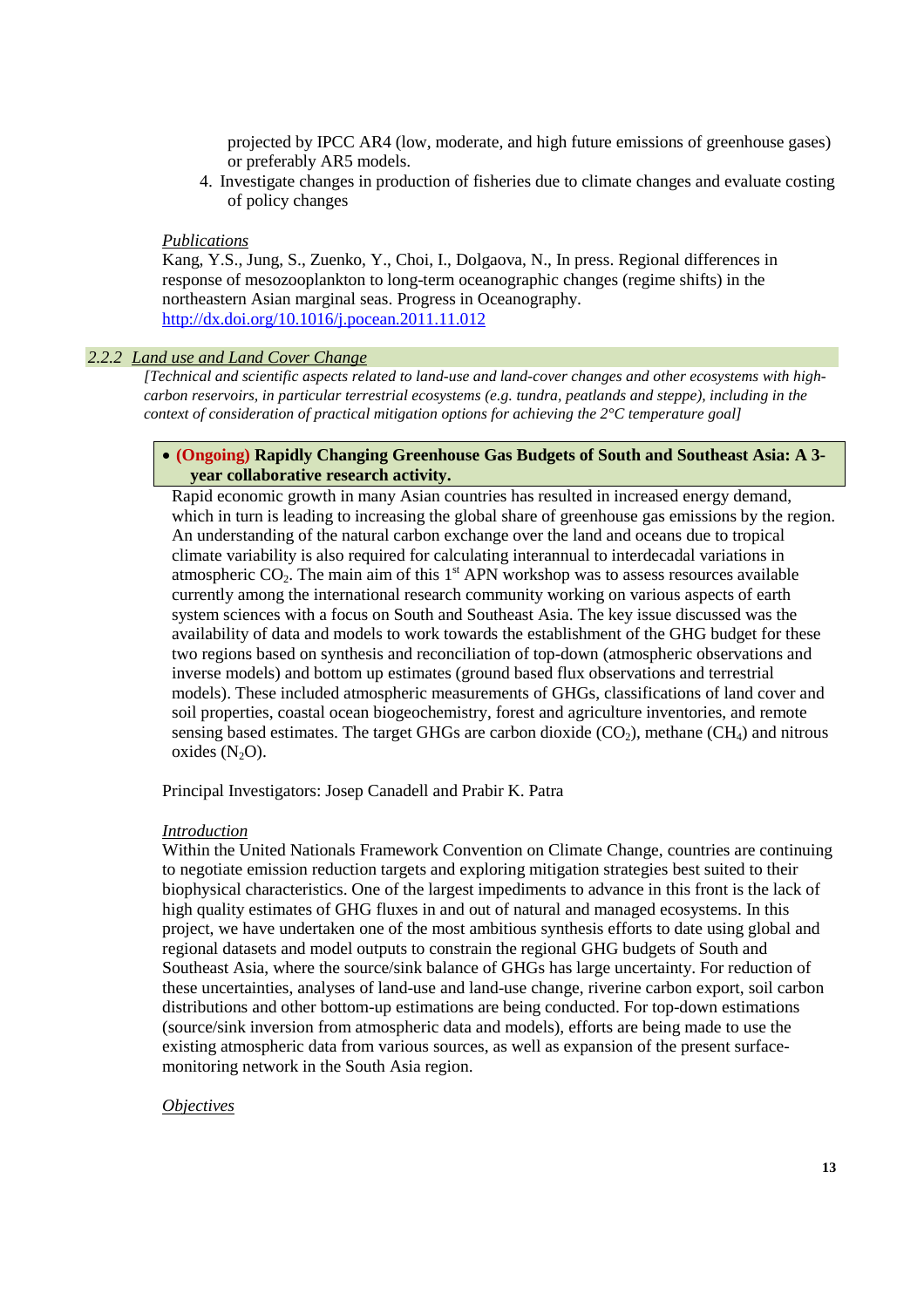(a) Reconciliation of top-down estimates using atmospheric GHG inversion models and bottom-up estimates using terrestrial biogeochemical models, remote sensing data, and flux and inventory datasets.

(b) Observational data and numerical model results of various GHGs  $(CO_2, CH_4, N_2O$  etc.) will be analyzed and archived in a central data repository.

(c) Access and analyze the results for the regions from 11 atmospheric  $CO<sub>2</sub>$  inversions, 6 global terrestrial biogeochemical model outputs, and one fire emissions product.

(d) Discuss among the participating scientists during the proposed workshops, and share with all parties interested through peer-reviewed publications and the data repository.

#### *Results to Date*

Rapid economic growth in many Asian countries has resulted in increased energy demand, which in turn is leading to increasing the global share of greenhouse gas emissions by the region (Raupach et al., PNAS, 2007; Le Quere et al., NatGeosci, 2009). An understanding of the natural carbon exchange over the land and oceans due to tropical climate variability is also required for calculating interannual to interdecadal variations in atmospheric  $CO<sub>2</sub>$  (Patra et al., Tellus, 2005).

An international workshop was organized through financial supports from (1) the Asia Pacific Network (APN) funded project (ARCP2011-11NMY-Patra/Canadell), the Indian Space Research Organisation (ISRO) Geosphere-Biosphere Project (GBP) (ATCTM) at the Physical Research Laboratory (PRL), Ahmedabad. The main aim of this 1st APN workshop was to assess resources available currently among the international research community working on various aspects of earth system sciences with a focus on South and Southeast Asia. The key issue discussed was the availability of data and models to work towards the establishment of the GHG budget for these two regions based on synthesis and reconciliation of top-down (atmospheric observations and inverse models) and bottom up estimates (ground based flux observations and terrestrial models). These included atmospheric measurements of GHGs, classifications of land cover and soil properties, coastal ocean biogeochemistry, forest and agriculture inventories, and remote sensing based estimates. The target GHGs are carbon dioxide  $(CO<sub>2</sub>)$ , methane  $(CH4)$  and nitrous oxides  $(N<sub>2</sub>O)$ .

The Project Co-Leader, Dr. Pep Canadell (GCP/CSIRO, Australia), highlighted the rapid emissions growth rates of countries in the region in 2010 superseding previous expectations and showing little effect of the Global Financial Crisis (e.g., China 9.9%, India 9.0%, South Korea 8.8%, Indonesia 7.6%). The growing global share of emissions from Asian countries is increasing the uncertainty of the global carbon budget, and more so for the targeted regional budgets; uncertainty reduction is one of the main goals of the APN effort.

Top-down observations and modeling: Michel Ramonet (IPSL/LSCE) highlighted the needs for high quality measurements, which are set at accuracy of 0.1 ppm, 2 ppb and 0.1 ppb for  $CO<sub>2</sub>$ ,  $CH<sub>4</sub>$ and N2O, respectively for the upcoming Integrated Carbon Observation System (ICOS) project. Prabir Patra (RIGC/JAMSTEC) set a target for  $CO<sub>2</sub>$  flux estimation uncertainty for the South and Southeast Asia regions at 0.2 PgC/yr within the time span of the APN project of 3 years, by utilizing in situ and remote sensing observations in atmospheric- $CO<sub>2</sub>$  inverse modeling.

The observations of most important anthropogenic GHGs are being conducted at ground based sites through national and international collaborations and onboard of commercial/research aircrafts. Initial datasets have been analysed for understanding how regional sources and sinks (fluxes) interact with the atmospheric transport and chemistry using numerical models for simulating concentrations. One of the recent finding, based on atmospheric inverse modeling, is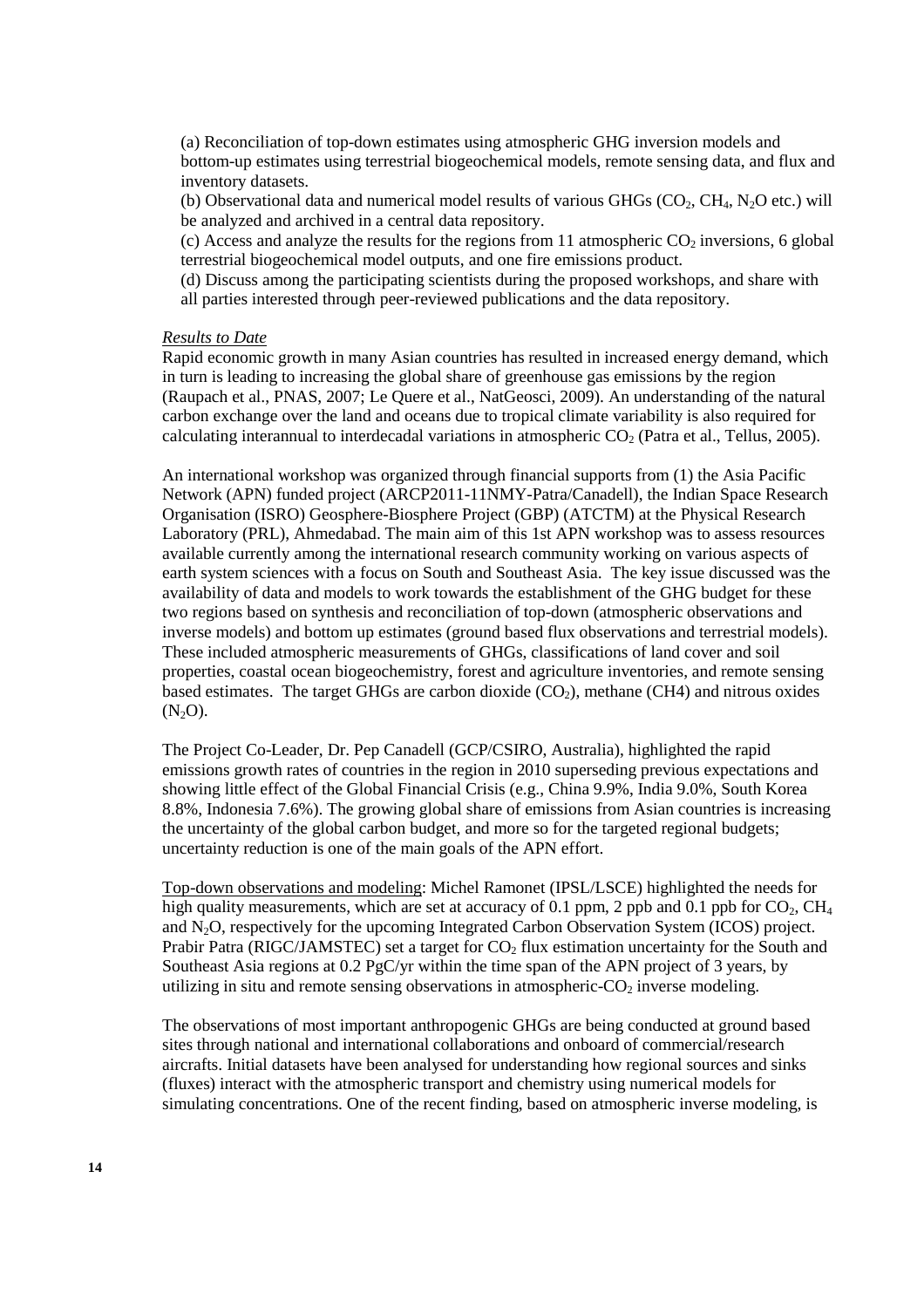that the South Asia region has apparently acted as the net sink of  $CO<sub>2</sub>$  at a rate of  $0.3\pm0.3$ PgC/year during 2007-2008 (P. K. Patra), but most parts of the Asian region behave as a significant source of  $CH_4$  and  $N_2O$  (K. Ishijima; RIGC/JAMSTEC). These results, however, show high uncertainty and lack of confidence at the sub-regional level so falling short from showing the role of the various GHG species on the Earth's climate system and any possible implications for climate policy development. The workshop identified the need for molecular and isotopic data of GHGs as a key development (N. K. Indira, CCMACS; M. Naja, AIRES).

The workshop also highlighted the importance of regional applications of atmospheric inversion modeling using unique regional observations not yet part of the global datasets and measurements from commercial airliners in and out of the region (eg. CONTRAIL program from NIES/MRI/JAL by Y. Niwa, MRI; C.-H. Cho, NIMR; R. Lokupitiya, USJ; P. S. Swathi, CMMACS). The use of air pollutant species, such as carbon monoxide (CO), ozone  $(O_3)$ , are shown to be effective for separating biomass burning and fossil fuel emissions, both dominant fluxes in the region (L. K. Sahu, PRL), and also useful for analyzing the detrimental effects of oxidants on crop yields (S. Lal, PRL). Ozone concentration over India increased at a linear rate of ~1.4% per year in the periods of 1950s and 1990s.

Bottom-up observations and modeling: A growing role of eddy-covariance flux towers is expected in the near future given the current deployment of a network in India under the ISRO-GBP and the institutions of the Ministry of Earth Sciences, Government of India. The well-established terrestrial ecosystem models, developed primarily for the temperate region, are tuned for light use-efficiency and soil moisture stress in order to adapt them for the regional conditions. Efforts are also underway for validating the modelled gross primary productivity and heterotrophic respiration under the National Carbon Project (NCP) (R. Nayak, NRSC). N. R. Patel (IIRS) suggested that agricultural net primary productivity (NPP) has increased in the past 50 years due both due to increased yield per hectare and overall extent of agricultural land. Explicit representation of crops in terrestrial modeling has been mostly ignored so far and will require the next generation of modeling development given the predominant role of agriculture in the region (E. Lokupitiya). Site level measurements of emission footprints are constructed for  $CH_4$  and  $N_2O$ emissions from the rice and wheat cropping fields (D. Pandey, BHU) and also discussed their emission reduction potentials (I. Rusmana, IPB). Emerging new accounting techniques based on field observations, modeling and remote sensing are providing new estimates of CH4 emissions from Indian rice paddy fields (3.4 Tg/yr) and livestocks (11.7 Tg/yr) (K. R. Manjunath, SAC). Emissions from wetlands are still highly unconstrained, particularly for Southeast Asia where extensive tropical peatlands exist. The satellite products of normalized difference vegetation index (NDVI), land cover change and land cover change, soil properties and soil carbon mapping, and agricultural practices are all identified as critical inputs for identifying the processes involved in the exchange of carbon and nitrogen in terrestrial ecosystems (T. Bhattacharya, ICAR).

The transport of terrestrial carbon to the estuaries  $(33 \text{ TeC/yr})$  and emissions from coastal oceans (6.4 TgC/yr) of India illustrates the importance of lateral transport and the coastal zones (V. V. S. S. Sarma, NIO) and the need for an Asia-wide effort (N. H. Oh, SNU; A. Koripitan, IPB). The concept of ocean acidification was also discussed in the context of rapidly changing scenario of  $CO<sub>2</sub>$ , and oxidized sulfur  $(SOx)$  and nitrogen  $(NOx)$  species  $(M.M. Sarin, PRL)$ .

*The meeting cemented a set of initial steps towards a regional collaboration among the scientists with interdisciplinary research background who are interested in working on the budget and attribution of GHG budget to the major regions in Asia. The collaboration aims to facilitate the sharing of existing and new observations and numerical model simulations, and to*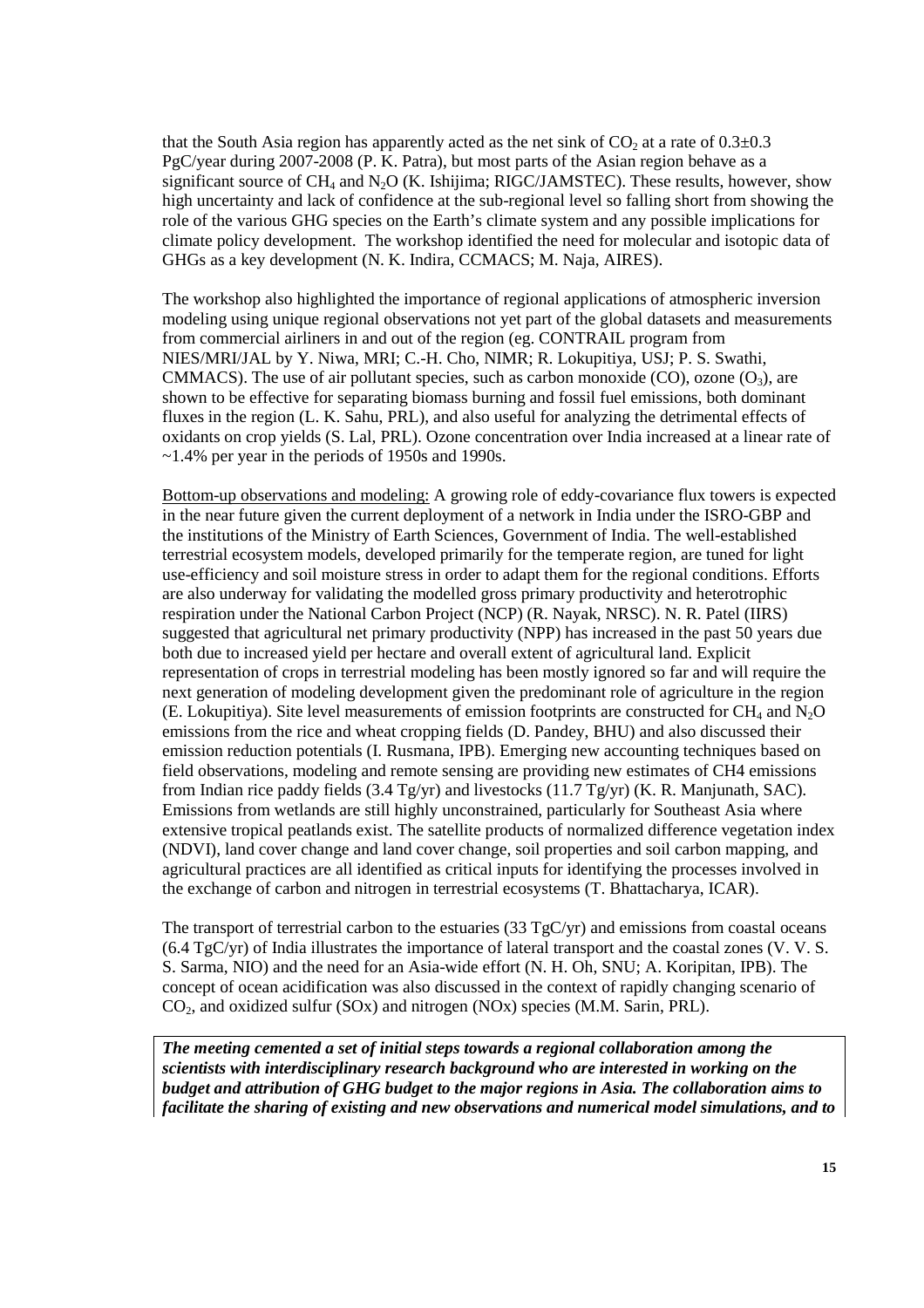*contribute to the long term implementation of the goals of the Regional Carbon Cycle Assessment and Processes (RECCAP) of the Global Carbon Project.* 

An improved scientific knowledge is indispensible for developing informed national policy on GHGs emission mitigation strategies and their implementation, based on the sound understanding of the behaviour of natural ecosystems and intensity of the anthropogenic activity.

A concise version of this meeting report is submitted for publication in EOS (peer-reviewed): Patra, P. K., J. G. Canadell, & S. Lal, The rapidly changing greenhouse gases (GHG) budget of Asia, EOS, Transactions, American Geophysical Union, DoI: 2011ES003689, Vol. 93, 2012.

#### **2.3 New Opportunities for Developing Countries**

### *2.3.1 New Opportunities Climate Change Adaptation for Developing Countries in the Asia-Pacific Region*

Parties adopted the Cancun Adaptation Framework (CAF) as part of the Cancun Agreements at the 2010 COP 16/CMP 6 conferences in Cancun Mexico. In the Agreements, parties affirmed to enhance action on adaptation with the same level of priority as mitigation. At the 2011 COP17/CMP7 Conferences in Durban, South Africa, parties reaffirmed the above decision and decided on the modalities and procedures for the Adaptation Committee that supports enhanced action including engagement with, and draw on expertise of, relevant networks and centres. The objective of CAF (paras. 11-35 of UNFCCC Cancun report) is to enhance action on adaptation, including through international cooperation and coherent consideration of matters relating to adaptation under the Convention. Enhanced action on adaptation covers a wide range of fields such as:

- (i) Planning and implementing action identified in national and sub-national adaptation plans and strategies,
- (ii) Impact and vulnerability assessments,
- (iii) Strengthening institutional capacity,
- (iv) Enhancing climate related risk reduction strategies,
- (v) Research, development and diffusion of technologies, practices and processes,
- (vi) strengthening data, information, knowledge systems, education and public awareness; and
- (vii)Improving research and systematic observation.

It is particularly important to assist least developed countries to formulate and implement national adaptation plans including the above action points.

#### **New activities**

Based on the above decisions, the APN is expected to play a more important role in supporting action on adaptation in the Asia-Pacific region, particularly through regional cooperation in global change research, scientific and technical capacity building and interaction between scientists and policy-makers. More importantly, it is essential to enhance the support for member countries to achieve Goal 2 of APN, i.e., strengthening interactions among scientists and policy-makers. In this context of the CAF, it is critically important to strengthen the capacity of scientists and practitioners in our member developing countries so that they can be more effectively involved in decision-making processes on national adaptation planning, which requires regional and sub-regional cooperation. Therefore, we propose the following process to establish a new adaptation programme under the APN.

### **(1) Hyogo-Funded Activity: Scoping workshop to enhance the action of APN developing country members on adaptation in the Asia-Pacific region**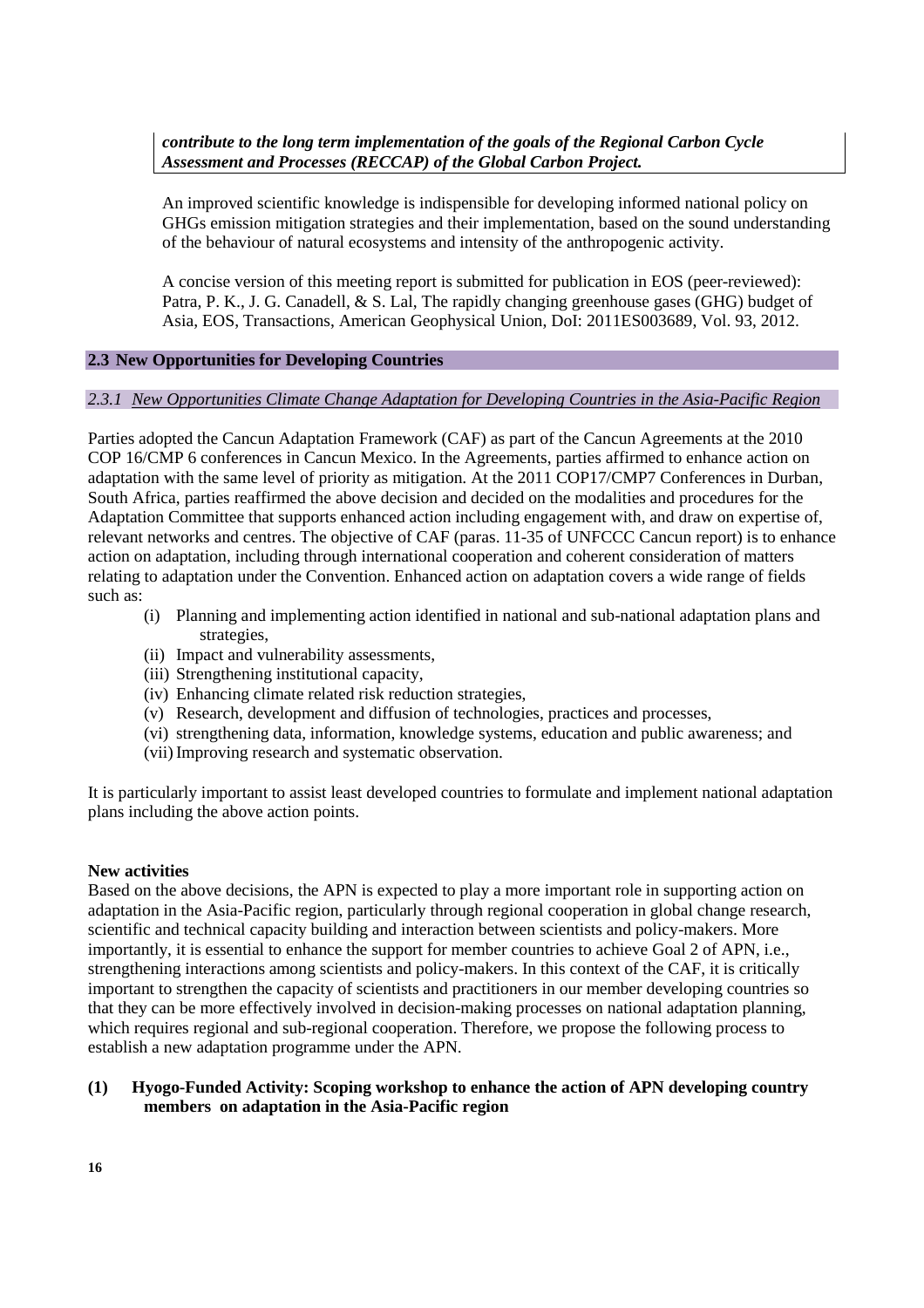APN, Hyogo Prefecture and the Institute of Global Change Adaptation Science (ICAS) of Ibaraki University will co-organize a scoping workshop to be held in Kobe, Japan. The workshop will be conducted as a new HYOGO Activity and sponsored by Hyogo Prefecture. ICAS is renowned for research activities on climate change impact assessments and adaptation in the Asia-pacific region.

The 3-day workshop will be held between August and September, 2012. The objective of the workshop will be to:

- (i) Compare recent experiences in the region to identify needs, gaps and lessons on planning and implementation of adaptation,
- (ii) Identify prioritized activities on adaptation under the CAF which should be supported by APN in regional or sub-regional scale, and
- (iii) Identify effective programmes and/or tools to support developing member countries in the region in the context of linking science and policy.
- (iv) Bring scientists, policy-makers and practitioners associated with adaptation together in one venue – both within and outside the APN member countries.

### **(2) Joint activity with UN-CECAR: Training course on adaptation planning and implementation in Asian-Pacific region**

APN and University Network for Climate and Ecosystem Change Adaptation Research (UN-CECAR) will co-organize a training course on adaptation planning and implementation in developing countries in Asia-Pacific region. UN-CECAR is a joint initiative of more than 20 leading universities across Asia. It is committed to developing postgraduate educational and research programmes on climate and ecosystems change, adaptation and sustainability science. It has been actively conducting a series of training courses on adaptation for postgraduate students in Asian countries.

The joint training course will be held for three days back-to-back with a UN-CECAR training course in FY 2012, utilizing the above existing capacity development mechanism (venue will be decided later). It aims at raising capacity of scientist as well as practitioners that should be involved in policy making process on adaptation in respective countries.

The results of the joint activity will be reflected in the draft multi-year programme on adaptation that is described in  $(4)$  below, and that will be reported to the  $18<sup>th</sup>$  IGM.

## **(3) Proposal Development Training Workshop**

It is vital that countries in the Asia-Pacific region have the capacity to conduct high quality research that provides underpinning scientific support for policy-makers and policy-making processes. Under the CAPaBLE programme early-career scientists are provided with opportunities to develop their knowledge and capabilities in global change research. Since 2008, the APN has been conducting Proposal Development Training Workshops in various parts of the region. Most recently, these were held in Shanghai, New York, Kobe, Manila, Pune, China, VietNam, and Bhutan back to back with other important meetings.

Held back to back with (2) above, we are proposing that Asian adaptation students be engaged in a proposal development training workshop so that they might be able to actively engage in potential future calls for funding related to adaptation and (4) below.

## **(4) Formulation of draft multi-year programme on adaptation**

Based on the results of the scoping workshop and the joint training course, we expect to draft a three to five year programme to support action on adaptation in member countries. This programme will be presented to the 18<sup>th</sup> IGM/SPG meeting in 2013 for approval. The draft programme will include research and capacity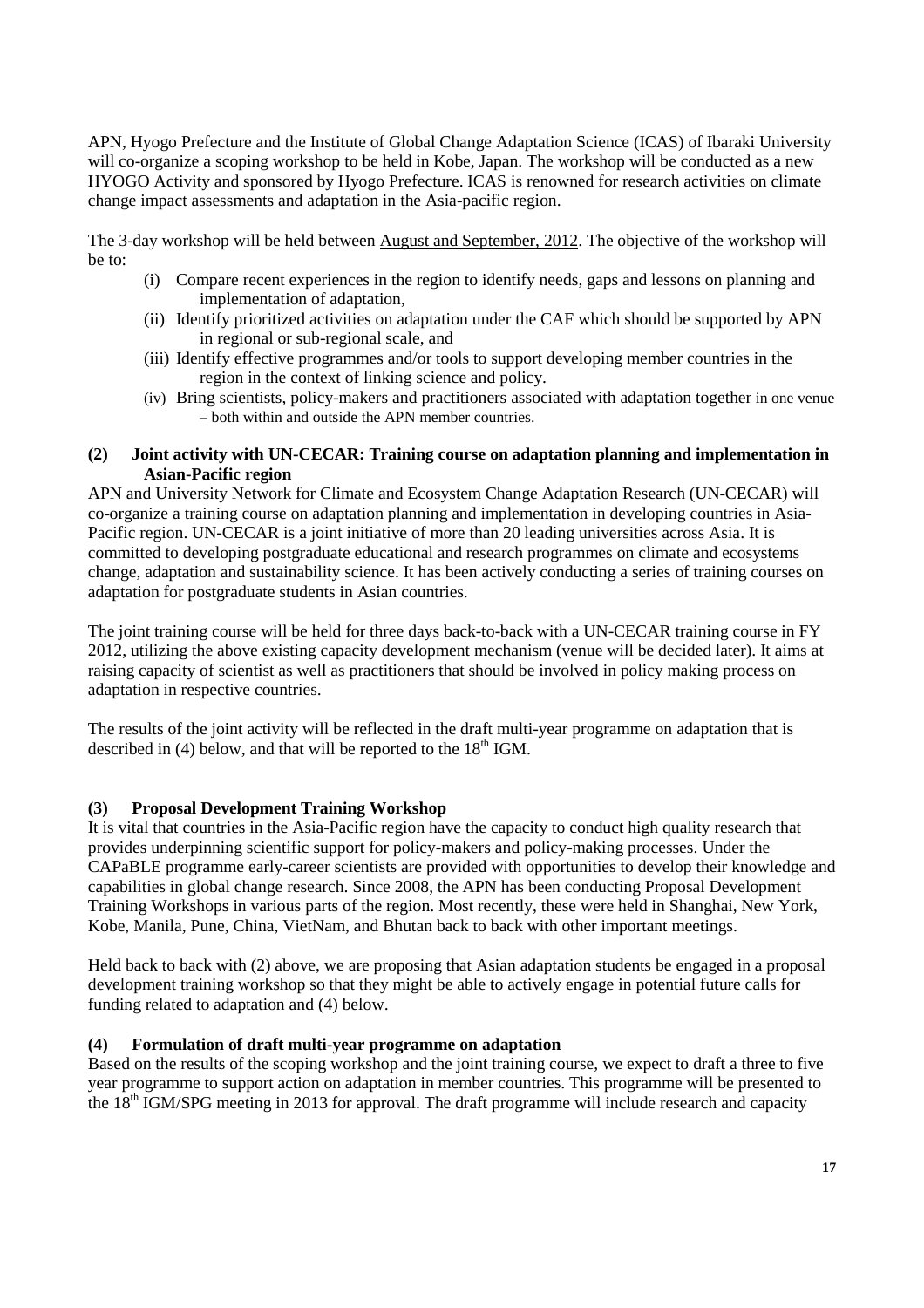development activities on prioritized themes, as well as science-policy dialogues related to adaptation. If, once the draft programme is approved, it is expected that the programme will be reported and reviewed by the IGM/SPG meetings that will be held in subsequent years. We will introduce the above activities at events organized by UNFCCC and other relevant international fora.

#### *2.3.2 New Opportunities: Low Carbon Initiatives for Developing Countries in the Asia-Pacific Region*

Parties to the UNFCCC adopted the Cancun Agreements at the 2010 COP16/CMP conferences in Cancun Mexico. They agreed to work towards identifying a global goal for substantially reducing global emissions by 2050 (para. 5 of UNFCCC Cancun report). In order to achieve the global goal, both developed and developing countries agreed to enhance mitigation actions. In the case of developing country parties, parties agreed to take nationally mitigation actions in the context of sustainable development, supported and enabled by technology, financing and capacity-building (para. 48), and encouraged developing countries to develop low-carbon development strategies or plans in the context of sustainable development (para.65). At 2011 COP17/CMP7 conferences in Durban South, Africa, and parties recalled the above Cancun agreements and decided further on parties' mitigation actions.

APN has supported more than sixty research projects related to climate change and variability; a major theme in the APN's science agenda. APN has also supported workshops and training on GHG inventory compilation, sustainable technology transfer and measuring emissions from landscapes. The 15<sup>th</sup> IGM/SPG meeting, Busan, Republic of Korea (2010) hold the Low Carbon Green Growth and Development Session, which made participants share the concept on low carbon and green growth development.

Based on the results of UNFCCC conferences, it is critically important to strengthen the capacity of scientists and practitioners in developing countries so that they can be involved in decision-making processes on national strategies for low carbon and green growth. It is expected that the APN will play a significant role in enhancing scientific capacity of experts, strengthening science-policy linkages and strengthening synergies with other relevant organizations and networks that will ultimately assist in promoting low carbon technologies in developing countries in the region.

In this regard, the APN has recently established a new set of focused activities on **Low Carbon Initiatives (LCI)**. The LCI programme will be a three-year programme from April 2012 to March 2015, mainly comprised of: (i) regional-based research (ii) capacity development; and (iii) communication activities. It is estimated that proportion of fund for (i) regional research activities among the entire LCI programme will be approximately 60%. Category (iii) will include activities for communicating and collaborating with other low carbon networks in the Asia-Pacific region. For (i) an (ii), an independent call for proposals will be launched over a 6 month-period from June to December 2012, with new research and capacity development activities expected to start in January 2013.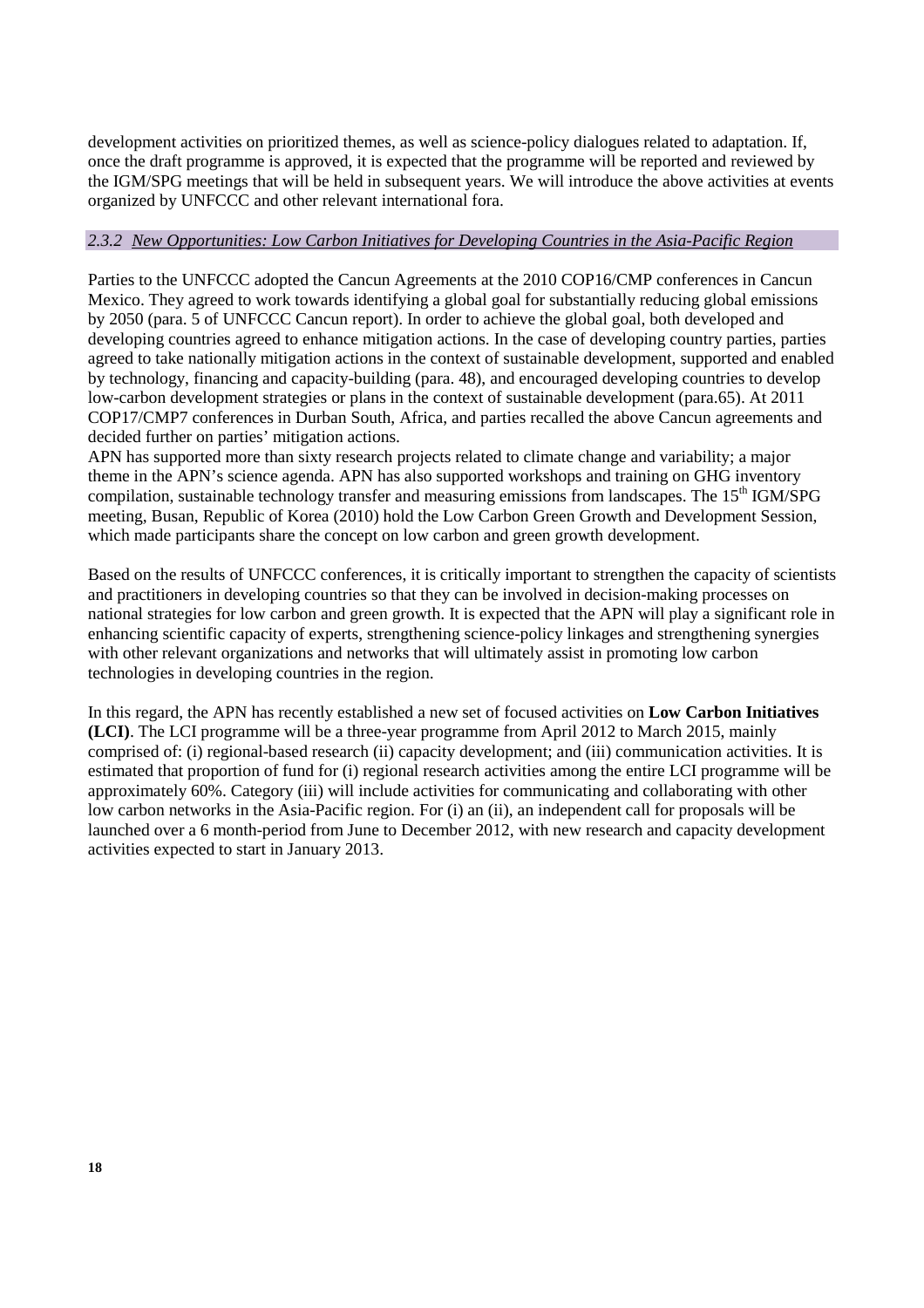### Paper no. 2: Earth System Science Partnership

## **Earth System Science Partnership (ESSP)**

## *Community building for new insights in climate science and global environmental change research*

#### **Introduction**

The ESSP is a science partnership of the four international global environmental change research programmes – an international programme of biodiversity science (DIVERSITAS), International Geosphere-Biosphere Programme (IGBP), International Human Dimensions Programme on Global Environmental Change (IHDP), and the World Climate Research Programme (WCRP) - for the integrated study of the Earth system, the ways that it is changing, and the implications for global and regional sustainability.

### **Science highlights**

### *Options for Agriculture in the UNFCCC*

*Prof Bruce Campbell (Director) or Dr Sonja Vermeulen (Head of Research), CGIAR Research Program on Climate Change, Agriculture and Food Security (CCAFS)* 

New findings demonstrate the major impacts of climate change on smallholder farmers (Erickson et al., 2011) and agricultural productivity (e.g. Lobell et al. 2011). Balancing food security, adaptation and mitigation imperatives will be a major challenge of the 21st century (Vermeulen et al., 2011). Emerging options for managing the tradeoffs, from farmer to global climate change policy, are discussed, including how agriculture can contribute to climate change mitigation.

Lobell, D.B., Banziger, M., Magorokosho, C., Vivek, B., 2011. Nonlinear heat effects on African maize as evidenced by historical yield trials. Nature Climate Change 1, 1–4.

Vermeulen, S.J., Aggarwal, P.K., Ainslie, A., Angelone, C., Campbell, B.M., Challinor, A.J., Hansen, J.W., Ingram, J.S.I., Jarvis, A., Kristjanson, P., Lau j, C., Nelson, G.C., Thornton, P.K., Wollenberg, E. 2011. Options for support to agriculture and food security under climate change. Environ. Sci. Policy (2011), doi:10.1016/j.envsci.2011.09.003

Ericksen, P., Thornton, P., Notenbaert, A., Cramer, L., Jones, P. and M. Herrero. 2011. Mapping hotspots of climate change and food insecurity in the global tropics. CCAFS Report No. 5. CGIAR Research Program on Climate Change, Agriculture and Food Security.

## *The Impact of Regional Climate Change on Malaria Risk*

Climate change will probably alter the spread and transmission intensity of malaria in Africa. Model-based estimates for the present climate (1960 to 2000) are consistent with observed data for the spread of malaria in Africa. In the model domain, the regions where malaria is epidemic are located in the Sahel as well as in various highland territories. A decreased spread of malaria over most parts of tropical Africa is projected because of simulated increased surface temperatures and a significant reduction in annual rainfall. However, the likelihood of malaria epidemics is projected to increase in the southern part of the Sahel. In most of East Africa, the intensity of malaria transmission is expected to increase. Projections indicate that highland areas that were formerly unsuitable for malaria will become epidemic, whereas in the lower-altitude regions of the East African highlands, epidemic risk will decrease. We project that climate changes driven by greenhousegas and land-use changes will significantly affect the spread of malaria in tropical Africa well before 2050.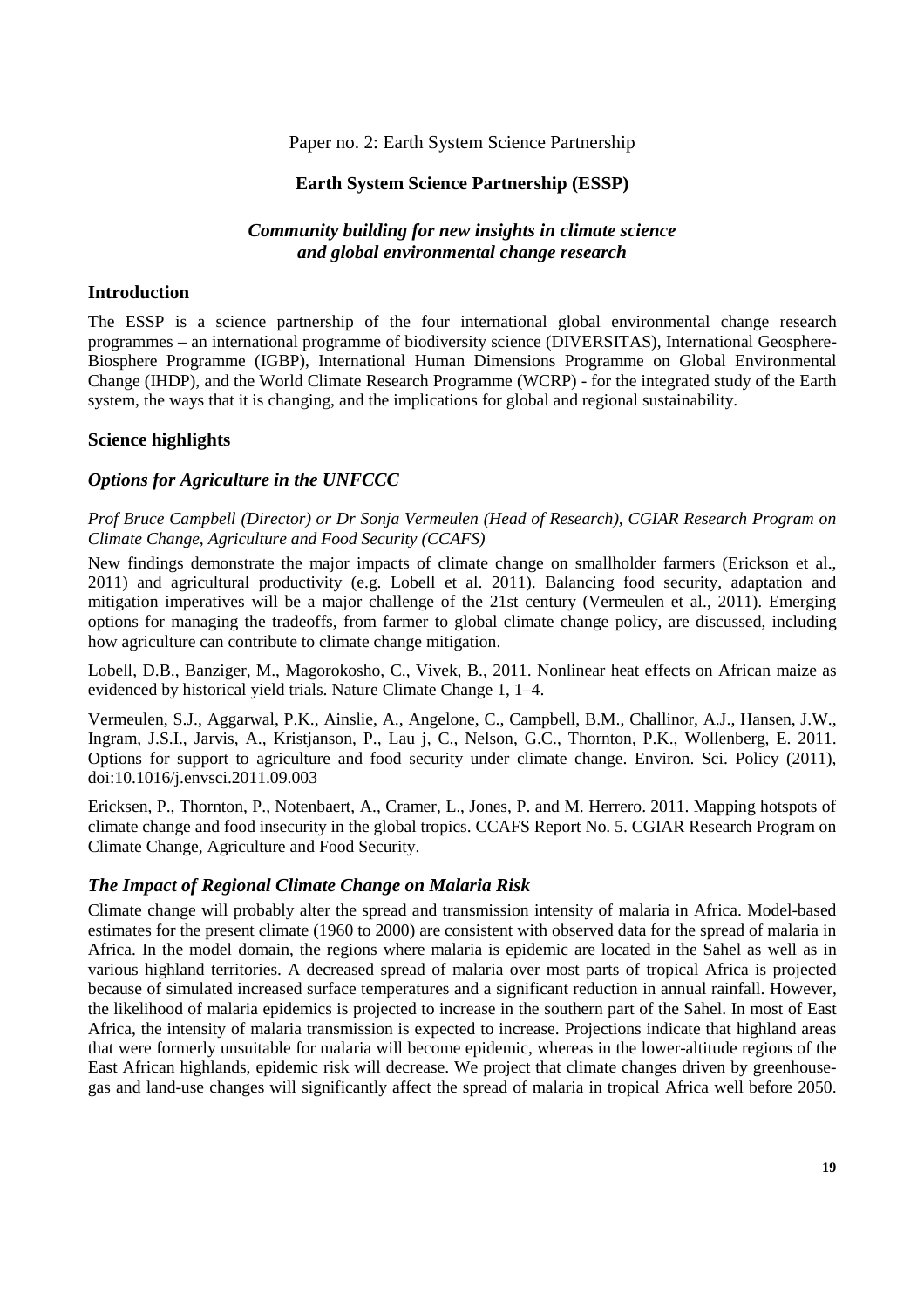The geographic distribution of areas where malaria is epidemic might have to be significantly altered in the coming decades.

Volker Ermert, Andreas H. Fink,1 Andrew P. Morse,2 and Heiko Paeth, *The Impact of Regional Climate Change on Malaria Risk due to Greenhouse Forcing and Land-Use Changes in Tropical Africa,*  Environmental Health Perspectives, volume 120, number 1, 2012

### *Trends in CO2 emissions*

Global carbon dioxide emissions from fossil-fuel combustion and cement production grew 5.9% in 2010, surpassed 9 Pg of carbon (Pg C) for the first time, and more than offset the 1.4% decrease in 2009. The impact of the 2008–2009 global financial crisis (GFC) on emissions has been short-lived owing to strong emissions growth in emerging economies, a return to emissions growth in developed economies, and an increase in the fossil-fuel intensity of the world economy. Our estimated emissions from fossil fuel combustion and cement production of 9.1±0.5 Pg C, combined with the emissions from land-use change of 0.9 $\pm$ 0.7 Pg C (ref. 8), led to a total emission of 10.0 $\pm$ 0.9 Pg C in 2010. Half of the total emissions (5.0 $\pm$ 0.2 Pg C) remained in the atmosphere, leading to one of the largest atmospheric growth rates in the past decade  $(2.36\pm0.09$  ppm of CO2) and an atmospheric concentration at the end of 2010 of 389.63 $\pm$ 0.13 ppm of CO2. Of the remainder of the total emissions (5.0 $\pm$ 0.9 Pg C), we estimated that the ocean sink was 2.4 $\pm$ 0.5 Pg C, and the residual attributed to the land sink was 2.6±1.0 Pg C. The land sink was more than 1 Pg C below the strength of the sink over the previous two years, but this high variability of the land sink is well known and due to natural variability.

Peters et al., Rapid growth in CO2 emissions after the 2008–2009 global financial crisis, NATURE CLIMATE CHANGE 2011

### *Permafrost Carbon Emissions*

Reports of tundra fires, ancient carbon release, lake methane bubbling and gigantic stores of frozen soil carbon have been emanating from the Arctic zone in recent years. Approximately 1700 Pg (billion tons) of soil carbon (C) are stored in the northern circumpolar permafrost zone, more than twice as much C than currently exists in the atmosphere. Permafrost thaw, and the microbial decomposition of previously frozen organic C, is considered one of the most likely positive feedbacks from terrestrial ecosystems to the atmosphere in a warmer world. The overall amount, rate, and form of C released are crucial for predicting the strength and timing of this C cycle feedback during this century and beyond, yet uncertainty concerning all of these dynamics is high. We used an expert survey to quantify uncertainty and measure consensus concerning the understanding of future permafrost C feedbacks to climate change. A group of international experts in this issue was asked to provide quantitative estimates of permafrost change in response to four scenarios of Arctic warming. For the highest warming scenario presented to the group, survey results indicate that C release from permafrost zone soils could be 30-46 Pg C over the next three decades, reaching 242-324 Pg C by 2100, and potentially up to 551-710 Pg C over the next several centuries (all estimates in CO2 equivalents). Most of the actual C release by weight is expected to be in the form of CO2, with only about 2.3% of that in the form of CH4. However, the higher global warming potential of CH4 means that almost half of the climate forcing from permafrost C release was expected by this group to be a result of CH4, produced by organic matter decomposition in wetlands, lakes, and other oxygen-limited environments. Experts projected that under the lowest warming scenario two-thirds of this release could be avoided. Across the dataset, the distribution of responses largely fit a lognormal distribution with a small number of experts estimating significantly higher impacts than the mean group response. These results highlight both the potential risk from permafrost thaw and serve to frame a hypothesis about the magnitude of this feedback to climate change.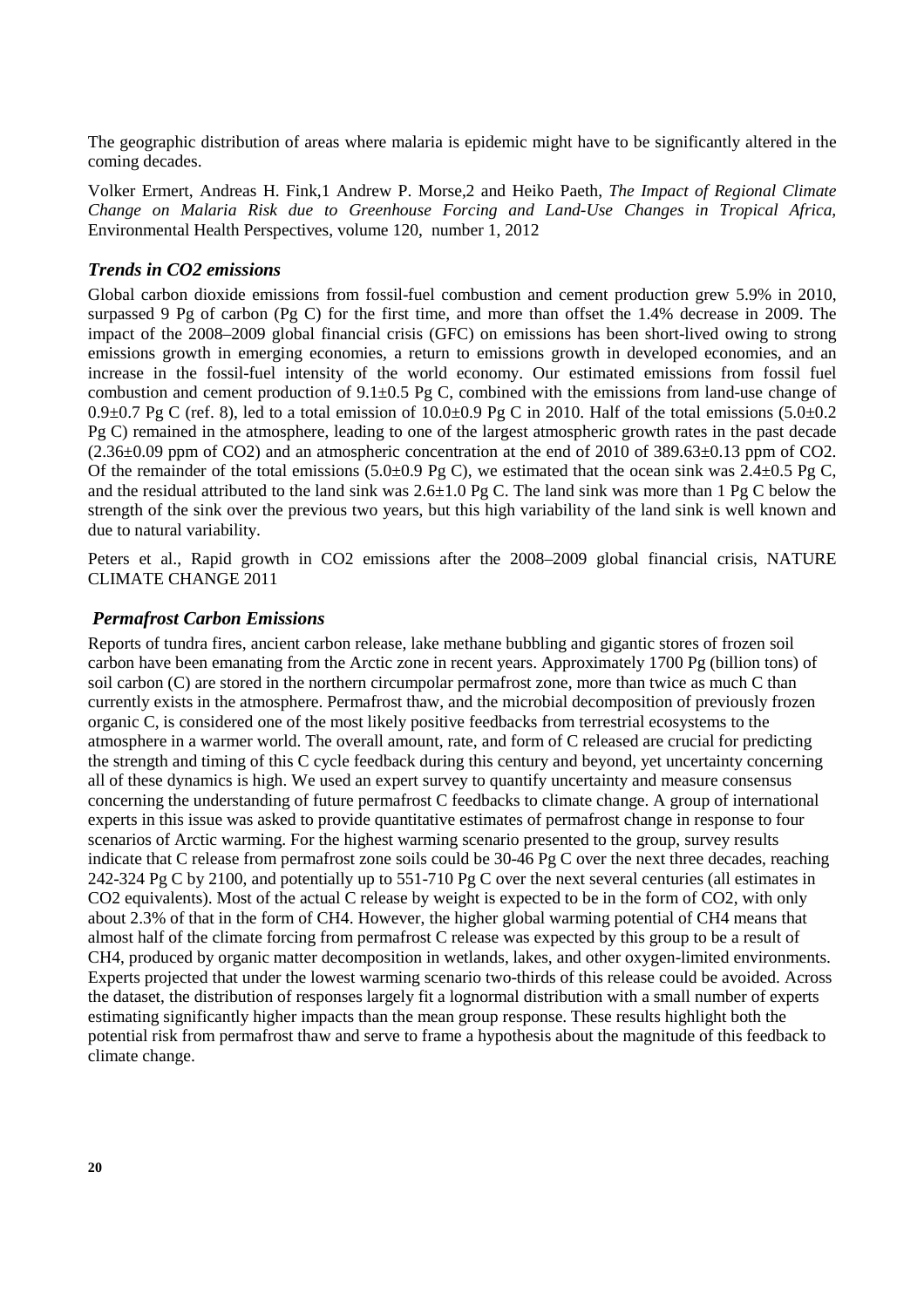### *Impacts of urbanization on national transport and road energy use*

Few attempts have been made to investigate quantitatively and systematically the impact of urbanization on transport energy use for countries of different stages of economic development. After controlling for population size, income per capita and the share of services in the economy, the main results suggest that urbanization influences national transport and road energy use positively. However, the magnitude of its influence varies among the three income groups. Changes in urbanization appear to have a greater impact on transport and road energy use in the high income group than in the other groups. Surprisingly, the urbanization elasticities of transport and road energy use in the middle income group are smaller than those of the low income group. This insides can provide policy makers with insightful information on the link between urbanization and transport energy use at the three different stages of development.

Phetkeo Poumanyvong, Shinji Kaneko, Shobhakar Dhakal: Impacts of urbanization on national transport and road energy use:Evidence from low, middle and high income countries, 2012

## **Contact:**

Prof. Dr. Rik Leemans, ESSP Chair: Rik.Leemans@wur.nl Dr. Ada Ignaciuk, ESSP Science Officer: Ada.Ignaciuk@essp.org

Website: www.essp.org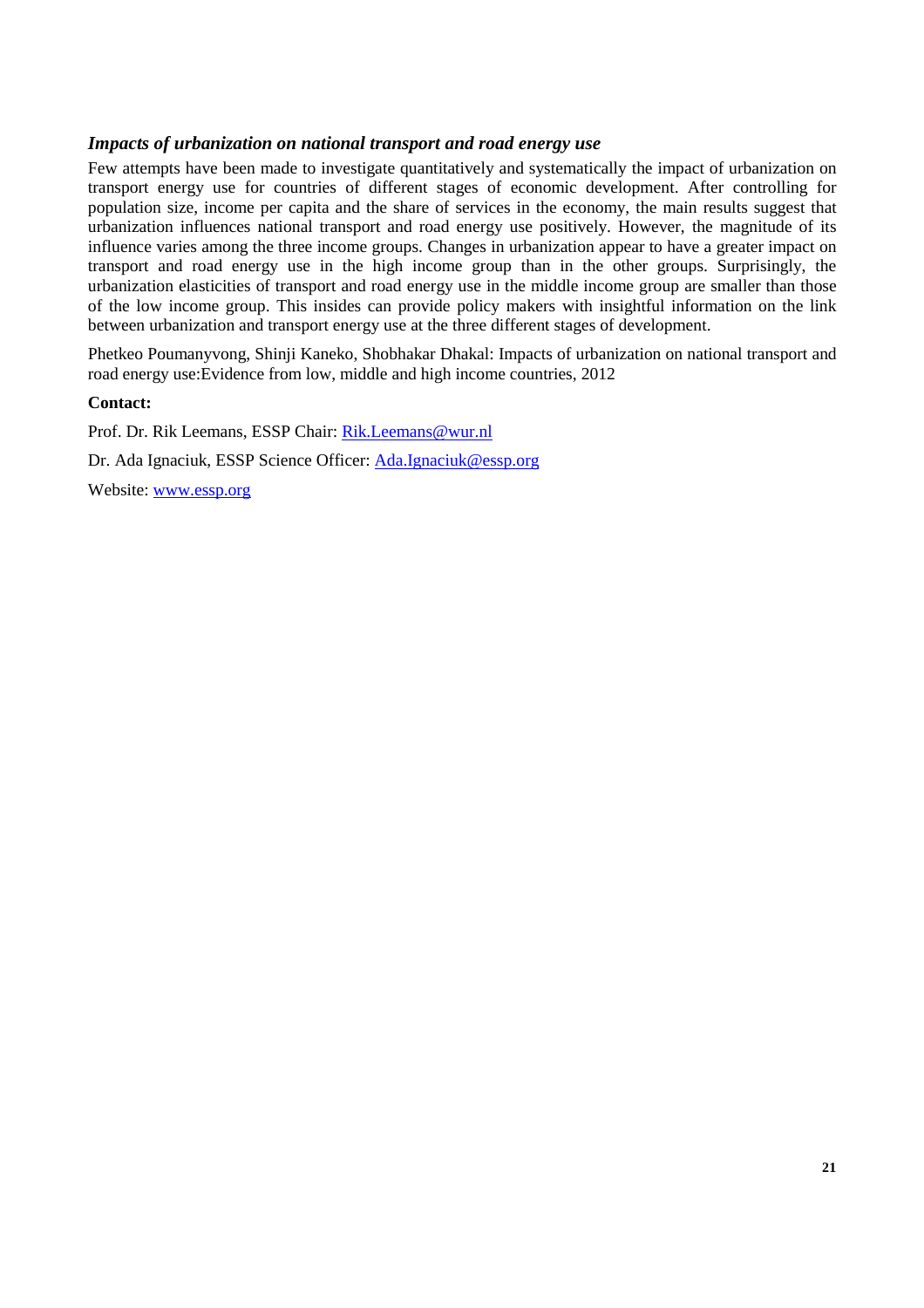## Paper no. 3: European Union's Seventh Framework Programme for Research and Technological Development

## **INFORMATION NOTE**

## **Update on recent research activities of the EU 7th Framework Programme for Research and Technological Development in the field of Climate Change**

This information note1 has the scope of providing to the Secretariat of the UNFCCC updated information on the most recent research activities in the field of climate change undertaken under the European Union's Seventh Framework Programme for Research and Technological Development (FP7), and managed by the European Commission. This information is provided as background for the upcoming session of the Research Dialogue that will take place during the 36th session of SBSTA (14-25 May 2012, Bonn, Germany).

This information note includes an introduction to FP7, as well as a summary of scientific highlights of relevance to the Convention generated by research undertaken at European level, including with respect to the two topics explicitly identified in the SBSTA 35 conclusions (long-term global goal and technical and scientific aspects of emissions by sources, removals by sinks, and reservoirs of all greenhouse gases, including emissions and removals from coastal and marine ecosystems).

### **1. INTRODUCING THE EUROPEAN 7TH FRAMEWORK PROGRAMME FOR RESEARCH AND TECHNOLOGICAL DEVELOPMENT**

The 7th Framework Programme for Research and Technological Development (FP7) is the EU's main instrument for funding research in Europe, including through cooperation with international partners. With its budget allocation of  $\epsilon$  50.5 billion over the period 2007-2013 it represents one of the largest research programmes in the world. The FP7 covers EU's 27 Member States and 14 associated countries2. A specific feature of the FP7 is that it promotes international cooperation in the field of Science and Technology with third countries, both developed and developing. Approximately 15 percent of the total budget of FP7 is estimated to have been allocated to climate-related research. It is also estimated that about 75% of the research activities address sustainable development issues.

As the largest of the four Programmes in which FP7 is articulated, the Programme "Cooperation" supports collaborative research through projects carried out by transnational consortia. It comprises 10 thematic areas, including a specific theme on "Environment (including climate change)" with a total budget of approximately  $\in$  1.8 billion, and other six themes that are climate change-related (Energy, Transport, Industrial Technologies, Agriculture and Food, Space, Socio-economic Sciences and Humanities). Climate change is also addressed under the "Capacities", "People" and "Ideas" Programmes of the 7th Framework Programme which address respectively: a) the enhancement of research infrastructures and innovation capacities throughout Europe and international cooperation activities; b) needs of the scientific community in terms of training, mobility and career development (Marie Curie actions); and c) "frontier research" by researchers from both Europe and third countries (implemented through the independent European Research Council).

<sup>&</sup>lt;sup>1</sup> The information presented in this note has been provided by staff of the European Commission and does not necessarily reflect the views of the European Commission. It is not an official submission by the European Union and it is not the result of a formal adoption procedure by the EU.

<sup>2</sup> Albania, Bosnia & Herzegovina, Croatia, Faroe Islands, Former Yugoslav Republic of Macedonia, Iceland, Israel, Liechtenstein, Moldova, Montenegro, Norway, Serbia, Switzerland, Turkey.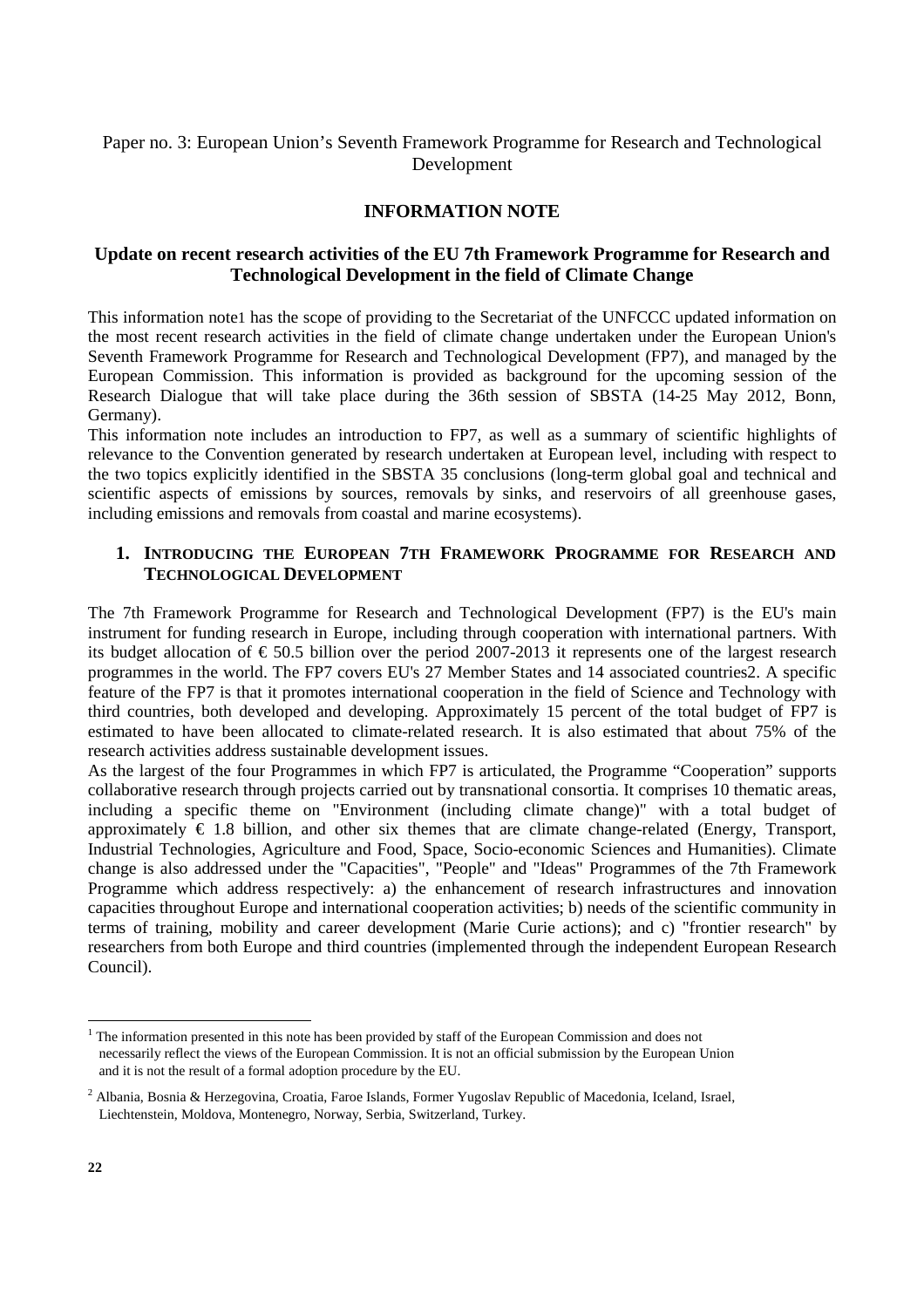In addition to their activities under the 7th Framework Programme and in the context of the wider establishment of a European Research Area (ERA), the European Union and its Member States have further enhanced their cooperation through the creation of Joint Programming Initiatives (JPIs) that aim to increase the value of relevant national Research and Development (R&D) funding by concerted and joint planning, implementation and evaluation of national research programmes. In the field of climate change, two relevant JPIs have been created to tackle the themes "Agriculture, Food Security and Climate Change" (FACCE-JPI) and "Connecting Climate Change Knowledge for Europe" (JPI-Climate). Furthermore, impacts of climate change are also addressed under other relevant JPIs such as the ones on "Urban Europe", "Cultural heritage & global change" and "Healthy and Productive Seas and Oceans".

Starting from 2014, the fundamental societal challenges posed by climate change will continue to be prioritized under Horizon 2020, the new EU Framework Programme for Research and Innovation for the period 2014-2020 which is expected to be adopted by the European Parliament and the Council within the year 2013.

## **2. SCIENTIFIC HIGHLIGHTS FROM FP7**

This section presents a summary of recent scientific highlights from selected EU-supported research projects that are of particular relevance to the UNFCCC, as well as of information on recently started projects and initiatives that are currently in the pipeline. Since this is not intended to be a comprehensive list of EUsupported research projects, further information about specific projects funded by FP7 can searched through the CORDIS database (http://cordis.europa.eu/projects/home\_en.html). Additional information on climaterelated projects funded by the Environment (including climate change) Theme is available at http://ec.europa.eu/research/environment/index\_en.cfm.

## **2.1. Climate modelling and atmospheric processes**

FP7 continues to support major research in the area of climate modelling aimed at increasing understanding of climate variability, improving climate prediction and projections on decadal and centennial time scales, and assessing the risks of abrupt and irreversible change. A set of climate modelling projects supported by the EU is working on reducing uncertainties in the representation of key physical and biogeochemical processes in Earth System Models (ESMs) such as clouds, aerosols, stratosphere dynamics. Furthermore processes previously not accounted for such as the coupling of the carbon and nitrogen cycle, ice sheets melting/mass variations, permafrost thawing will be incorporated. The projects contribute to the CMIP5 initiative.

In particular, the **EUCLIPSE**<sup>3</sup> project aims to reduce the uncertainties in the representation of cloud processes, their radiative properties and feedback on climate, concentrating its efforts on new generation ESMs. The project has already developed observational datasets, initiated case studies for different cloud types and is executing climate model runs that will be used for the AR5 of the IPCC. A key objective of *COMBINE*<sup>4</sup> is to improve initialisation techniques in order to make best use of ocean observations and sea ice analysis to reduce model biases. Furthermore, the project will in-cooperate chemistry-aerosol-cloud interactions, a more realistic representation of the Stratosphere, ice sheets and permafrost in current ESMs. First model simulations are promising as they show better agreement between observations and model calculations. The recently started **EMBRACE<sup>5</sup>** project aims to reduce the main systematic biases in European

<sup>&</sup>lt;sup>3</sup> "EU Cloud intercomparison, process study and evaluation" project (EUCLIPSE), http://www.euclipse.eu/.

<sup>4</sup> "Comprehensive Modelling of the Earth system for better climate prediction and projection" project (COMBINE), www.combine-project.eu.

<sup>&</sup>lt;sup>5</sup> "Earth system Model Bias Reduction and assessing Abrupt Climate change" project (EMBRACE), http://www.smhi.se/embrace.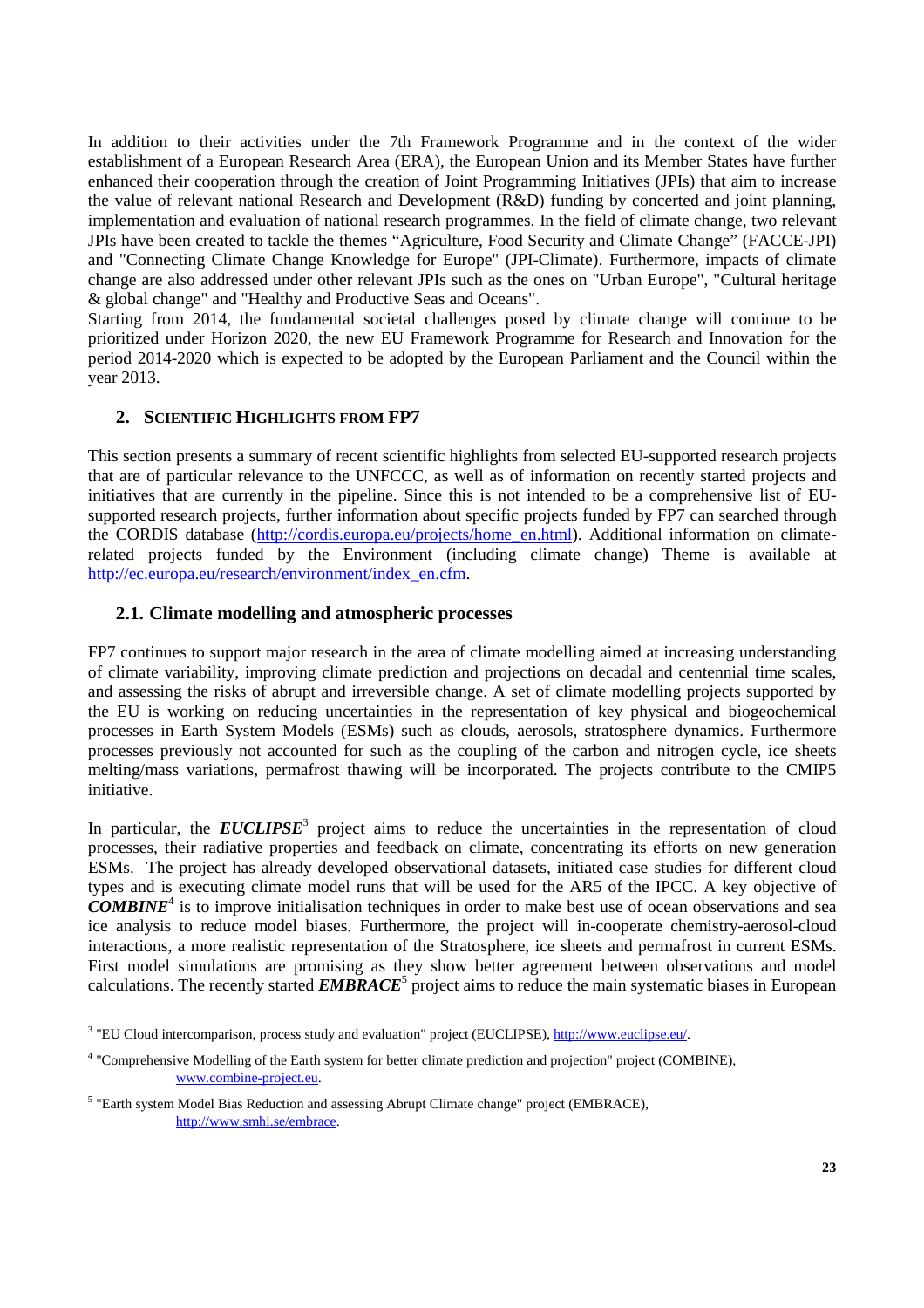ESMs, targeting 3 areas: a) Moist convection and its interaction with tropical clouds and ocean circulation; b) Marine and terrestrial carbon cycle; and c) land-surface and climate interactions and their impact on regional climate. The ESMs will also be used to investigate the risk of abrupt changes to potential tipping points in the climate system, such as the stability of the Atlantic Ocean circulation and the stability of tropical and boreal forest ecosystems to global warming. Finally, the project *PEGASOS*<sup>6</sup> - which will also contribute to the IPCC process - represent a major effort to reduce uncertainties related to impact of aerosol particles on climate.

There are also fundamental scientific uncertainties in characterizing both the climate and air quality impacts of short-lived gases and many aspects (for example, the regional dependence) are quite distinct to those for the longer lived climate gases already included in the Kyoto Protocol. The recently started initiative *ECLIPSE*<sup>7</sup> will build on existing knowledge and use state-of-the-art chemistry and climate models to (i) improve understanding of key atmospheric processes (including the impact of short-lived species on cloud properties) and characterize existing uncertainties; ii) quantify the radiative forcing and climate response due to short-lived species, incorporating the dependence on where the species are emitted; (iii) refine the calculation of climate metrics, and develop novel metrics which, for example, consider rate of climate warming and go beyond using global-mean quantities; (iv) clarify possible win-win and trade-off situations between climate policy and air quality policy; (v) identify a set of concrete cost-effective abatement measures of short-lived species with large co-benefits.

## **2.2 Long-Term Global Goal and Climate Change Impacts**

In order to inform the ongoing debate about the potential impacts associated with the long-term global goal to hold the increase in global average temperature below 2 °C above preindustrial levels and the possibility by the international community to consider strengthening the long-term temperature goal to a more limited warming of 1.5 °C above pre-industrial level, European researchers are investing significant efforts in reducing uncertainties in climate projections and in improving methodologies of assessing impact and vulnerabilities.

A multi-model analysis of future climate change undertaken under the framework of the ClimateCost8 project which aims at advancing knowledge of the economics of climate change has assessed three emission scenarios at both global and European scale9: a medium-high non-mitigation baseline scenario (A1B); a mitigation scenarios (E1), which stabilises global temperature change at about 2°C above pre-industrial level, and a high-emission scenario (RCP8.5). The analysis shows that under a medium-high emission baseline (A1B), with no mitigation, the climate models project that global average temperatures could rise by between 1.6°C and 2.3°C by 2041-2070, and 2.4°C and 3.4°C by 2071-2100, relative to the modelled baseline period used in the project of 1961-1990. However, the models project much larger temperature increases for Europe in summer, and strong regional differences across countries, for example, the Iberian Peninsula has a mean projected increase of up to 5°C by 2071-2100. The projections for the E1 (mitigation) scenario, broadly equivalent to the 2 degrees global target, only diverge significantly from A1B after 2040 (i.e. the differences only emerge in the latter part of the century). Therefore, mean global temperature is projected to increase by

<sup>&</sup>lt;sup>6</sup> "Pan-European Gas-AeroSOls-climate interaction Study" project (PEGASOS), http://pegasos.iceht.forth.gr/.

<sup>&</sup>lt;sup>7</sup> "Evaluating the CLimate and Air Quality ImPacts of Short-livEd Pollutants" project (ECLIPSE), http://eclipse.nilu.no/.

<sup>&</sup>lt;sup>8</sup> "Full costs of climate change" project (ClimateCost), www.climatecost.cc.

<sup>&</sup>lt;sup>9</sup> Christensen, O. B, Goodess, C. M. Harris, I, and Watkiss, P. (2011). European and Global Climate Change Projections: Discussion of Climate Change Model Outputs, Scenarios and Uncertainty in the EC RTD ClimateCost Project. In Watkiss, P (Editor), 2011. The ClimateCost Project. Final Report. Volume 1: Europe. Published by the Stockholm Environment Institute, Sweden, 2011. ISBN 978-91-86125-35-6. (http://www.climatecost.cc/images/Policy\_brief\_1\_Projections\_05\_lowres.pdf)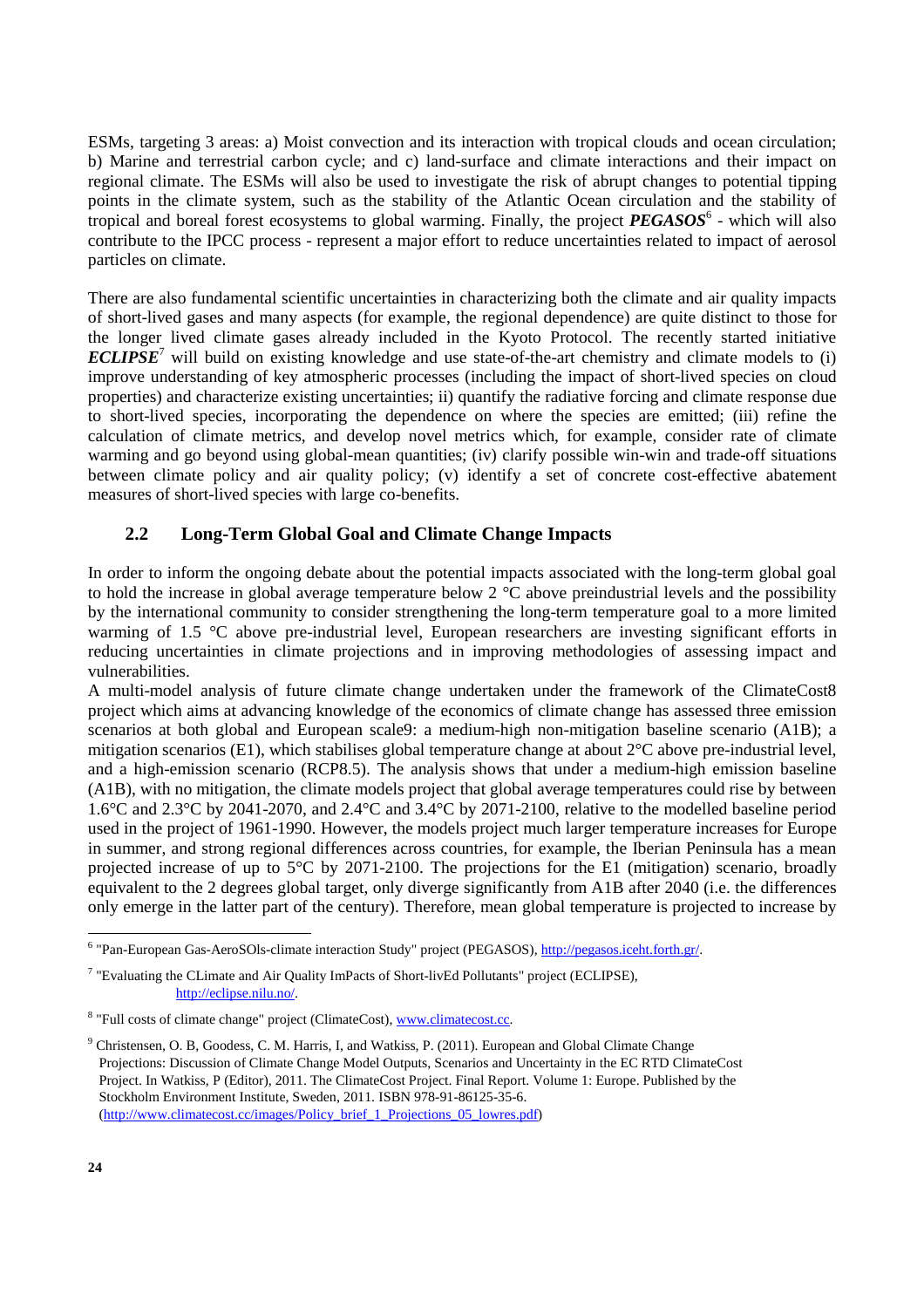about 1°C by 2011-2040 relative to the 1961-1990 baseline irrespective of the emission pathway. However, under an E1 stabilisation scenario all long-term changes are significantly reduced. Average global temperatures are projected to increase by about 1.5°C by 2071-2100 compared with the 1961-1990 baseline. The stronger wetter signal in Northern Europe and the drier summer in Southern Europe are both considerable reduced. However, even under this mitigation scenario, summer temperatures in Europe are projected to increase by more than 2°C and possibly in excess of 3°C by 2071-2100 relative to the 1961- 2100 baseline , highlighting the need for adaptation and mitigation. The study has also considered the RCP8.5 'high' scenario which results in a global warming of about 3.5°C by 2071-2100 relative to the 1961-1990 baseline. The analysis highlights the uncertainty in projecting future climate change and how this results in wide variations in quantification of impacts and related level of damage costs. In turn, this uncertainty also affects estimation of the costs and benefits of adaptation. However, while it is essential to recognise and try to quantify this uncertainty, it is clear that there is a need to plan robust strategies to prepare for uncertain futures, rather than using uncertainty as a reason for inaction.

The EU-funded project **IMPACT2C10** – started in November 2011 – aims at better quantifying and enhancing knowledge of climate change impacts. The project will address issues related to climate and impacts modelling, vulnerabilities, risks and economic costs, as well as potential responses, within a pan-European sector based analysis. IMPACT2C utilises a range of models within a multi-disciplinary international expert team and assesses effects on water, energy, infrastructure, coasts, tourism, forestry, agriculture, ecosystems services, and health and air quality-climate interactions. IMPACT2C introduces key innovations. First, harmonised socio-economic assumptions/scenarios will be used, to ensure that both individual and cross-sector assessments are aligned to the 2°C (and 1.5°C) scenario for both impacts and adaptation. Second, it has a core theme of uncertainty, and will develop a consistent methodological framework integrating the uncertainties within and across the different sectors. In so doing, analysis of adaptation responses under uncertainty will be enhanced. Finally, a cross-sectoral perspective is adopted to complement the sector analysis. A number of case studies will be developed for particularly vulnerable areas, subject to multiple impacts (e.g. the Mediterranean), with the focus being on cross-sectoral interactions (e.g. land use competition) and cross-cutting themes (e.g. cities). The project also assesses climate change impacts in some of the world's most vulnerable regions: Bangladesh, Africa (Nile and Niger basins), and the Maldives. The first results from this project are expected by the end of 2012.

#### **2.3. Climate Change and Marine Ecosystems**

 $\overline{a}$ 

Acknowledging the key role of the marine environment in climate regulation, as well as the impacts that climate change and other stressors are having on marine ecosystems, the FP7 has invested significantly in better understanding the dynamic interactions between marine ecosystems, climate and atmospheric processes. All relevant results of EU-funded research about climate change impacts on the marine environment have been recently collected by the **CLAMER**<sup>11</sup> project which has summarized physical, biological and socio-economic effects of climate change in different European regions, and identified main research gaps in this field<sup>12</sup>.

A relevant and pioneering line of research under FP7 has concerned ocean acidification, studied in the two projects  $EPOCA<sup>13</sup>$  and  $MedSeA<sup>14</sup>$ . EPOCA significant results indicate that, due to the uptake of CO2

<sup>&</sup>lt;sup>10</sup> "Quantifying projected impacts under  $2^{\circ}$ C warming" project (IMPACT2C), www.hzg.de/mw/impact2c.

<sup>11 &</sup>quot;Climate Change and Marine Ecosystem Research Results" project (CLAMER), http://www.clamer.eu,

<sup>&</sup>lt;sup>12</sup> CLAMER project and Marine Board (2011), "Climate Change and Marine Ecosystem Research. Synthesis of European Research on the Effects of Climate Change on Marine Environments". Marine Board Special Report, pp. 151.

<sup>13 &</sup>quot;European Project on Ocean Acidification" (EPOCA), http://www.epoca-project.eu/.

<sup>14 &</sup>quot;MEDiterranean Sea Acidification in a changing climate" project (MEDSEA), http://medsea-project.eu/.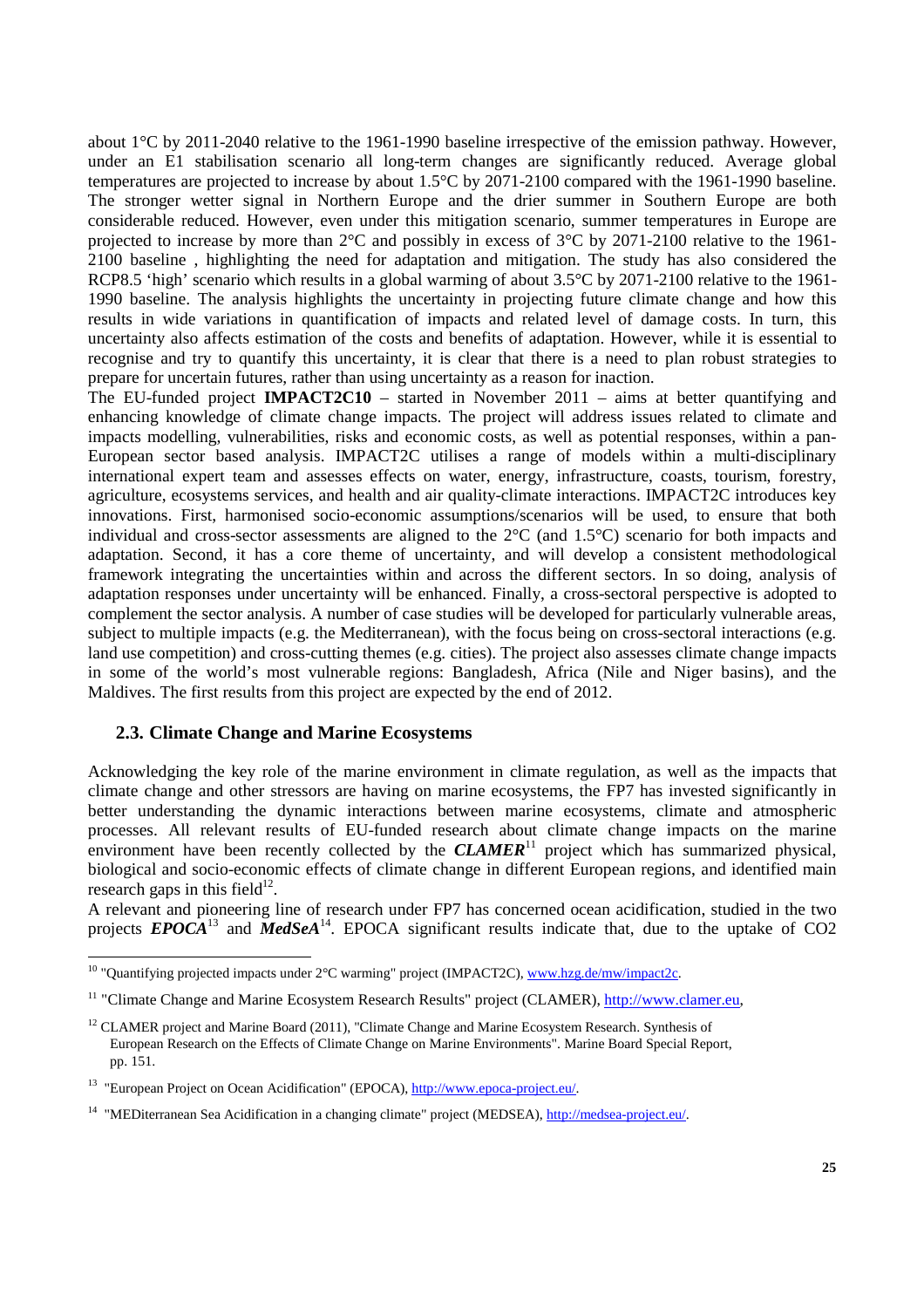released by humans, 10% of Arctic surface waters will become corrosive to shells and skeletons of organisms in less than 10 years, and that half will become corrosive by mid-century<sup>15</sup>. The EPOCA time series observations confirm that this region is indeed a hotspot of rapid changes resulting from ocean acidification<sup>16</sup>. Biological and ecological responses of key organisms have been analysed in this region through a large-scale mesocosm experiment in the Kongsfjord off Svalbard, Norway. Moreover, EPOCA researchers have analysed a wide range of future climate scenarios, finding out that only stringent but economically feasible carbon emission mitigation measures would limit ocean acidification over this century (32% increase in acidity instead of 100% increase without mitigation)<sup>17</sup>. In the Mediterranean area, about 30% of marine plants and animals could be lost from coastal habitats by the end of this century due to the effect of ocean acidification<sup>18</sup>. The MedSeA project is currently undertaking a deeper investigation of the ecological impacts on the Mediterranean Sea due to warming and acidification, while in the next two years it will also investigate the socio-economic effects of acidification, particularly on tourism and aquaculture.

The **CARBOCHANGE**<sup>19</sup> project aims to quantify more accurately the ocean  $CO<sub>2</sub>$  uptake under climate change and how it will evolve in the future. The project (endorsed by the IMBER<sup>20</sup> and SOLAS<sup>21</sup> initiatives) has contributed to the newest Global Carbon Project budget analysis which shows that the world oceans took up 26% of CO<sub>2</sub> emissions to atmosphere in year 2010. In particular, through extensive dataset analysis and modelling work, CARBOCHANGE has calculated that the Nordic Seas presently provide 8% of the ocean carbon sink. Observational data from the project will be used to improve existing models in order to better predict future changes in ocean carbon cycle and assess the continuous effectiveness of northern Atlantic as sinks under future climate conditions.

Finally, several projects are also addressing issues related to the sustainable management of oceans and sea in the context of a changing climate. According to a multi-model analysis carried out as a joint work of many international projects, including the EU funded project *MEECE*22, climate change could lead to a decrease of primary productivity (PP) of the global ocean between 2% and 13% at the end of the century, with large regional disparities<sup>23</sup>. However, at present, there is still a significant lack of knowledge regarding how multiple climate-related and anthropogenic stressors impact marine populations and how impending climate changes may alter the ecology and biogeochemical cycling of oceans. As part of a multidisciplinary

<sup>18</sup> Rodolfo-Metalpa R., Houlbrèque F., Tambutté É., Boisson F., Baggini C., Patti F. P., Jeffree R., Fine M., Foggo A., Gattuso J-P. and J. M. Hall-Spencer. 2011. Coral and mollusc resistance to ocean acidification moderated by warming. Nature climate change 1: 308–312.

<sup>19</sup> "Changes in carbon uptake and emissions by oceans in a changing climate" project (CARBOCHANGE), http://carbochange.b.uib.no

<sup>&</sup>lt;sup>15</sup> Beaufort L., Probert I., de Garidel-Thoron T., Bendif E. M., Ruiz-Pino D., Metzl N., Goyet C., Buchet N., Coupel P., Grelaud M., Rost B., Rickaby R. E. M. & C. de Vargas. 2011. Sensitivity of coccolithophores to carbonate chemistry and ocean acidification. Nature 476: 80–83.

<sup>&</sup>lt;sup>16</sup> Olafsson J, Olafsdottir S R, Benoit-Cattin A, Danielsen M, Arnarson T S and Takahashi T. 2009. Rate of Iceland Sea acidification from time series measurements. Biogeosciences 6: 2661-2668.

<sup>&</sup>lt;sup>17</sup> Joos F., Froelicher T. L., Steinacher M. and G-K Plattner. 2011. Impact of climate change mitigation on ocean acidification projections. pp. 272-290. In: Jean-Pierre Gattuso and Lina Hansson. Ocean acidification. Oxford University Press.

 $20$  Integrated Marine Biogeochemistry and Ecosystem Research (IMBER), www.imber.info.

<sup>&</sup>lt;sup>21</sup> Surface Ocean Lower Atmosphere Study (SOLAS), www.solas-int.org.

<sup>&</sup>lt;sup>22</sup> "Marine Environmental Evolution in a Changing Environment" project (MEECE), http://www.meece.eu.

<sup>&</sup>lt;sup>23</sup> M. Steinacher, F. Joos,T. L. Frölicher, L. Bopp, P. Cadule, V. Cocco, S. Coney, M. Gehlen, K. Lindsay, J. K. Moore, B. Schneider, and J. Segschneider (2009) "Projected 21st century decrease in marine productivity: a multi-model analysis", Biogeosciences Discuss., 6, 7933–7981, 2009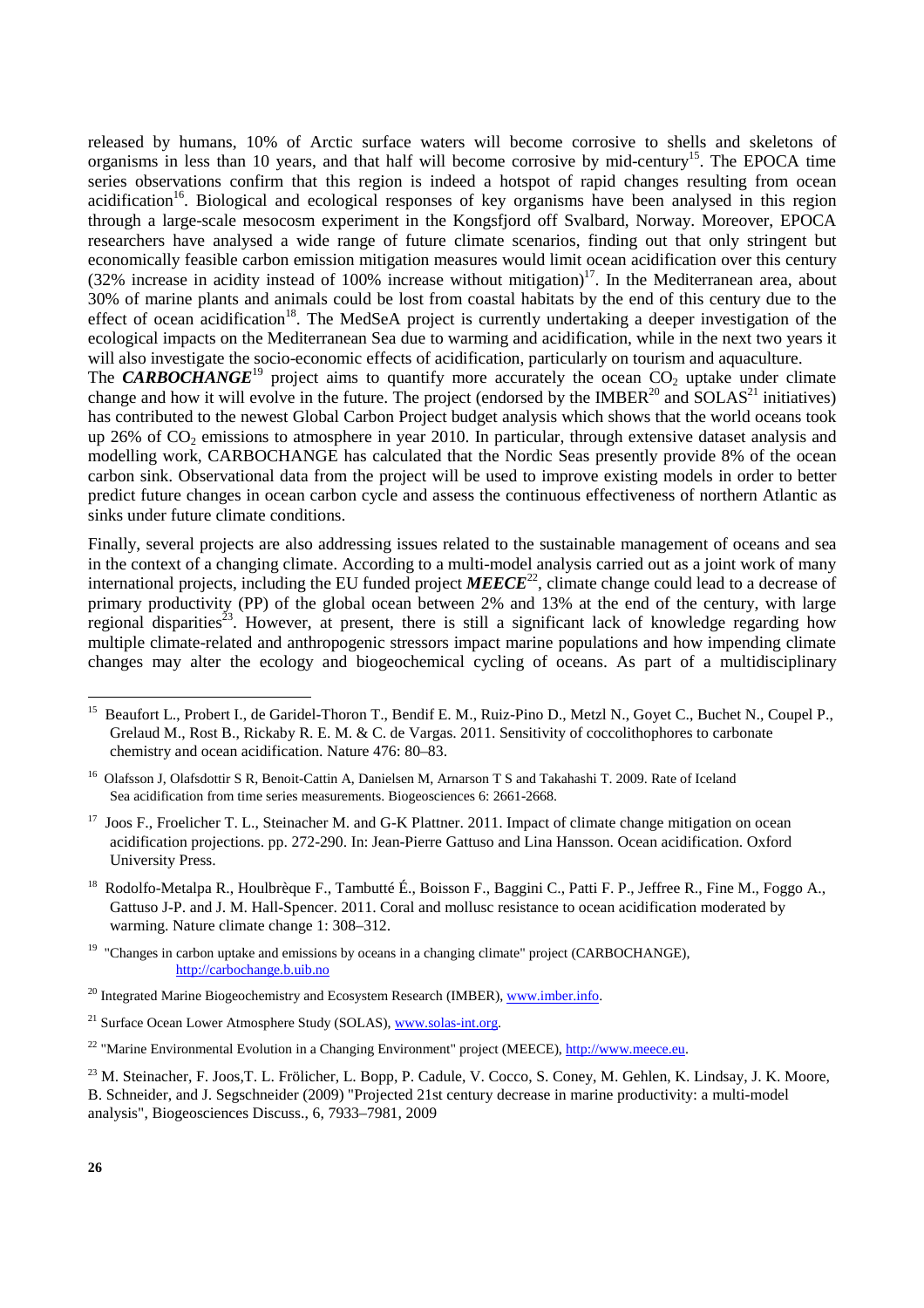international effort linked with similar activities in the US and Canada, the FP7 program  $EURO-BASIN<sup>24</sup>$ aims to better understand the basin scale processes impacting upon these ecosystems, to be able to predict likely future ecosystem states due to climate change, and to be able to integrate from the basin scale to the local scales the economically important dynamics of basin and shelf ecosystems for the advancement of ecosystem based management strategies.

### **2.4. Sources and sinks of greenhouse gases (GHGs) from terrestrial ecosystems**

Terrestrial ecosystems play a key role in the global carbon cycle, acting both as significant sources and sinks of GHGs. Deforestation, agricultural activities and land use changes account for a significant share of global GHGs emission, while at the same time there is a huge potential for increasing carbon sequestration capacity through afforestation, reforestation and forest conservation activities; improved agricultural practices; and natural ecosystem conservation and restoration. The EU is funding a series of projects that aim at improving understanding of terrestrial carbon cycle and its response to global warming and increased climate variability resulting from climate change.

The **CARBO-EXTREME**<sup>25</sup> project investigates the effect of climate variability and extremes on terrestrial carbon sources and sinks in Europe, including soil carbon. Important findings indicate that drought is likely to become a dominant threat to carbon-cycle related ecosystem services in Central and Southern Europe. Hence, climate-related targets should consider the water cycle and its variability. Taken together, climate extremes appear to have the most diverse, largest, often lagged and longest-lasting consequences for carbon cycling in forests compared to other land-cover types.

The main objective of a new project called *GHG-EUROPE<sup>26</sup>* is to calculate more accurately the contribution of different land-use types to the emissions of CO2, CH4 and N2O in Europe and propose options available in agriculture and forestry to keep carbon sinks and minimise GHGs emissions. Preliminary results shows that the land use changes leave their traces in the carbon balance of ecosystems for decades to centuries. Carbon losses occur within 10 to 20 years while carbon uptake in soils is slow so that it can take a century or more to reach the original carbon stocks. This asymmetry of 'slow in - fast out' is not adequately considered in the National Submissions of many countries under the Kyoto Protocol. The project is also developing methodologies and data as scientific background for the new activity "wetlands management". The activities contribute to the ongoing update of the IPCC Guidelines and will facilitate the implementation of "wetlands management" under future commitments.

Permafrost deposits are estimated to contain approximately 50% of the estimated global below-ground organic carbon pool and more than twice as much as the amount contained in the current atmospheric carbon pool. A projected decline in the extent of permafrost will have a major impact on the Earth system, affecting global climate through the mobilization of carbon and nitrogen stored in permafrost. The recently started EU-funded project *PAGE21*27 aims to understand and quantify the vulnerability of permafrost environments to a changing global climate, and to investigate the feedback mechanisms associated with increasing greenhouse gas emissions from permafrost zones. The project will use of a unique set of Arctic permafrost investigations performed at stations that span the full range of Arctic bioclimatic zones. International collaboration is a key aspect of PAGE21 which brings together numerous European institutions and a large number of international partners from Russia, Canada, USA, and Japan.

<sup>&</sup>lt;sup>24</sup> "European Union Basin-scale Analysis, Synthesis and Integration" project (EURO-BASIN), http://www.eurobasin.eu.

 $25$  "The terrestrial Carbon cycle under Climate Variability and Extremes – a Pan-European synthesis" project (CARBO-EXTREME), http://www.carbo-extreme.eu/.

<sup>&</sup>lt;sup>26</sup> "Greenhouse gas management in European land use systems" project (GHG-Europe), http://www.ghg-europe.eu/.

<sup>&</sup>lt;sup>27</sup> "Changing Permafrost in the Arctic and its Global Effects in the 21st Century" project (PAGE21), http://page21.org.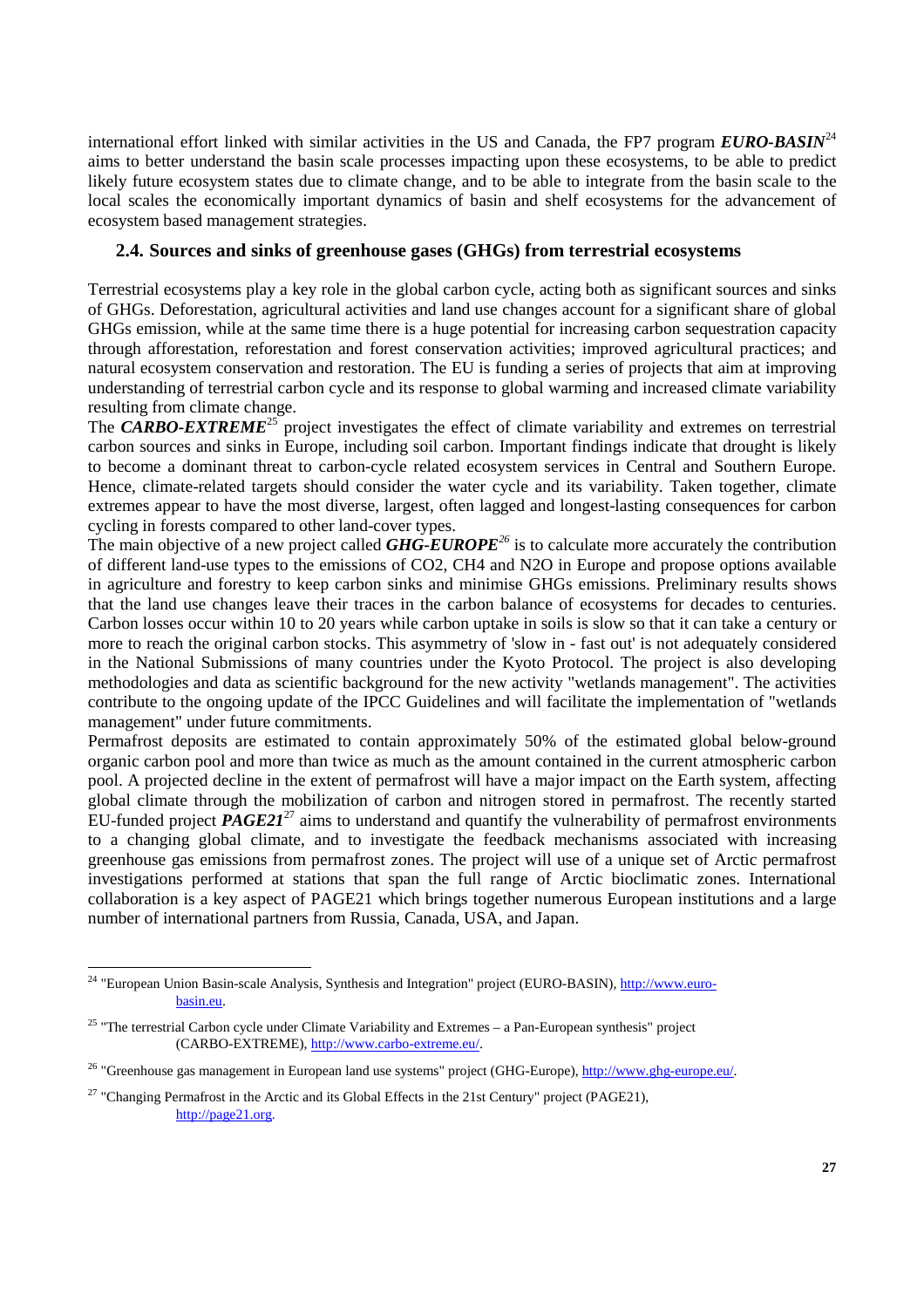Several on-going international research cooperation projects are also active in this field. Key scientific and technical aspects related to REDD+ are addressed by the projects **I-***REDD+***<sup>28</sup>** and *REDD-ALERT***<sup>29</sup>** through analyses and case studies in Southeast Asia (China, Indonesia, Laos, Vietnam), Africa (Cameroon, Kenya, Nigeria) and Latin America (Colombia, Peru). Main objectives include: a) Quantifying GHG emissions and removals and improving accounting (methods, default values) of the consequences of land use change for GHG emissions in tropical forest margins including peatlands; b) Developing remote sensing and community based methods for monitoring of land use change and C-stocks; c) Assessing the benefits and costs of REDD+ for livelihoods at local levels (REDD+ rent vs. opportunity and transaction costs) as well as sociocultural 'costs' of changing lifestyles and development pathways d) Developing and testing a monitoring, reporting and verification (MRV) systems. The **CLARIS LPB**<sup>30</sup> project aims at projecting the regional climate change impacts in La Plata Basin (LPB) in South America focusing on the 2010-2040 and 2070- 2100 periods, and at designing adaptation strategies for land-use and other relevant economic sectors. The project to date has: (a) improved the description of past climate variability of the region and the understanding of key processes governing the climate natural low-frequency variability; (b) produced a coordinated ensemble of regional climate change scenarios, including the various components of the hydrologic cycle and the feedbacks on land-surface-atmosphere, also in terms of extreme events; (c) investigated some adaptation strategies for agriculture and hydrology sectors, in close collaboration with local stakeholders. Another recently started FP7 project, *AMAZALERT*<sup>31</sup> focuses on the Amazon region and will in particular: (a) provide models of global climate and Amazon land use, vegetation and socio-economic drivers to quantify anthropogenic and climate induced land-use and land cover change; (b) define scenarios for possible courses of action in the region, including an early warning system for detecting any imminent irreversible loss of Amazon ecosystem services.

#### **2.5. Polar research**

The Arctic region is known to be particularly sensitive to increased greenhouse gas concentrations in the atmosphere. For instance, recent results from the *ATP*32 project showed that the temperature increase in the past 50 years is almost twice as large in the Arctic (1.1<sup>o</sup>C) than on global average (0.6<sup>o</sup>C)<sup>33</sup>. The Arctic sea ice is diminishing at an alarming rate. The sea ice extent as well as its thickness has reduced significantly leading to the fact that today the summer arctic ice volume is only about half of what is was in the  $1970s<sup>34</sup>$ . The ATP project is also looking at implications on the marine ecosystem and socio-economic impact of the warming. In particular, it is working on the identification of potential tipping points due to climate change which may have severe consequences for fishing in the region.

Building on a long line of European research on the Arctic environment and climate change, several ongoing FP7 projects are also studying its atmosphere, cryosphere, hydrosphere and/or ecosystems, and analysing

<sup>&</sup>lt;sup>28</sup> "Impacts of Reducing Emissions from Deforestation and Forest Degradation and Enhancing Carbon Stocks" project (I-REDD+), http://www.i-redd.eu.

 $29$  "Reducing emissions from deforestation and degradation through alternative land uses in rainforests of the Tropics" project (REDD-ALERT), http://www.redd-alert.eu

<sup>&</sup>lt;sup>30</sup> "A Europe-South America network for climate change assessment and impact studies in La Plata Basin" project (CLARIS LPB), http://www.claris-eu.org/.

 $31$  "Raising the alert about critical feedbacks between climate and long-term land use change in the Amazon" project (AMAZALERT), www.eu-amazalert.org.

<sup>32</sup> Arctic Tipping Points (ATP) project, http://www.eu-atp.org/.

<sup>&</sup>lt;sup>33</sup> Timothy M. Lenton (2012): Arctic Climate Tipping Points, AMBIO 41(1), 10-22.

<sup>&</sup>lt;sup>34</sup> Wadhams, P. (2012). Ice cover, ice thickness and tipping points. AMBIO 41 (1): 23-33.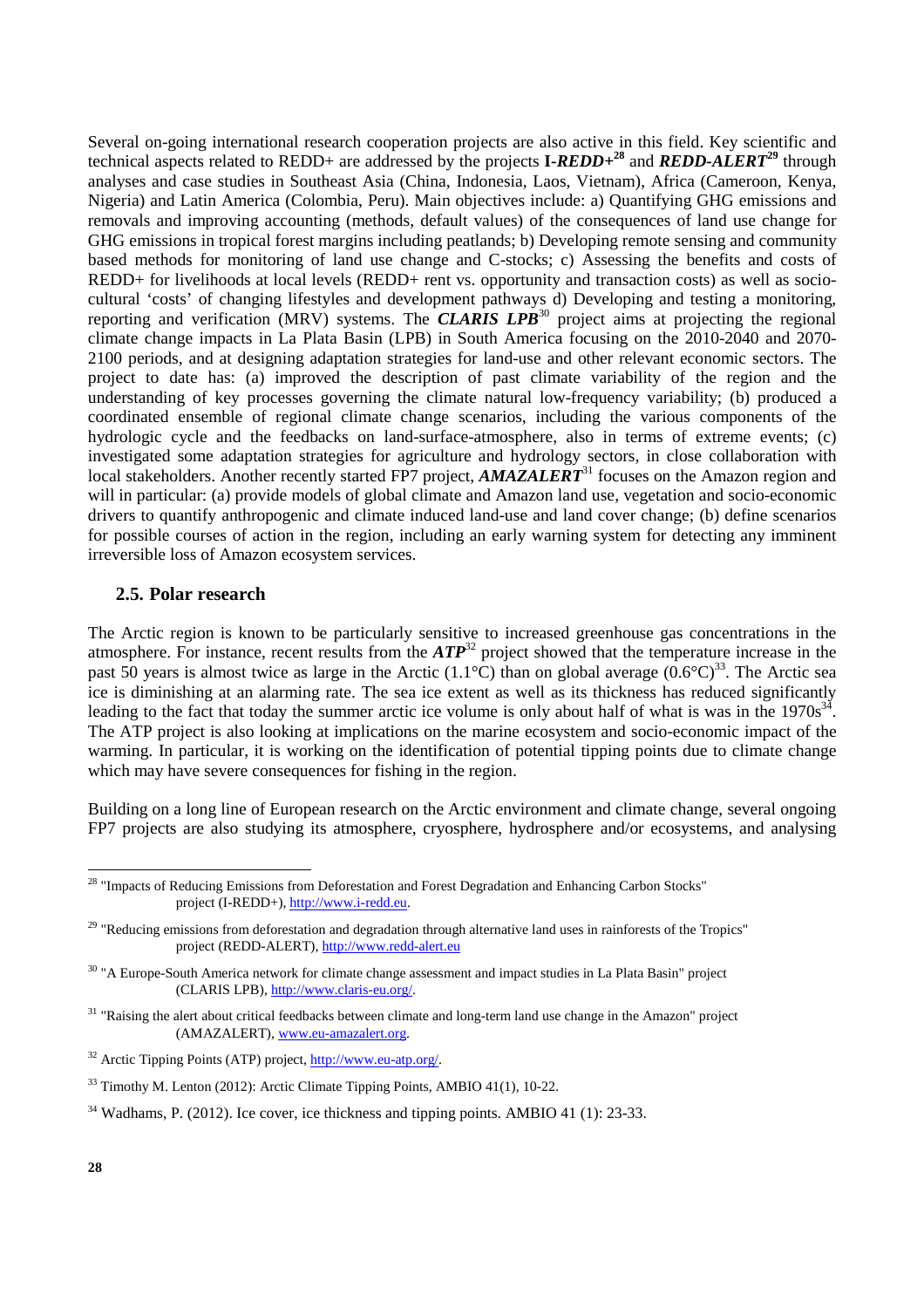their interplay with climate change. The *RECONCILE*35 project studies the atmosphere in the Arctic in order to better quantify the effects of climate change on stratospheric ozone depletion. Specifically, this project contributed to the recent discovery in 2011 of severe loss of ozone in the region<sup>36</sup>. The *ice2sea*<sup>37</sup> project meanwhile is addressing the single most important source of uncertainty in projections of future sea-level rise by advancing the understanding of melting continental ice-sheets and glaciers in the polar regions. The project has completed its observational work and is finalizing its modelling component. The results of this project will be combined with contributions to global sea-level rise from other sources (e.g. thermal expansion) to produce state-of-the-art projections of future global sea-level rise that are expected contribute to the 5<sup>th</sup> Assessment report of the IPCC. A different project, *THOR*<sup>38</sup>, is exploring the effects of the melting of the Greenland ice sheet on the global ocean circulation patterns. By the end of the project a reliable system to forecast changes in the circulation patterns due to melting ice-sheets will be in place, and estimates of the probability of extreme climate events in the European and North Atlantic region will be produced. In addition, the **HYPOX**<sup>39</sup> project is enhancing monitoring of oxygen depletion due to global warming and eutrophication in various water bodies, including the Arctic Ocean.

Finally, the *ACCESS<sup>40</sup>* project looks at climate change as an opportunity to develop economic activities such as transport, fisheries, oil and gas extraction in the Arctic region. It will take into account the effects of these activities on climate change and propose mitigation measures as well as options for more involvement of local populations in governance and decision-making processes.

## **2.6. Adaptation to Climate Change**

Research into the manifold dimensions of impacts, vulnerability and adaptation to climate change continue to receive significant support by the FP7. For example, the project  $\ddot{CLIMSAVE}^{41}$  is developing largely qualitative scenarios at the European scale in the form of stories involving the participation of a broad range of stakeholders. The scenarios are developed along two major axes: *Solutions to innovation (effective to ineffective*) and *Economic development (gradual to 'rollercoaster)*. The resulting stories will be quantified and used as input for an Integrated Assessment Platform (IAP) that will serve as an interactive exploratory web-based tool improving the understanding of surrounding impacts, adaptation responses and vulnerability under uncertain futures. Its holistic framework is intended to complement, rather than replace, the use of more detailed sectoral tools used by sectoral professionals and academics. Final results including the public access of the IAP are expected for the end of 2012.

The project **MEDIATION<sup>42</sup>** addresses key elements in the chain of impact, vulnerability and adaptation to climate change such as methods and metrics for impacts and vulnerability analysis and costs of impacts and adaptation options. The components of the project (methods and tools) will be connected in an iterative

<sup>&</sup>lt;sup>35</sup> "Reconciliation of essential process parameters for an enhanced predictability of arctic stratospheric ozone loss and its climate interactions" project (RECONCILE), https://www.fp7-reconcile.eu/.

<sup>36</sup> Manney et al., Unprecedented Arctic ozone loss in 2011, Nature, 2011.

<sup>&</sup>lt;sup>37</sup> "Estimating the future contribution of continental ice to sea-level rise" project (Ice2sea), http://www.ice2sea.eu/.

<sup>38 &</sup>quot;Thermohaline overturning - at risk?" project (THOR), http://www.eu-thor.eu/.

<sup>&</sup>lt;sup>39</sup> "In situ monitoring of oxygen depletion in hypoxic ecosystems of coastal and open seas, and land-locked water bodies" project (HYPOX), http://www.hypox.net/.

<sup>&</sup>lt;sup>40</sup> Arctic Climate Change, Economy and Society (ACCESS) project, www.access-eu.org/.

<sup>&</sup>lt;sup>41</sup> "Climate Change Integrated Assessment Methodology for Cross-Sectoral Adaptation and Vulnerability in Europe" project (CLIMSAVE), www.climsave.eu.

<sup>&</sup>lt;sup>42</sup> "Methodology for Effective Decision-making on Impacts and AdaptaTION" project (MEDIATION), http://mediation-project.eu.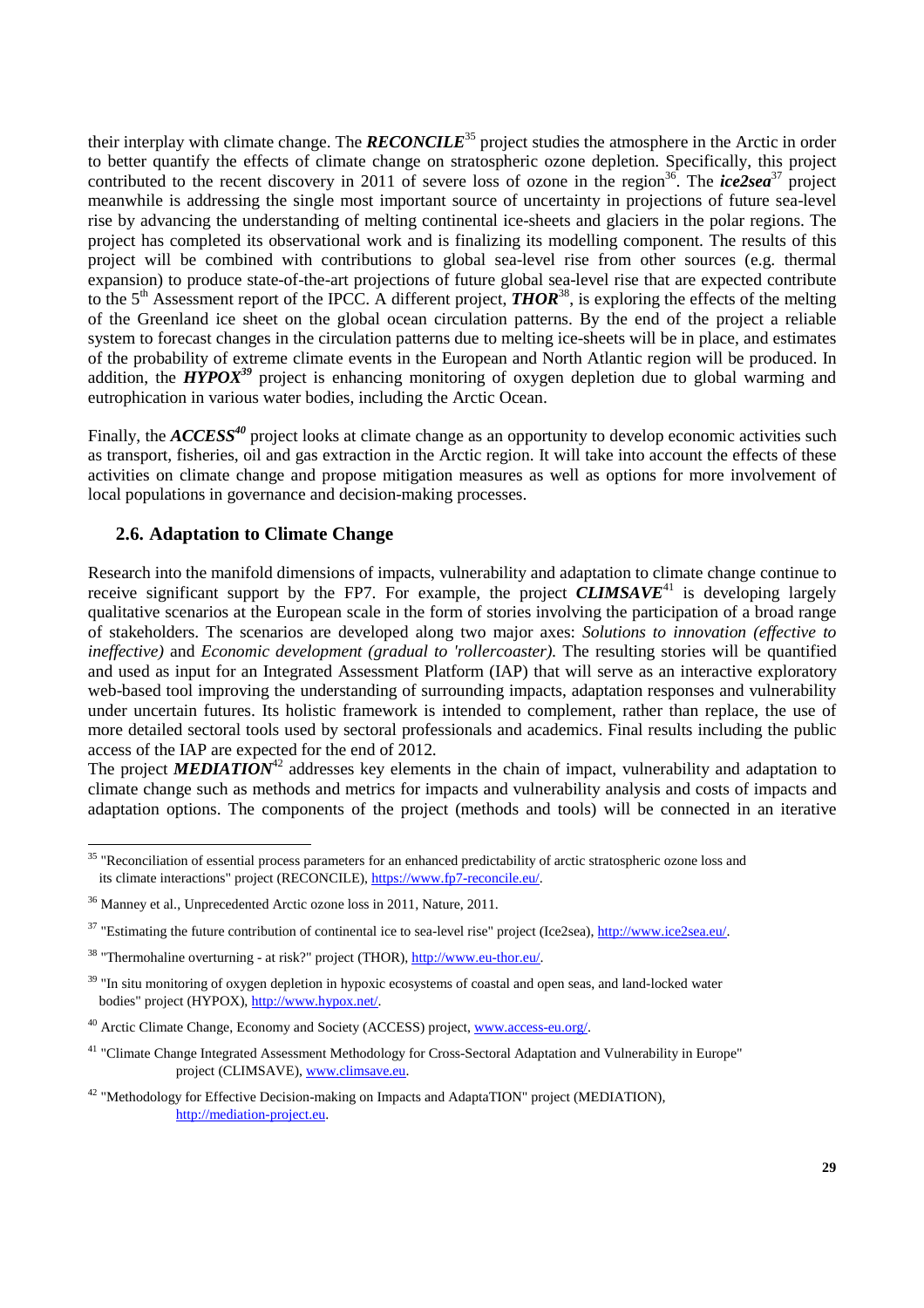fashion, making use of a number of diverse case studies in different regions in Europe which combine selected regional, sectoral and cross-sectoral characteristics and policy questions. In essence, the focus will be on the development of a decision support framework as a tool capable of the evaluation and strategic planning of adaptation measures and strategies with regard to hydro-meteorological and climate changes and extremes. The common platform will provide integrated web-enabled access to the MEDIATION toolbox, as well as to literature hints, spatially resolved climate impact and vulnerability maps, knowledge about regional adaptation, and guidelines how to use the information, taking due account of uncertainties. Final results are expected by the end of 2012.

Several European research projects have studied climate change impacts on the water cycle and provided recommendations about adaptation. The recently completed **WATCH<sup>43</sup>** project studied climate change impacts on the global water cycle with the aim to clarify the overall vulnerability of global water resources to climate change. WATCH results provide the first assessment of the global hydrological cycle on a daily time-frame at 50km grid scale resolution for the past (20th century) and future (21st century), as well as a new global analysis of water scarcity<sup>44</sup>. Regional studies were also undertaken, focusing for instance on the Mediterranean area through the **CIRCE**<sup>45</sup> project which will soon publish the Regional Assessment Climate Change in the Mediterranean (RACCM) study. Current research also considers specific impacts of climate change in the *incurrentially* (*COCCI)*, starty, cancely experience and  $\frac{1}{2}$  contains the change on certain ecosystems and hydrological process. The *ACQWA<sup>46</sup>* project investigates the consequences of climate change in mountain regions where snow and ice are an important part of the hydrological cycle. Vulnerable groundwater and dependent ecosystems are studied under the *GENESIS*<sup>47</sup> project, while the **MIRAGE<sup>48</sup>** project studies climate change impacts on intermittent river management.

#### **2.7. Climate Change and Natural Hazards**

In the area of climate change and natural hazards, European research aims to improve understanding and modelling of climate changes related to the hydrological cycle at scales that are relevant to decision-making. At present, scientific information about water-related impacts of climate change and their socio-economic dimensions is not sufficient, especially with respect to water quality, aquatic ecosystems and groundwater. The FP7 is funding a series of on-going projects aimed at developing methods and technologies for improved assessment, forecasting and monitoring, management and mitigation of climate-related hazards, in particular floods and droughts,. For instance, the **IMPRINTS<sup>49</sup>** project is working on improving preparedness and risk management for flash floods and debris flow events and provides detection tools which are directly used by civil protection and meteorological services. The project *DROUGHT-R&SPI*50 focuses on improved understanding of drought causes and impacts and on the development of early warning systems in Europe.

<sup>&</sup>lt;sup>43</sup> "Global Change and Water" project (WATCH), http://www.eu-watch.org.

<sup>44</sup> Harding, R.J. and Warnaars, T.A. (2011), Water and global change: The WATCH Project Outreach Report. Centre for Ecology and Hydrology, Wallingford, 40pp. Available at http://www.eu-watch.org.

<sup>&</sup>lt;sup>45</sup> "Climate change and impact research: the Mediterranean environment" project (CIRCE), www.circeproject.eu.

<sup>&</sup>lt;sup>46</sup> "Assessing Climate change impacts on the Quantity and quality of Water" (ACQWA) project, www.acqwa.ch.

<sup>&</sup>lt;sup>47</sup> "Groundwater and Dependent Ecosystems" project (GENESIS), www.thegenesisproject.eu.

<sup>&</sup>lt;sup>48</sup> "Mediterranean intermittent river management" project (MIRAGE), www.mirage-project.eu.

<sup>49 &</sup>quot;Improving Preparedness and Risk Management for Flash Floods and Debris Flow Events" project (IMPRINTS), http://imprints-fp7.eu.

<sup>50 &</sup>quot;Fostering European Drought Research and Science-Policy Interfacing" project (DROUGHT-R&SPI), www.eudrought.org.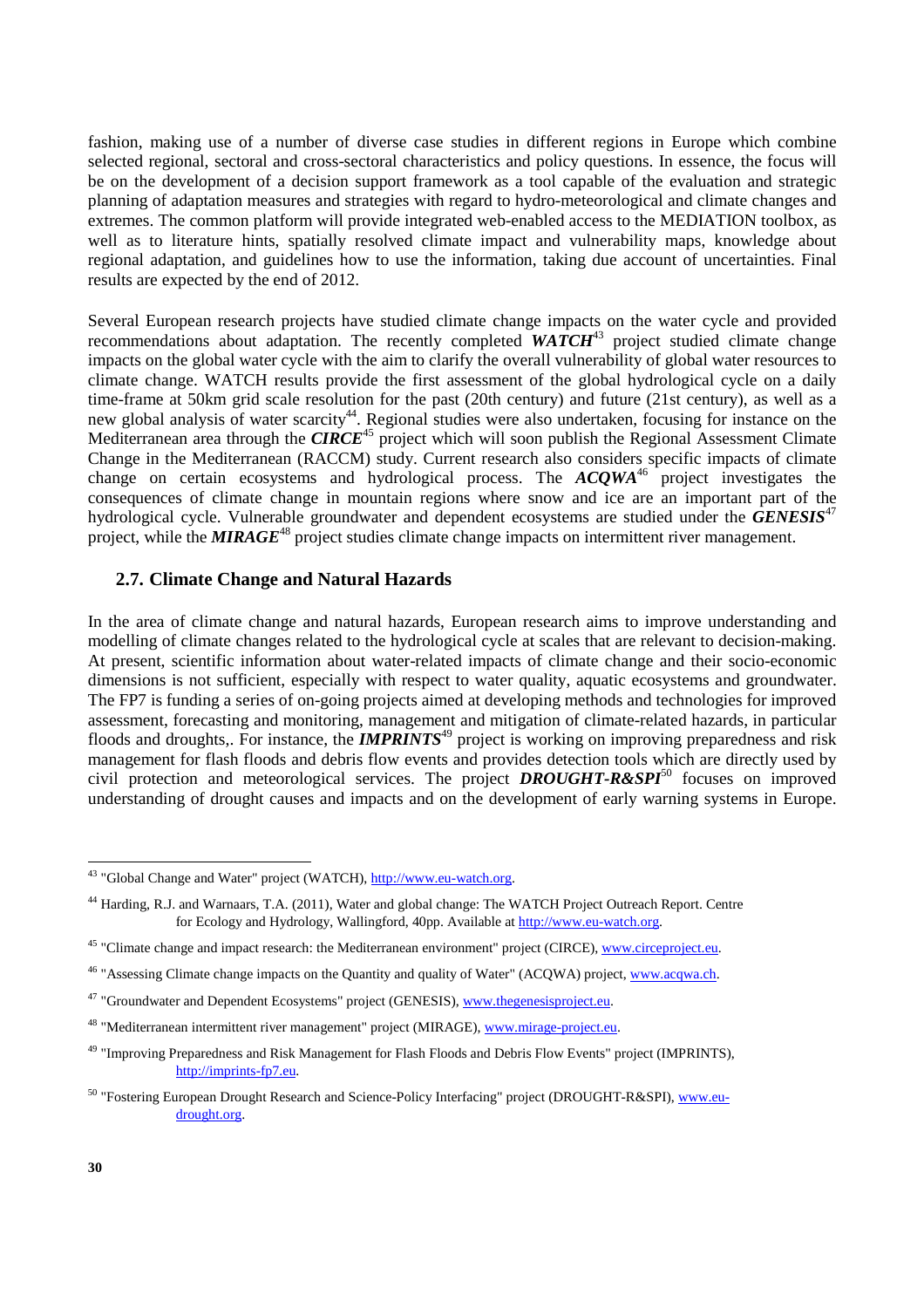This initiative is complemented by the **DEWFORA**<sup>51</sup> project which establishes a strong international cooperation partnership among EU and African countries. In the same vein of international cooperation, the *CORFU*<sup>52</sup> project is developing advanced strategies for improved flood management in cities in partnership with China, India and Bangladesh, while the *CLIWASEC*<sup>53</sup> cluster of projects on 'Climate change impacts on water and security' builds up cooperation among EU countries and neighbouring Mediterranean countries aimed at analysing, using a multidisciplinary approach, the effects of climate change on water and human security, and to identify effective adaptation and prevention measures. Finally, going beyond impact assessment, the *CONHAZ*<sup>54</sup> project has compiled and synthesised current knowledge on cost assessment methods to strengthen the role of cost assessments in the development of integrated natural hazard including climate-related extreme events - management and adaptation planning<sup>55</sup>.

#### **2.8. Climate Change and Health**

Climate change will affect and impact human health in different ways. In addition to direct impacts of projected temperature changes on human health (e.g. heat-waves, cold snaps) and the effects on human security of natural hazard and extreme weather events, climate change will impact on the future distribution and spread of infectious diseases, and in particular of Vector-Borne Diseases (VBDs). The impacts may be direct, in terms of outbreaks of disease among human populations, or indirect, in the form of outbreaks of diseases that affect domesticated animals or plants, and therefore jeopardise food security, agriculture-based economic activities and trade.

Amongst the FP7-funded projects working in this field, the initiatives **HEALTHY FUTURES**<sup>56</sup> and *QWeCI*<sup>57</sup> bring together European and African research to investigate the interplay between climate variability and a number of human and animal diseases with major socio-economic impacts in Africa (Kenya, Malawi, Rwanda, Senegal, South Africa and Uganda), particularly high-impact vector-born diseases such as malaria and Rift Valley fever. Outcomes of the projects will allow health stakeholders and planners to react in a timely and cost-effective manner to reduce the severity of epidemic outbreaks and make longterm decisions regarding health infrastructure investment. Along the same lines, the project *VIROCLIME*<sup>58</sup> will use hydrological models to determine the effects of climate change on the variation in viral flux, and therefore in risk associated with viral disease to promote a novel approach to the management of waterrelated disease. Case studies from European countries and Brazil are being undertaken to produce an empirical baseline that will inform the subsequent modelling work of the project.

<sup>&</sup>lt;sup>51</sup> "Improved Drought Early Warning and FORecasting to strengthen preparedness and adaptation to droughts in Africa" project (DEWFORA), www.dewfora.net.

<sup>&</sup>lt;sup>52</sup> "Collaborative research on flood resilience in urban areas" project (CORFU), www.corfu-fp7.eu.

<sup>&</sup>lt;sup>53</sup> The CLIWASEC cluster is made up of the following projects: "Climate Change, Hydro-conflicts and Human Security" (CLICO), "Climate Induced Changes on the Hydrology of Mediterranean Basins" (CLIMB) and "Water Availability and Security in Southern EuRope and the Mediterranean" (WASSERMed). The cluster website is www.cliwasec.eu.

<sup>54 &</sup>quot;Costs of Natural Hazards" (CONHAZ) project, http://conhaz.org.

<sup>55</sup> CONHAZ project (2012), "Costs of Natural Hazards - A Synthesis", available at http://conhaz.org.

<sup>56 &</sup>quot;Health, environmental change and adaptive capacity: mapping, examining and anticipating future risks of waterrelated vector-borne diseases in eastern Africa" (HEALTHY FUTURES), www.healthyfutures.eu.

<sup>&</sup>lt;sup>57</sup> "Quantifying Weather and Climate Impacts on Health in Developing Countries" project (QWeCI), www.liv.ac.uk/qweci.

<sup>&</sup>lt;sup>58</sup> "Impact of climate change on the transport, fate and risk management of viral pathogens in water" project (VIROCLIME), www.viroclime.org.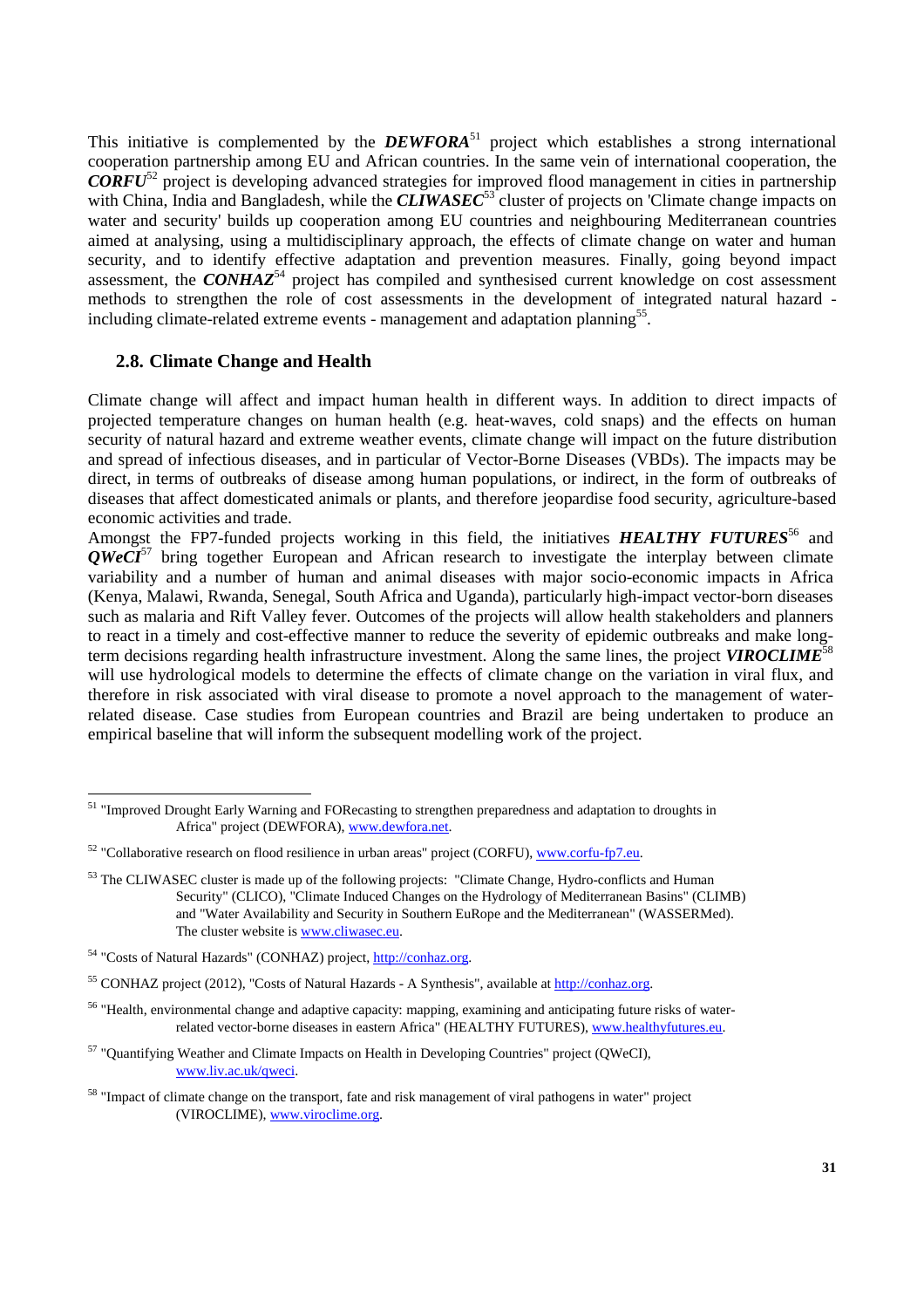The health impacts of greenhouse gas (GHG) reduction policies in Europe, China and India are being studied by the projects **PURGE**<sup>59</sup> and **URGENCHE**<sup>60</sup>. Both projects are experimenting different approaches to modelling of health-related exposures in different urban settings and are developing methodological frameworks to assess urban GHG reduction policies with the greatest co-benefits on health and well-being of local populations. The ultimate objective is to deliver assessment tools and guidance that are useful for the development of win-win mitigation policies for different urban areas in Europe and Asia.

Another set of projects is investigating additional health-related impacts of climate change such as the impact of increased UV radiation (*ICEPURE<sup>61</sup>* project) and the risks associated with the potential remobilization of environmental contaminants (such as mercury, PCBs, etc.) for human population in the Arctic and Europe  $(*Archisk*<sup>62</sup>$  and *CLEAR*<sup>63</sup>) in order to gain insight into changes that may later impact other areas and assess future scenarios related to climate change.

#### **2.9. Economics of Climate Change Mitigation and Adaptation**

The area of economics of climate change is increasingly gaining prominence at the European level. In addition to the already active projects mentioned below, several projects will be launched in 2012 and 2013 to further support research on issues related to economic assessment of costs and benefits of mitigation policies at the European and global level, as well as the estimation of costs of inaction and costs and benefits of adaptation.

Amongst the already active FP7-funded projects in this field, the **CLIMATECOST<sup>64</sup>** project has carried out an assessment of impacts and economic costs of climate change in Europe and at the global level. This included a bottom-up sectoral impact assessment for Europe, as well as a global economic modelling analysis with sector-based impact models and utilization of computable general equilibrium models. The work undertaken under the project has been summarized in short technical policy briefs focusing on the impacts and costs related to sea level rise, river floods, energy, health and ancillary air quality benefits in Europe that are already available, while the final reports at the global level will be released before the end of the year. The project *AMPERE***<sup>65</sup>** is carrying out an intercomparison of different energy-economy-climate models to produce more robust assessments of the costs associated with bringing about long-term emissions reductions and with promoting low carbon technology. This project will shed light on how a variety of assumptions – concerning for instance future climate policy and available mitigation options – affect the mitigation scenarios, their feasibility and cost. In its first year of life, AMPERE has analysed the scenarios produced by the range of 18 models in the case of no global climate policy. In the next year, the scenarios under a range of other assumptions will be produced. The *LIMITS***<sup>66</sup>** project, launched in October 2011, will use key global integrated assessment models to run climate mitigation and adaptation scenarios under new

<sup>&</sup>lt;sup>59</sup> "Public health impacts in URban environments of Greenhouse gas Emissions reduction strategies" project (PURGE).

<sup>&</sup>lt;sup>60</sup> "Urban Reduction of GHG Emissions in China and Europe" project (URGENCHE), www.urgenche.eu.

 $61$  "The impact of climatic and environmental factors on personal ultraviolet radiation exposure and human health" project (ICEPURE), www.icepure.eu.

 $62$  "Arctic health risks: Impacts on health in the Arctic and Europe owing to climate-induced changes in contaminant cycling" project (ArcRisk), www.arcrisk.eu.

 $63$  "Climate change, environmental contaminants and reproductive health" project (CLEAR), www.inuendo.dk/clear.

<sup>&</sup>lt;sup>64</sup> "Full costs of climate change" project (CLIMATE COST), www.climatecost.cc.

<sup>65 &</sup>quot;Assessment of Climate Change Mitigation Pathways and Evaluation of the Robustness of Mitigation Cost Estimates" project (AMPERE), http://ampere-project.eu.

<sup>66 &</sup>quot;Low Climate Impact Scenarios and the Implications of required tight emission control strategies" project (LIMITS), www.feem-project.net/limits.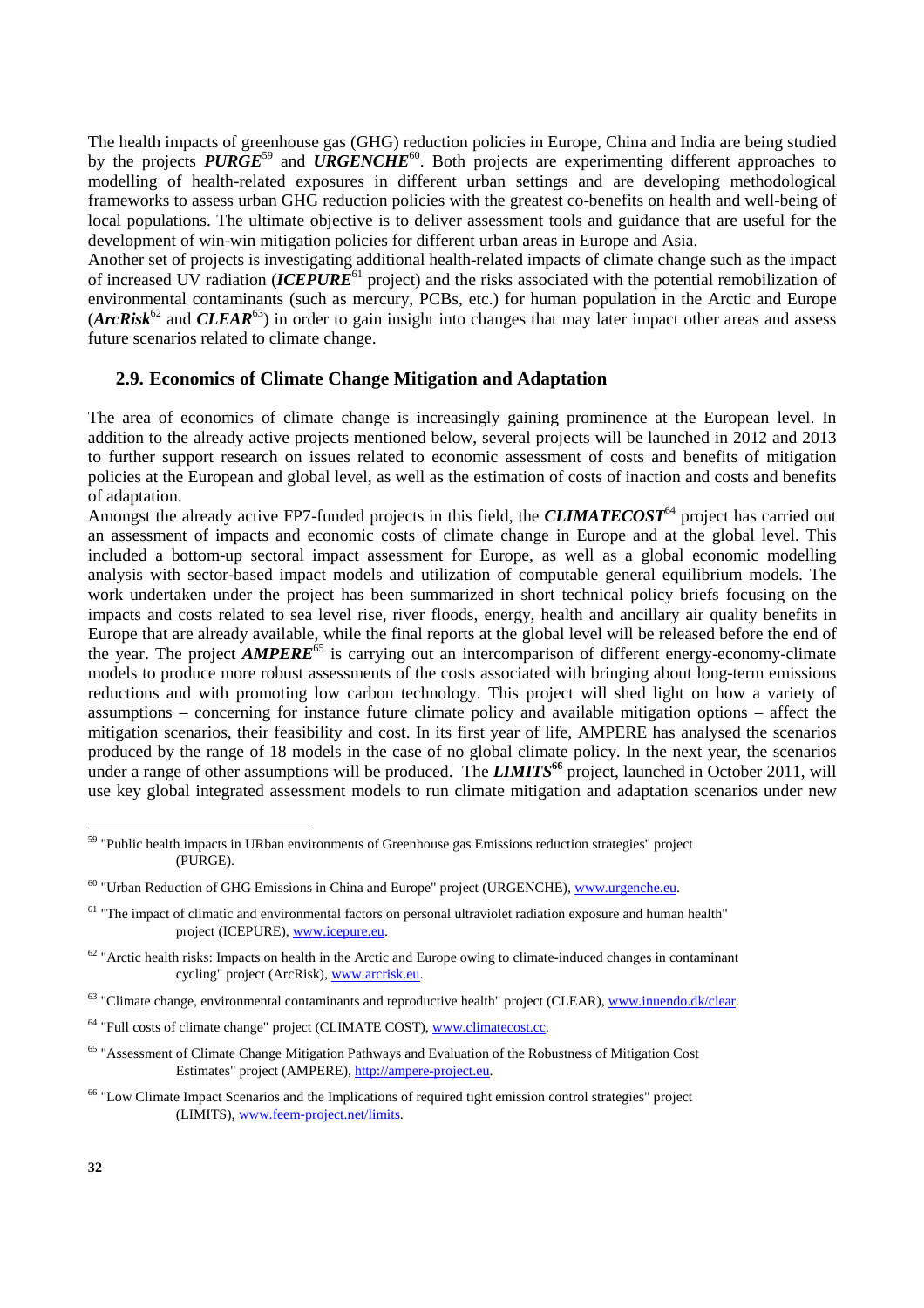conditions and constraints. The policy implications will be thoroughly evaluated. Thirteen models will be used throughout the project covering a wide range of different aspects. Using these models, LIMITS will explore the implications and uncertainties in reaching a 2°C target under different assumptions regarding the remaining leeway for greenhouse gas emissions, technology availability, the participation of different regions in international climate policy, and implementation obstacles. LIMITS will place particular emphasis on the major global economies as they account for most of the emissions and host the largest mitigation capacity.

Under the Socio-economic Sciences and Humanities (SSH) theme of FP7, the EU is also supporting several projects addressing broad issues related to a transition to sustainable, low-carbon societies, and in particular the nexus among energy, environment, transport and land-use. The *PACT*67 project investigates societal transition to a low carbon future using both "back-casting" and traditional "forecasting" on long and verylong term scales (up to 2100) and has contributed to the report "World and European Energy and Environment Transition Outlook" (WETO-T)<sup>68</sup> that was published at the end of 2011. Two modellingoriented research projects called  $PASHMINA^{69}$  and  $GLOBAL-IQ^{70}$  are looking at long-term societal transformation in the context of global environmental change, including climate change. The SSH specific programme is also funding **SPREAD**<sup>71</sup>, a qualitative and participatory social platform on sustainable lifestyles, focusing on mobility patterns, residential sector habits and production/consumption. Finally, it also worth mentioning the EU support to foresight expert group and report called "Global Europe 2050"<sup>72</sup> that tackles, amongst others, the questions of energy and climate change in both the "narrative scenarios" and in their quantification.

### **2.10. Geoengineering**

 $\overline{a}$ 

In order to address a significant knowledge gap, the EU is supporting projects that investigates the efficacy, costs and potential side effects of various climate engineering options. The project *IMPLICC*<sup>73</sup> is currently investigating the feasibility and implications of certain solar radiation management techniques, while a new initiative for a comprehensive assessment of key geoengineering options will start in mid-2012 with the aim to address the associated risks and uncertainties, as well as socio-economic and governance issues.

#### **2.11. Climate Change, Agriculture and Food security**

Under the FP7 theme on the "Knowledge-Based Bio Economy" (KBBE), additional major research efforts are being promoted by the EU to tackle problems related to the increasing global demand for food and biomass and their environmental and climate implications. Several projects funded under this theme are directly relevant to the work done by the UNFCCC as they address both the mitigation and adaptation potential of more sustainable and climate resilient primary production systems.

<sup>&</sup>lt;sup>67</sup> "Pathways for carbon transitions" project (PACT), www.pact-carbon-transition.org.

<sup>68</sup> European Union (2011), "World and European Energy and Environment Transition Outlook". http://ec.europa.eu/research/social-sciences/pdf/publication-weto-t\_en.pdf.

<sup>69 &</sup>quot;Paradigm shifts modelling and innovative approaches" project (PASHMINA), www.pashmina-project.eu**.** 

<sup>70 &</sup>quot;Impacts quantification of global changes" project (GLOBAL-IQ).

<sup>71 &</sup>quot;Social Platform identifying Research and Policy needs for Sustainable Lifestyles" project (SPREAD), www.sustainable-lifestyles.eu.

 $^{72}$  European Union (2011), "Global Europe 2050". http://ec.europa.eu/research/social-sciences/events-191\_en.html

<sup>73 &</sup>quot;Implications and risks of engineering solar radiation to limit climate change" project (IMPLICC), http://implicc.zmaw.de.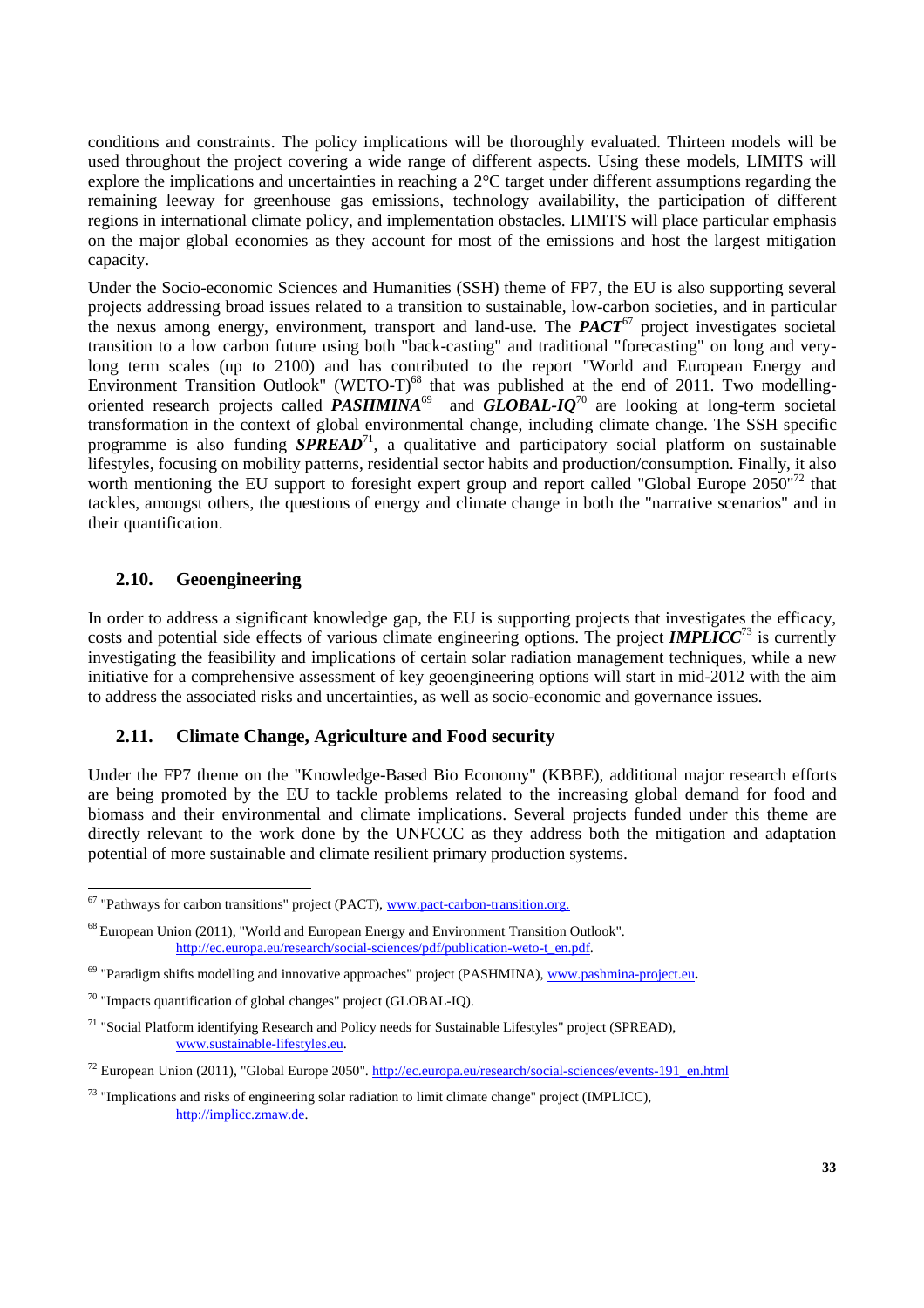For instance, several projects – often involving broad international cooperation with developing countries – are investigating water use in agriculture, taking into account a changing climate. The issue has been mainly tackled by improving crops drought resistance (*PGRSECURE*74 and *DROPS*75) and by enhancing water use efficiency in irrigated agriculture (*SIRRIMED*76, *EAU4FOOD*77 and the recently selected *FIGARO*78). The projects *SMARTSOIL*79 and *CATCH-C*80 aim to identify and promote the best farming practices to preserve soil functions and fertility, improve production and reduce carbon emissions. In the area of livestock production, several projects deal with both animal management strategies and breeding solutions, with projects such as *ANIMALCHANGE*<sup>81</sup> and *NEXTGEN*<sup>82</sup>, addressing respectively mitigation and adaptation options for sustainable livestock production under climate change, and methods to preserve farm animal biodiversity and improve sector resilience.

Other projects aim at building knowledge on the opportunities, risks and feasibility of exploiting energy crops as alternative to fossil fuels, such as *SWEETFUEL*<sup>83</sup> focusing on sweet sorghum as biomass for energy production, and the project *JATROPT*84 on *Jatropha curcas*.

In the forestry area the project BACCARA<sup>85</sup> studies the effect of climate change on forest biodiversity and productivity, while the project BENWOOD<sup>86</sup> promoted the exchange of experience in the area of Short Rotation Forestry (SRF) in the framework of the Kyoto protocol and developed SRF guidelines and standards for land use management in CDM countries, with focus on Brazil, India, China and African countries.

#### **2.12. Low-carbon Technologies**

Within the "Cooperation" programme of FP7, additional climate change mitigation research, particularly concerning the development of low-carbon technologies, is funded under the "Energy", "Transport (including aeronautics)" and "Information and Communication Technologies (ICT)" themes. With a budget of €2.3 billion, the Energy theme focuses on sustainable energy solutions aimed to reduce GHG emissions, including renewable energy technologies, clean coal technologies, smart energy networks, and energy

- $77$  "European Union and African Union cooperative research to increase food production in irrigated farming systems in Africa" project (EAU4FOOD), www.eau4food.info.
- $78$  "Flexible and precise irrigation platform to improve farm scale water productivity" project (FIGARO).
- <sup>79</sup> "Sustainable farm management aimed at reducing threats to soils under climate change" project (SMARTSOIL), http://smartsoil.eu/
- <sup>80</sup> "Compatibility of agricultural management practices and types of farming in the EU to enhance climate change mitigation and soil health" project (CATCH-C), www.catch-c.eu.
- <sup>81</sup> "An integration of mitigation and adaptation options for sustainable animal production under climate change" project (ANIMALCHANGE), www.animalchange.eu.
- <sup>82</sup> "Next generation methods to preserve farm animal biodiversity by optimizing present and future breeding options" project (NEXTGEN), http://nextgen.epfl.ch.

- <sup>84</sup> "*Jatropha curcas*, applied and technological research on plant traits" project (JATROPT), www.jatropt.eu.
- <sup>85</sup> "Biodiversity and climate change, a risk analysis" project (BACCARA), www.baccara-project.eu.
- <sup>86</sup> "Coordination actions in support of sustainable and eco-efficient short rotation forestry in CDM countries" project (BENWOOD), www.benwood.eu.

 $74$  "Novel characterization of crop wild relative and landrace resources as a basis for improved crop breeding" project (PGRSECURE), http://pgrsecure.org.

<sup>75 &</sup>quot;Drought-tolerant yielding plants" project (DROPS), www.drops-project.eu.

<sup>&</sup>lt;sup>76</sup> "Sustainable use of irrigation water in the Mediterranean region" project (SIRRIMED), www.sirrimed.org.

<sup>&</sup>lt;sup>83</sup> "Sweet sorghum, an alternative energy crop" project (SWEETFUEL), www.sweetfuel-project.eu.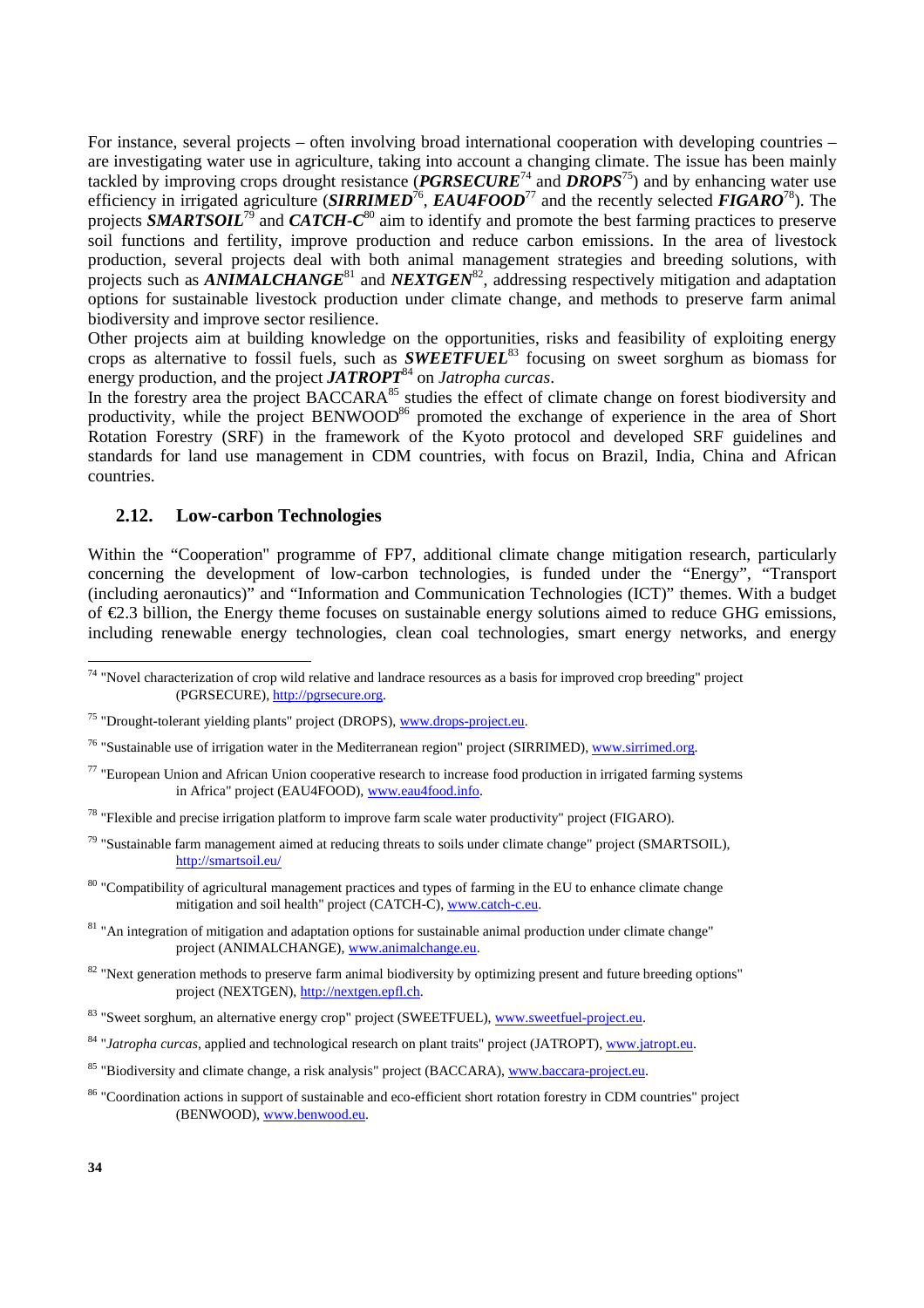efficiency and savings. With a budget of  $\epsilon 4.2$  billion, the "Transport" theme includes, among its activities, the reduction of GHG emissions from both air transport and surface transport. Finally, with a budget of  $\bigoplus$ billion, the ICT theme encompasses research on intelligent ICT-based transportation systems, as well as on solutions to prevent or reduce vulnerability and to mitigate the consequences of natural disasters.

It should also be mentioned that several European Technology Platforms (ETPs) have been established in support of FP7 planning. The ETPs are industry-led fora charged with defining research priorities in a broad range of technological areas. Amongst the established ETPs, several focus on environmental technologies aimed to reduce GHG emissions, such as the ETP for "Zero Emissions Fossil Fuel Power Plants", the ETP for "Hydrogen and Fuel Cell Platform" and the ETPs for "Photovoltaics, Wind energy and Biofuels". Furthermore, a Joint Technology Initiative (JTI) on "Fuel Cells and Hydrogen" has been set up as tool to support the implementation of the related ETPs Strategic Research Agendas through a public/private partnership financing mechanism.

Further information is available on the Europa server at http://ec.europa.eu/research/index.cfm?lg=en&pg=who&cat=a&tips=on.

## **3 EUROPEAN CLIMATE CHANGE RELATED RESEARCH INFRASTRUCTURES SUPPORTED BY FP7**

FP7 supports as well – through its Capacities Programme - the management of existing European research infrastructures providing funds for networking, for granting transnational access to researchers and for developing the infrastructure potential. In the field of climate change research, projects have been granted for several observing systems and for large scale facilities, among which: ocean research vessels $^{87}$ , simulation chambers for atmospheric processes<sup>88</sup>, earth system modelling supercomputing<sup>89</sup>, airborne research<sup>90</sup>, arctic terrestrial research<sup>91</sup>, aerosols-clouds and trace gases<sup>92</sup>, non-CO2 observing system<sup>93</sup>, the global ocean terrestrial research<sup>91</sup>, aerosols-clouds and trace gases<sup>92</sup>, non-CO2 observing system<sup>93</sup>, the global ocean observing system<sup>94</sup>.

Support has been as well granted for supporting the development of new research infrastructures, like: *EUROARGO* (the global ocean observing system), *ICOS* (the integrated carbon observing system), *COPAL*95 (a high payload aircraft for atmospheric research), *IAGOS-ERI*96 (instrumented commercial aircrafts for tropospheric research) and *SIOS<sup>97</sup>* (the Svalbard integrated Arctic earth observing system).

Several of the above mentioned infrastructure projects contribute to the various global observing systems and participate to the building of the Global Earth Observation System of Systems (GEOSS).

- <sup>89</sup> https://is.enes.org.
- <sup>90</sup> www.eufar.net.
- <sup>91</sup> www.eu-interact.org.
- <sup>92</sup> www.actris.net.
- <sup>93</sup> www.ingos-infrastructure.eu.
- <sup>94</sup> www.euro-argo.eu.
- <sup>95</sup> www.copal.net.
- <sup>96</sup> www.iagos.org.
- <sup>97</sup> www.sios-svalbard.org.

<sup>&</sup>lt;sup>87</sup> www.eurofleets.eu.

<sup>88</sup> www.eurochamp.org.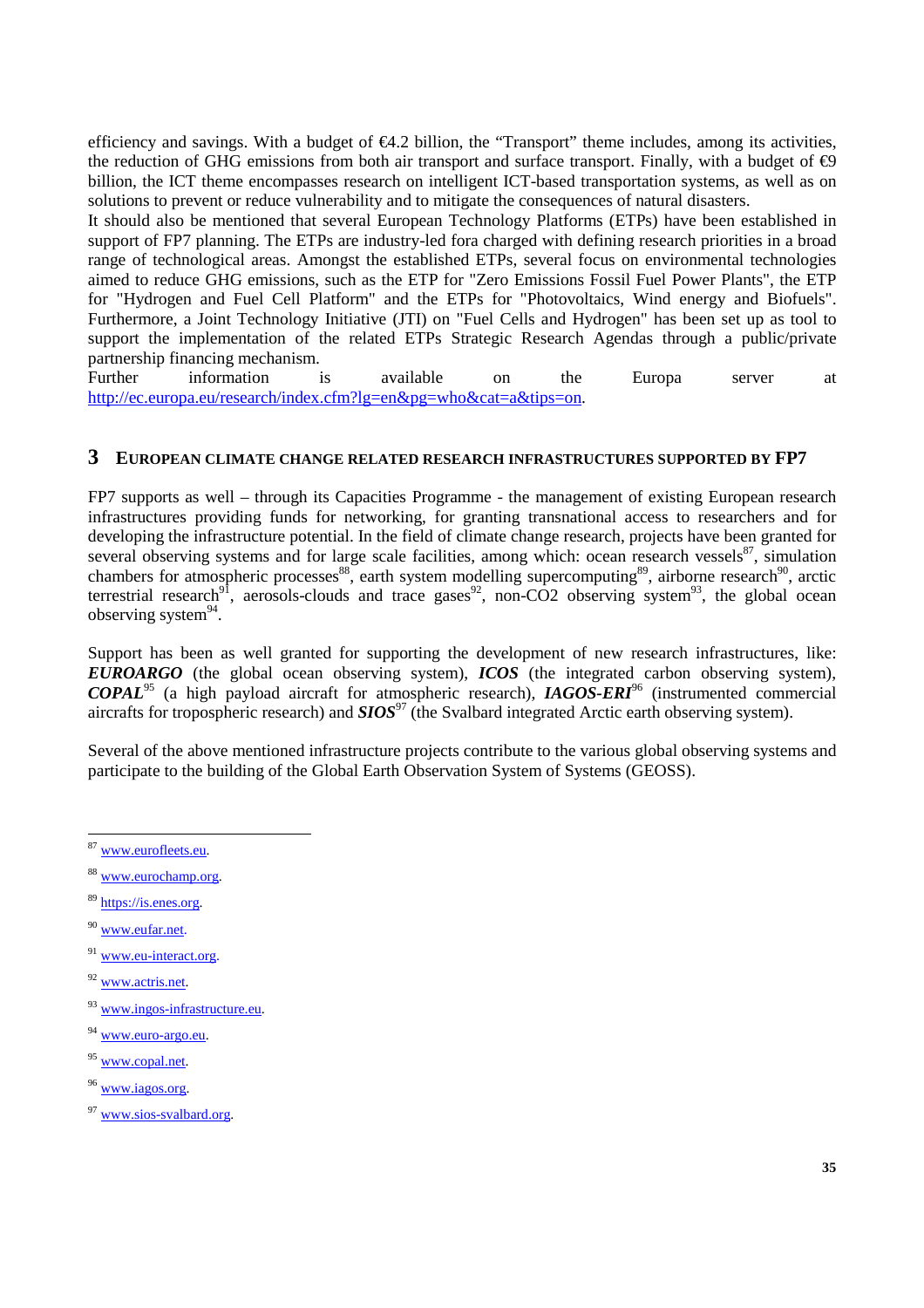#### **4 INTERNATIONAL COOPERATION UNDER FP7**

International cooperation with third countries is an integral feature of the EU Framework Programmes for Research ranging from large-scale international collaboration efforts to the promotion of networking platforms and increased researcher mobility. All parts of the Programme are open to international cooperation. As demonstrated by several projects mentioned in this information note, participation of and collaboration with researchers from both other developed countries and developing countries is widely encouraged throughout FP7 and well beyond the specific tools supporting international cooperation. Furthermore, it should also be noted that, given the global nature of climate change, the international cooperation dimension of FP7 is particularly significant under the theme "Environment (including climate change)". In this respect, it is worth noting that already under the  $6<sup>th</sup>$  Framework Programme (2002-2006), the "Global Change and Ecosystems" thematic programme was the one with the highest third country participation (more than  $\mathfrak{S}7$  million granted to third country participants).

Under FP7, there are various projects, falling under the category of **"Specific International Cooperation Actions (SICAs)",** dedicated specifically to international cooperation, with a geographical focus on developing countries. Under FP7, €180 million have been budgeted to fund these activities. SICAs address research problems of mutual interest and benefit between the EU and international cooperation partner countries (ICPC). In particular, they aim to: support EC scientific and economic development through strategic partnerships with third countries in selected fields of science; facilitate contacts with research partners in third countries; and address specific problems that third countries face or that have a global character. Throughout the implementation of FP7, several calls have targeted international cooperation activities with Latin America, Africa, and Asian countries, resulting in the funding of a number of climate change-related projects, including research on the health impacts of climate change-induced droughts and desertification, on the development of sustainable energy systems, on natural resources management and climate-resilient agriculture, etc.

### **5 FURTHER INFORMATION ON FP7**

| EU's Research Portal:                                                                                                                  | www.ec.europa.eu/research                                               |  |
|----------------------------------------------------------------------------------------------------------------------------------------|-------------------------------------------------------------------------|--|
| General information on FP7:                                                                                                            | www.ec.europa.eu/research/fp7                                           |  |
| (Specific<br>Participants<br>Portal<br>information on FP7<br>programmes,<br>projects and calls):                                       | https://ec.europa.eu/research/participants/portal/page/ho<br>me         |  |
| <b>CORDIS</b> project database                                                                                                         | http://cordis.europa.eu/projects/home_en.html                           |  |
| Overview of projects funded by the<br>Environment<br>(including)<br>climate<br>change) Theme                                           | http://ec.europa.eu/research/environment/index_en.cfm<br>$?$ pg=climate |  |
| For updates of particular collaborative<br>opportunities in 2012 for third http://ec.europa.eu/research/inco<br>countries and regions: |                                                                         |  |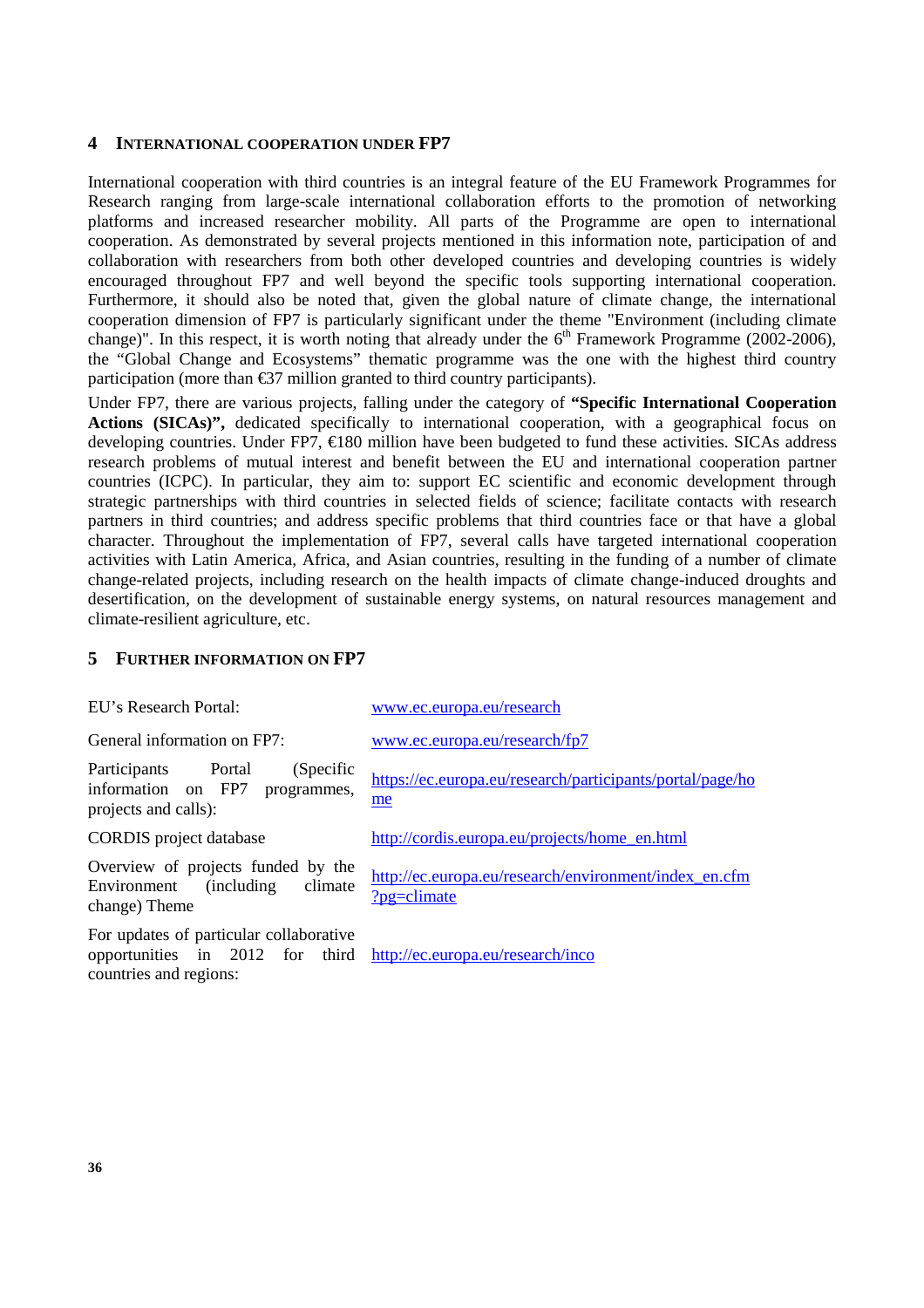## Paper no. 4: Global Change System for Analysis, Research and Training

## S**ys**T**em for** A**nalysis,** R**esearch and** T**raining**

### **Introduction**

START (the SysTem for Analysis, Research and Training) is a non-governmental research organization that assists developing countries in Africa and Asia-Pacific to build the scientific expertise and knowledge needed to explore the drivers of and solutions to global and regional environmental change. Our goal is to reduce vulnerability through research-driven capacity building that informs decision-making. START's long-term commitment to building capacity through promoting multidisciplinary and multi-sectoral research and assessment activities and science-based communication has contributed significantly to enhancing the capabilities of individuals and institutions in Africa and Asia-Pacific to undertake global environmental change research.

## **Program highlights**

## *Promoting adaptation research in Africa*

The *African Climate Change Fellowship Program* (ACCFP), a collaboration between the University of Dar es Salaam and START, promotes innovative research and education on adaptation in Africa. The program supports African professionals, researchers, educators and graduate students to undertake activities that enhance their capacities for advancing and applying knowledge for climate change adaptation in Africa, through Policy Fellowships, Doctoral Research Fellowships, Post-Doctoral Fellowships and Teaching Fellowships. Through two rounds of the program, nearly 100 Fellows from over 25 countries in Africa have worked at over 15 African 'host' universities and research centers to complete their studies. The Fellowships cover areas of food security, human health, ecosystem services, and disaster risk reduction.

## *Advancing knowledge about global environmental change, agriculture and food security*

*Assessments of urban and peri-urban agriculture and climate change.* START in partnership with UNEP, WMO, IPCC, USAID, the University of Ghana, the University of Daressalaam and the Bangladesh Centre for Advanced Studies recently launched a 9-city assessment on urban and peri-urban agriculture and climate change. Interdisciplinary teams of scientists are carrying out the assessment in Dakar, Senegal; Tamale, Ghana; Ibadan, Nigeria; Daressalaam, Tanzania; Kampala, Uganda; Addis Ababa, Ethiopia; Dhaka, Bangladesh; Kathmandu, Nepal; and Chennai, India. The assessment focuses on how rapid urbanization and global environmental change, including climate change, could affect food production systems in and around these cities. Such production systems generate much of the non-staple foods that contribute significantly to nutritional security for urban dwellers and are a key livelihood resource of the urban poor.

*African Grants Program on Global Environmental Change.* In 2011, START awarded grants to research teams in 16 African countries to examine how changes in ecosystem services affect livelihoods and food security, the potential for promoting adaptation through diversification of farming systems, and climate change impacts on staple food crops. In late 2012, START will convene a Learning Forum to bring together grantees from the 16 projects and other specialists from Africa to share findings of their research, develop synthesis papers, and examine ways of more effectively communicating their findings to decision makers.

## *Building skills for interpretation, analysis and application of climate model data in Africa*

START is partnering with the WCRP, the Climate Systems Analysis Group at the University of Cape Town, the International Center for Theoretical Physics and the Swedish Meteorological and Hydrological Institute, the Climate and Development Knowledge Network and the UNDP Africa Adaptation Programme to promote skill development for analyzing and interpreting data generated from the WCRP-led Coordinated Regional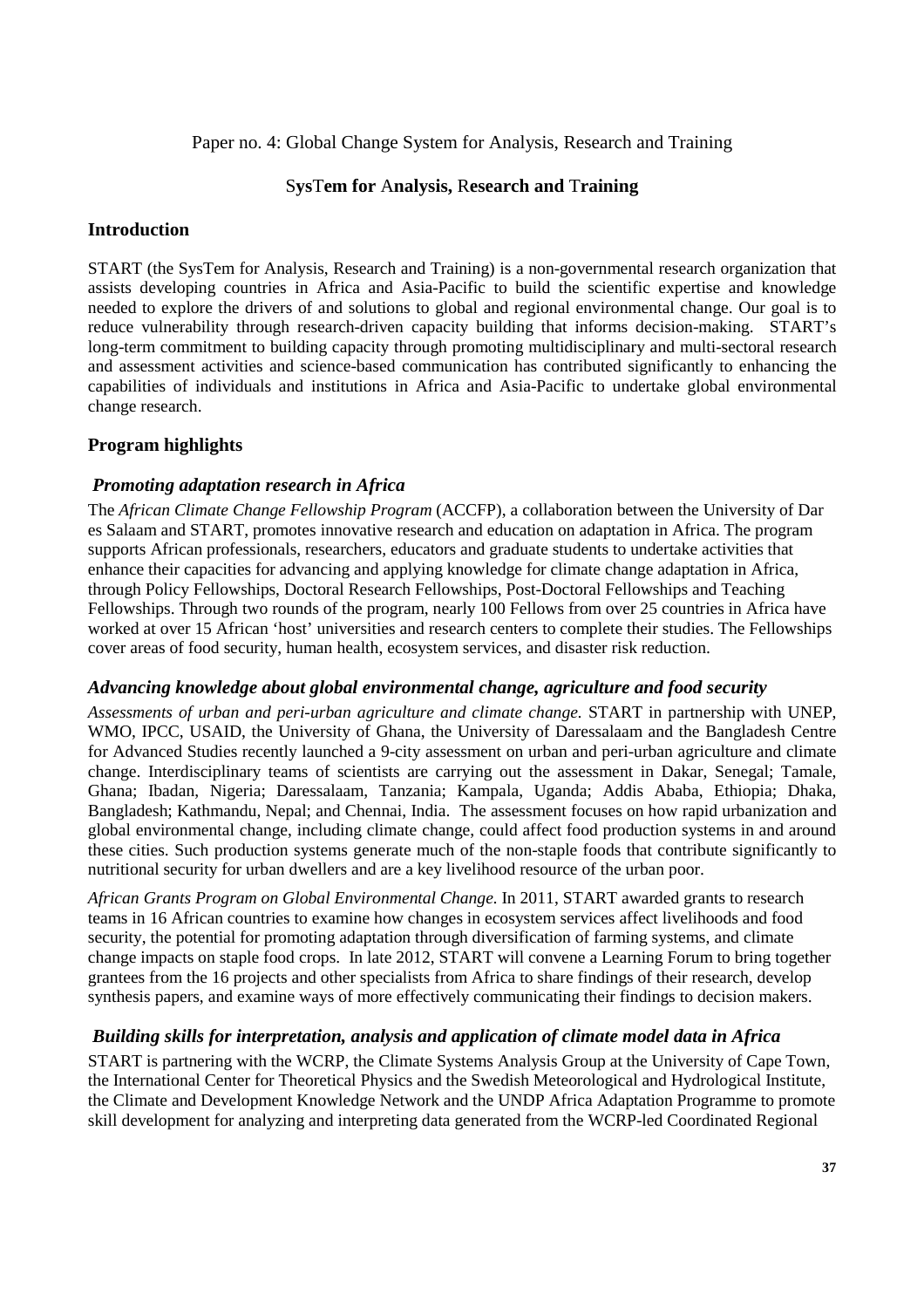Downscaling Experiment initiative. The training program engages African hydo-meteorology and climate experts with vulnerability and adaptation experts. Thus far, over 40 Africans have been engaged. In 2012, START, the University of Cape Town's Climate Systems Analysis Group, ACMAD and UNDP-AAP will co-convene a workshop in West Africa on interpretation and analysis of downscaled climate model data for West Africa.

## *Supporting adaptation planning in vulnerable cities*

START's ongoing, multi-year program "Cities at Risk" is promoting and supporting the development of urban adaptive capacities in Asian coastal megacities, with particular emphasis on integrating science and policy in managing and reducing risks and vulnerabilities brought on by climate change and urban growth. The program engages scientists, city planning professionals, representatives from policy and development organizations and other civil society practitioners in visioning exercises, training on vulnerability assessments and communication initiatives. This effort is in collaboration with START's Southeast Asia Regional Research Center, the East West Center, Asia-Pacific Network, and Academia Sinica based in Taipei.

The second international conference on "Cities at Risk: Building Adaptive Capacities for Managing Climate Change Risks in Asian Coastal Cities (CAR II)" held 11-13 April 2011 in Taipei, Taiwan engaged over 80 participants and consolidated a network of researchers, decision-makers and institutions in the region. More recent activities include organization of a national science policy dialogue for North Coastal Jakarta (Indonesia) that produced a two-year action plan for climate change training and communication activities for the city. Collaborative activities with Ho Chi Minh City and Mumbai will take place in 2012.

## *Promoting research on disaster risk reduction and global environmental change*

*Integrated Research for Disaster Risk (IRDR) Program*. Over the next several years, START will be engaged in international capacity building activities to support the Science Plan of the Integrated Research for Disaster Risk (IRDR) program– a global initiative co-sponsored by ICSU, the United Nations International Strategy for Disaster Reduction, and the International Social Science Council. The three IRDR priority themes are characterization of hazards, vulnerability and risk; understanding decision-making in complex and changing risk contexts; and reducing risk and curbing losses through knowledge-based actions.

During the past year START collaborated with the IRDR to establish an International Center of Excellence for IRDR at the Academia Sinica based in Taipei, Taiwan. In March 2012, START in collaboration with the Taipei Center, conducted an advanced institute on forensic investigations of disasters to train 25 Asian scientists and practitioners on factors that contribute to exposure, vulnerability, resilience and recovery from disaster events. A follow-up advanced institute will be held late in 2012. In addition, START is organizing a series of senior level international guest lecturers and visiting research fellows to contribute to the IRDR effort in Asia.

*Disaster risk research in South Asia*. START is collaborating with CDKN to promote policy relevant research on disaster risk reduction and climate change adaptation in South Asia. The two-year program funds interdisciplinary investigations on DRR and climate change with an emphasis on research to inform policy and decisions concerning governance at local/regional scales. A learning forum will be held near the end of the project to share results among the researcher teams, the regional scientific community, and regional policy makers and practitioner groups.

## *Building African Capacity for Conserving Biodiversity in a Changing Climate*

This education and training program addresses the challenge of managing emerging risks to biodiversity from climate change in the biodiversity-rich Albertine Rift region of eastern Africa. The International START Secretariat and the Institute of Resource Assessment (IRA) at the University of Dar es Salaam are jointly implementing this effort with funding from the MacArthur Foundation.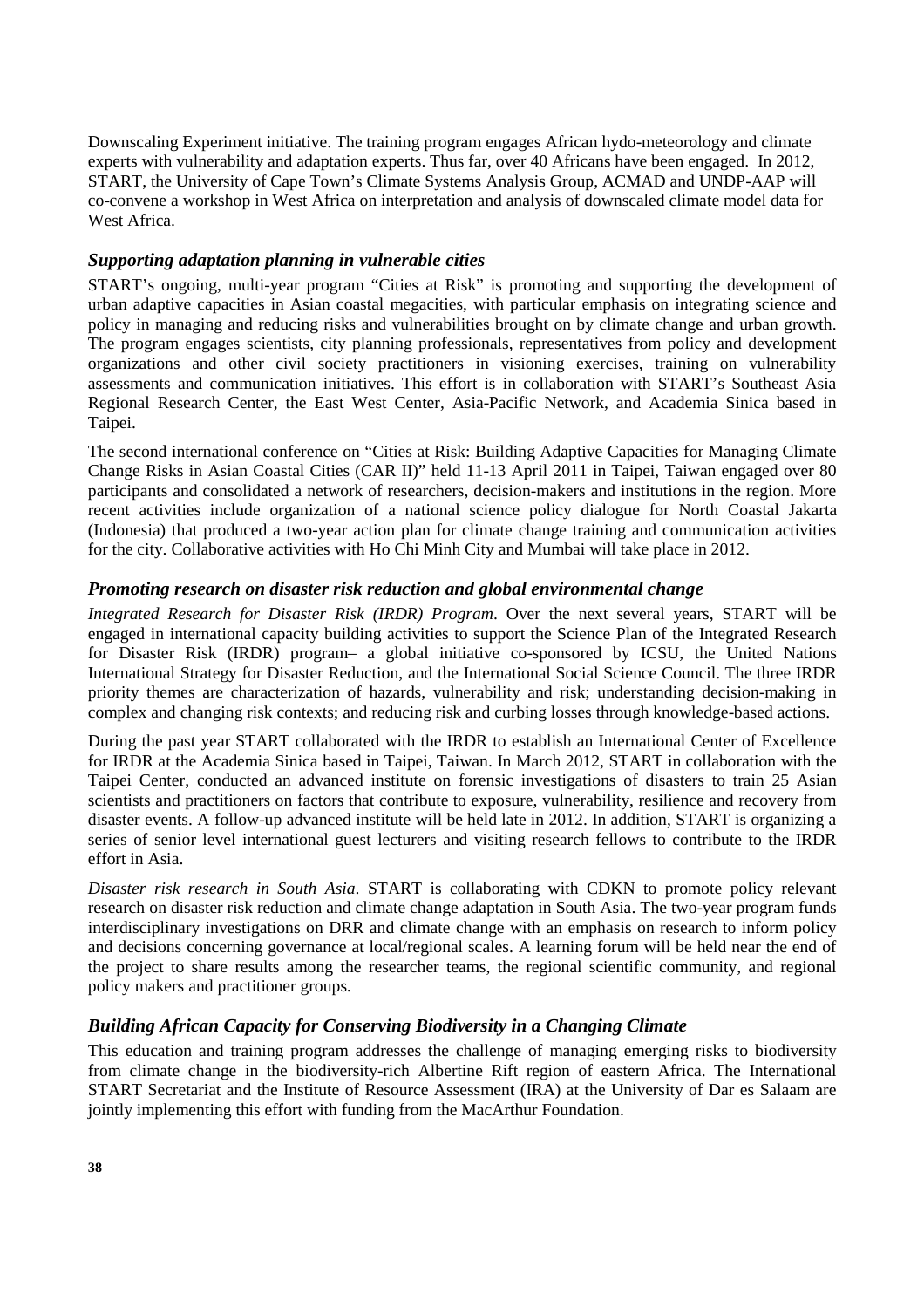The program, hosted at IRA, offers MS-level course for conservation practitioners from the region coupled with externships that allow program participants to apply knowledge from the courses to field-based conservation efforts. The MS-level course focuses on climate change risks to ecosystems and biodiversity, and explores strategies for conserving biodiversity under a changing climate. In the second round of the program, START added a training component aimed at educators from regional universities. The training component includes on-line distance learning course modules (currently under development) that will help faculty at regional universities to develop courses that fit their teaching needs.

### **Contact:**

Dr. Hassan Virj, Executive Directori: hvirji@start.org Dr. Jon Padgham, Program Director: jpadgham@start.org Website : www.start.org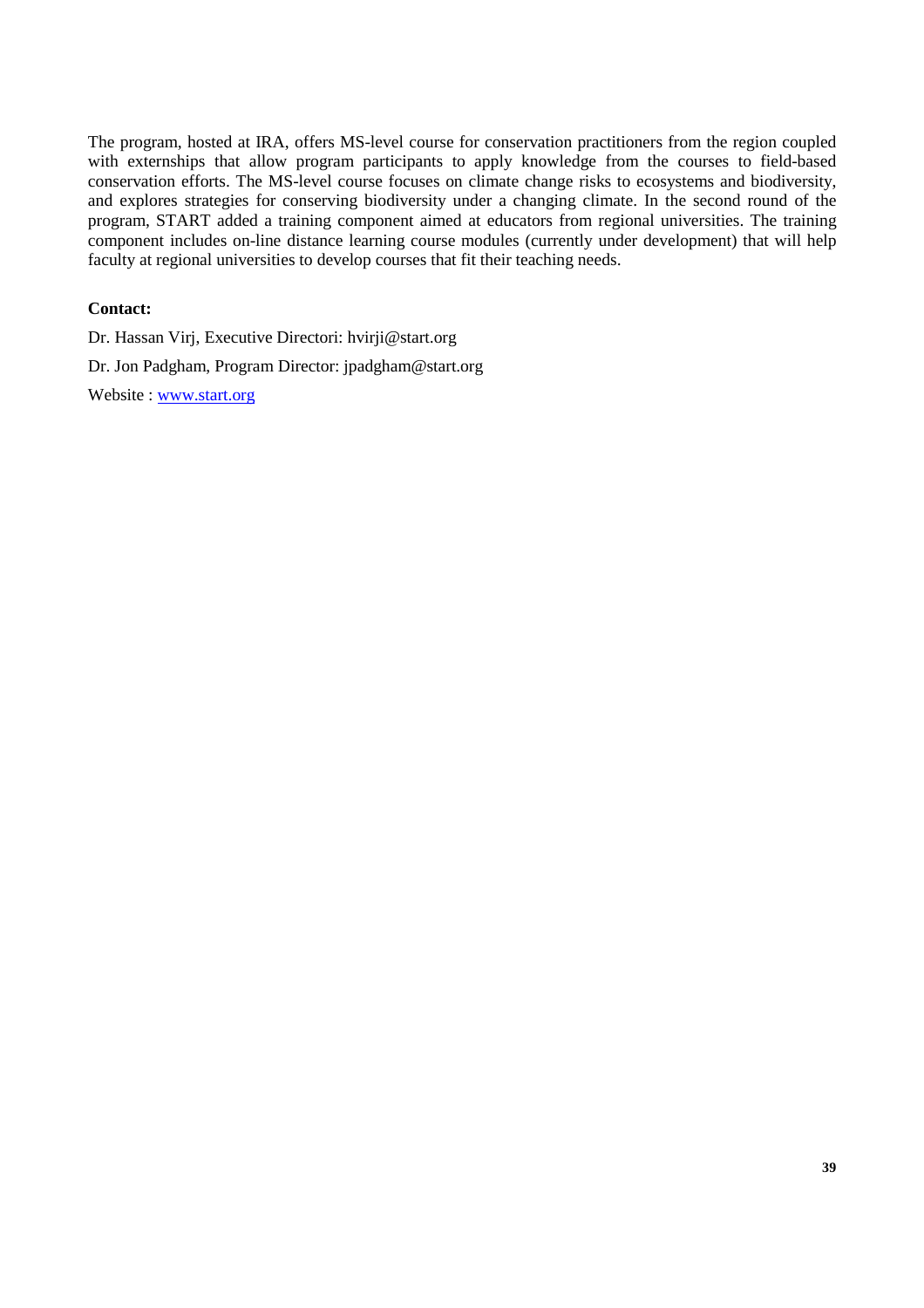### Paper no. 5: Inter-American Institute for Global Change Research

#### **Submission from the Inter-American Institute for Global Change Research (IAI)**

In response to the invitation by the  $35<sup>th</sup>$  Session of the Subsidiary Body for Scientific and Technological Advice (SBSTA) to provide information on the technical and scientific aspects of emissions by sources, removals by sinks and reservoirs of all greenhouse gases from coastal and marine ecosystems (mangroves, tidal salt marshes, wetlands and seagrass meadows), the Inter-American Institute for Global Change Research (IAI) presents in this submission, emerging research findings from its multinational Consortium for the study of ocean related global and climate changes in South America (SACC). SACC is a multinational, multidisciplinary research network led by the *Servicio de Hidrografía Naval* of Argentina in collaboration with scientists in Argentina, Brazil, Chile, the United States and Uruguay.

The upcoming United Nations Conference on Sustainable Development (Rio+20) is calling attention to the urgency of taking action to ensure the sustainable management and use of oceans and their marine resources. IAI´s SACC research is conducted on the Patagonian shelf and neighboring western South Atlantic Ocean, which contains one of the most productive marine ecosystems. It is identifying the physical and biological mechanisms that control the oceanic biological production and the exchanges of CO<sub>2</sub> between the ocean and the atmosphere. SACC's findings are providing an understanding of regional carbon sources and sinks to inform policy-makers on possible mitigation approaches. The Patagonia shelf may play a special role in the global CO2 balance because its nutrient supply and carbon sequestration depend on a permanent upwelling caused by ocean currents, rather than on seasonal winds as is the case of the most productive marine regions. This means that in frontal regions, where upward nutrient fluxes are quasi-continuous, productivity extends throughout the summer and early fall. Observations and numerical simulations suggest that these frontal regions are maintained by mixing induced by tides, and by the interaction between an intense slope current and the topography of the ocean floor. The productivity of lower trophic levels spreads through the food web, reaching top predators which include commercial fish, marine birds and mammals. At the same time predation (including fisheries) affects the diversity of this food chain, resulting in a close link between productivity and diversity.

The Convention on Biological Diversity (CBD) at its 10th Conference of the Parties (COP10) adopted a tenyear Strategic Plan for Biodiversity (including the Aichi Targets). CBD Parties have emphasized that the identification of ecologically or biologically significant areas and selection of conservation and management measures is a matter for States and competent intergovernmental organizations. As an intergovernmental organization, the IAI is committed to promoting international cooperation and providing scientific information to policy makers. IAI´s SACC research on the Southern Brazilian Sea was discussed at a recent CBD workshop in Recife, Brazil following a request from CBD COP-10 for a series of regional workshops to be held on Ecologically or Biologically Significant Marine Areas (EBSAs) to facilitate the description of these areas through the application of scientific criteria and guidance on the identification of marine areas beyond national jurisdiction. The workshop concluded with the adoption of the southern Brazilian seas as an EBSA and a recommendation for the organization of a workshop involving other partners for the SW Atlantic.

SACC findings are improving the understanding of the energy and matter fluxes among different ocean areas and the physical and biological mechanisms that mediate those exchanges, including processes with major impact on the global carbon balance. Life in the ocean is not uniformly distributed, with abundance and biodiversity concentrated in relatively small productive spots separated by vast, less productive regions. The Patagonian shelf break has a harvest of millions of tons of fish and squid every year. Overfishing and the resulting decrease in fish population could affect zooplankton and phytoplankton communities - thereby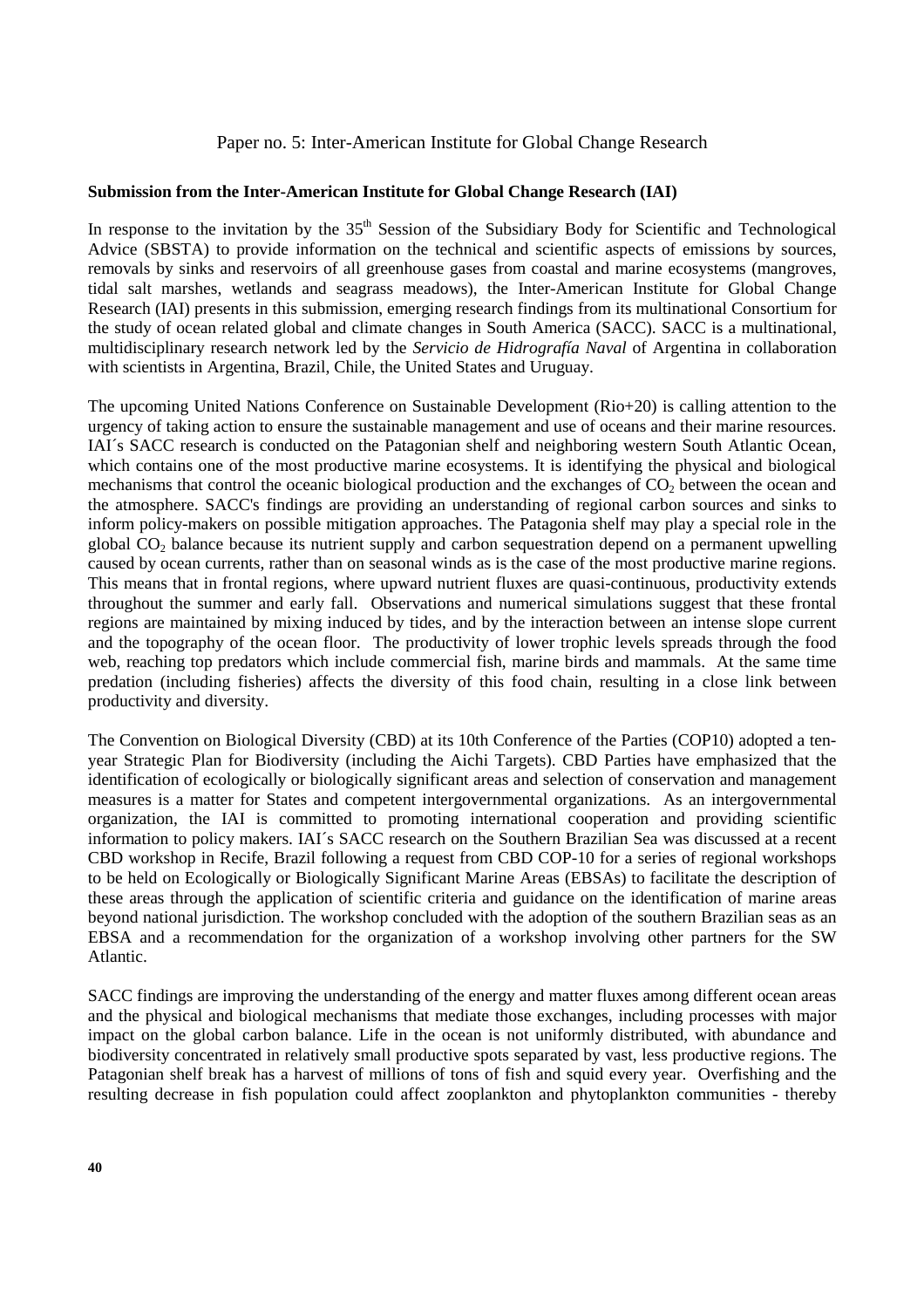disrupting the ability of the ocean to capture  $CO<sub>2</sub>$ . Such alterations of the marine ecosystem are analogous to the impact of land-use change on the continental carbon budget.

Seagrasses and mangroves are known for being ecosystem carbon sinks which can be restored, providing for mitigation and blue carbon initiatives. However, the primary production in the ocean is, in itself, a huge natural sink. Since such oceanic sinks are not evenly distributed, there is merit to identifying areas that are important sinks, and then try to manage outside impacts on those areas (nutrient inputs, overfishing, habitat destruction, etc.). This would hopefully allow for keeping the carbon removal properties of these important oceanic areas.

Phytoplankton growth plays a significant role in global climate because photosynthesis leads to the absorption of  $CO_2$  dissolved in sea water and promotes further uptake from the atmosphere. This  $CO_2$ absorption from the atmosphere, referred to as the biological pump, is partly responsible for the oceanic control of the global climate. Subsequent transport of the biologically fixed carbon into the deep ocean is thought to be the ultimate long-term sink for as much as 90% of the human-derived carbon dioxide, but models still do not capture all of the important mechanisms or pathways for carbon from the biologically active surface layers into the deep ocean.

The ocean uptake of about two billion metric tons of carbon per year is nearly balanced by a very large release of carbon with only a small net uptake remaining. A change in the processes controlling that delicate balance could be a game changer when it comes to predicting future atmospheric  $CO<sub>2</sub>$  and resulting climate change.

Oceanographic surveys over the Patagonia continental shelf and adjacent western boundary currents have revealed that the region is a strong sink of atmospheric  $CO<sub>2</sub>$ , at rates comparable to regions of strongest  $CO<sub>2</sub>$ uptake in the World Ocean, such as the northern North Atlantic. The estimated uptake of 17 million metric tons of carbon per year in the Patagonian continental shelf is equivalent to all the carbon content of 100 thousand hectares of rainforest. Although carbon fluxes over continental shelves are very large, the natural fluxes only become a factor in the mitigation of anthropogenic carbon emissions if the resulting carbon sequestration changes relative to its pre-industrial size. In fact, these natural fluxes are so large, that small changes can have a major impact on the scale of our emissions reduction targets. The mitigation effect also critically depends on how long the  $CO<sub>2</sub>$  remains sequestered.

SACC studies have shown that the offshore currents, which are themselves controlled by the large-scale wind field, exert a strong influence on the continental shelf circulation. In the case of the Malvinas Current, this influence manifests itself in the northward spreading of cold waters derived from Patagonia up to the latitude of southern Brazil, thus creating the strong Subtropical Shelf Front. Similar transitions have been identified between the South Atlantic Bight and the Mid Atlantic Bight in the east coast of the US. The frontal region plays a significant role in the early life cycle of various commercial species in southern Brazil. The possible biogeochemical implications of these fronts still need to be investigated.

UNFCCC decision 9/CP.11 recognizes the need to enhance the contribution of developing countries to climate change research efforts, including by building the capacity of these countries to contribute to and participate in climate change research and invites regional organizations to promote a multidisciplinary approach to address research on cross-cutting issues. The IAI, through its collaborative multinational, multidisciplinary SACC network has significantly contributed to improving the research capacity of developing countries in the Americas and has had a concrete impact in the development of marine sciences in South America. SACC has created important integrated international and interdisciplinary institutional links. Without these links, continental shelf oceanography research would simply not have been possible.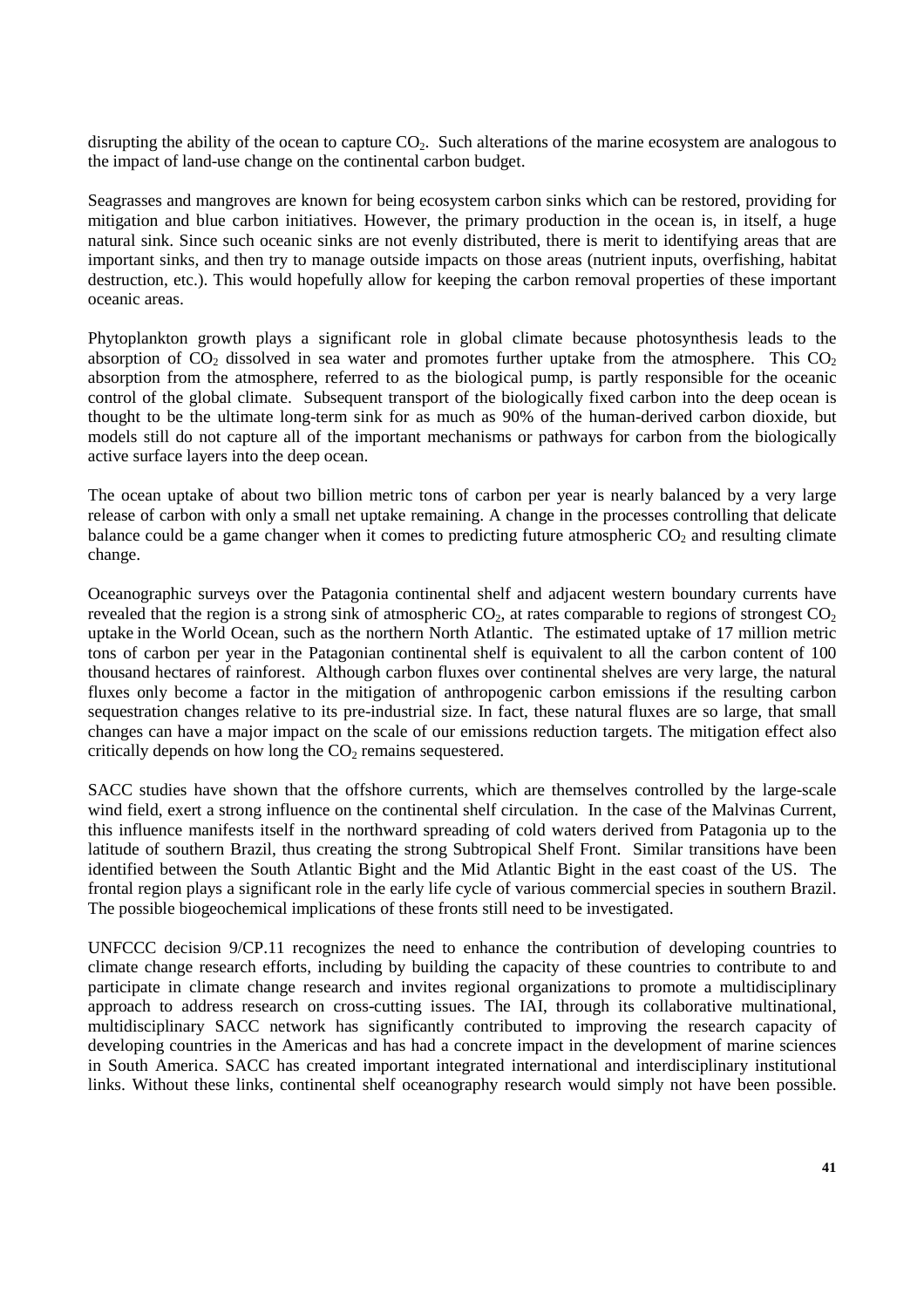Furthermore, this network has published their findings in dozens of international journals and developed the capacity of 200 young scientists from developing countries through its training activities and scholarships.

Information on scientific and technical aspects of emissions and removals from coastal and marine ecosystems needs to be integrated with similar information relating to pelagic and benthic systems in the open ocean and the deep sea, such as the Patagonian continental shelf. *SBSTA may wish to consider in its Research Dialogue, the inclusion of scientific constituencies working with all relevant marine systems that significantly contribute to carbon-related issues*.

--

# **IAI-South American Climate Change Consortium (SACC)**

http://sacc.coas.oregonstate.edu/~sacc/project\_sacc\_ai\_crn2.php

Setting:

The continental shelf of the southwestern Atlantic (SWA) is an irregularly shaped platform that extends from the tropic of Capricorn to the southern tip of South America. With a total area of 2.7 million km2 this broad and relatively smooth submarine terrace is the largest continental shelf in the southern hemisphere. Located along its western margin are some of the most important industrial and commercial centers of Latin America: Rio de Janeiro, Sao Paulo, Montevideo, and Buenos Aires.

### SACC Partners:

#### Argentina

Servicio de Hidrografía Naval (SHN), Universidad de Buenos Aires (UBA), Centro Nacional Patagónico (CENPAT), Instituto Nacional de Investigación y Desarrollo Pesquero (INIDEP), Consejo Nacional de Investigaciones Científicas y Técnicas (CONICET), Universidad del Sur

#### Brazil

Instituto Oceanografico de Sao Paulo (IOUSP), Universidade Federal do Rio Grande (FURG), Instituto Nacional de Pesquisas Espaciais (INPE)

## Uruguay

Programa de Ciencias del Mar y de la Atmósfera (PCMYA), Sección Oceanología, Facultad de Ciencias, Universidad de la República, Servicio de Sensores Remotos y Aeroespaciales (SSRAFAU) (Fuerza Aérea Uruguaya), Servicio de Oceanografía, Hidrografía y Meteorología de la Armada (SOHMA), Centro de Recepción, Procesamiento, Archivo y Distribución de imágenes de observación de la Tierra en Uruguay (CREPADUR)

#### Chile Universidad de Concepción

#### United States

Rosenstiel School of Marine and Atmospheric Sciences (RSMAS), Naval Research Laboratory (NRL), Oregon State University, Woods Hole Oceanographic Institution

**IAI Contact:** Ione Anderson, Program Manager, ianderson@dir.iai.int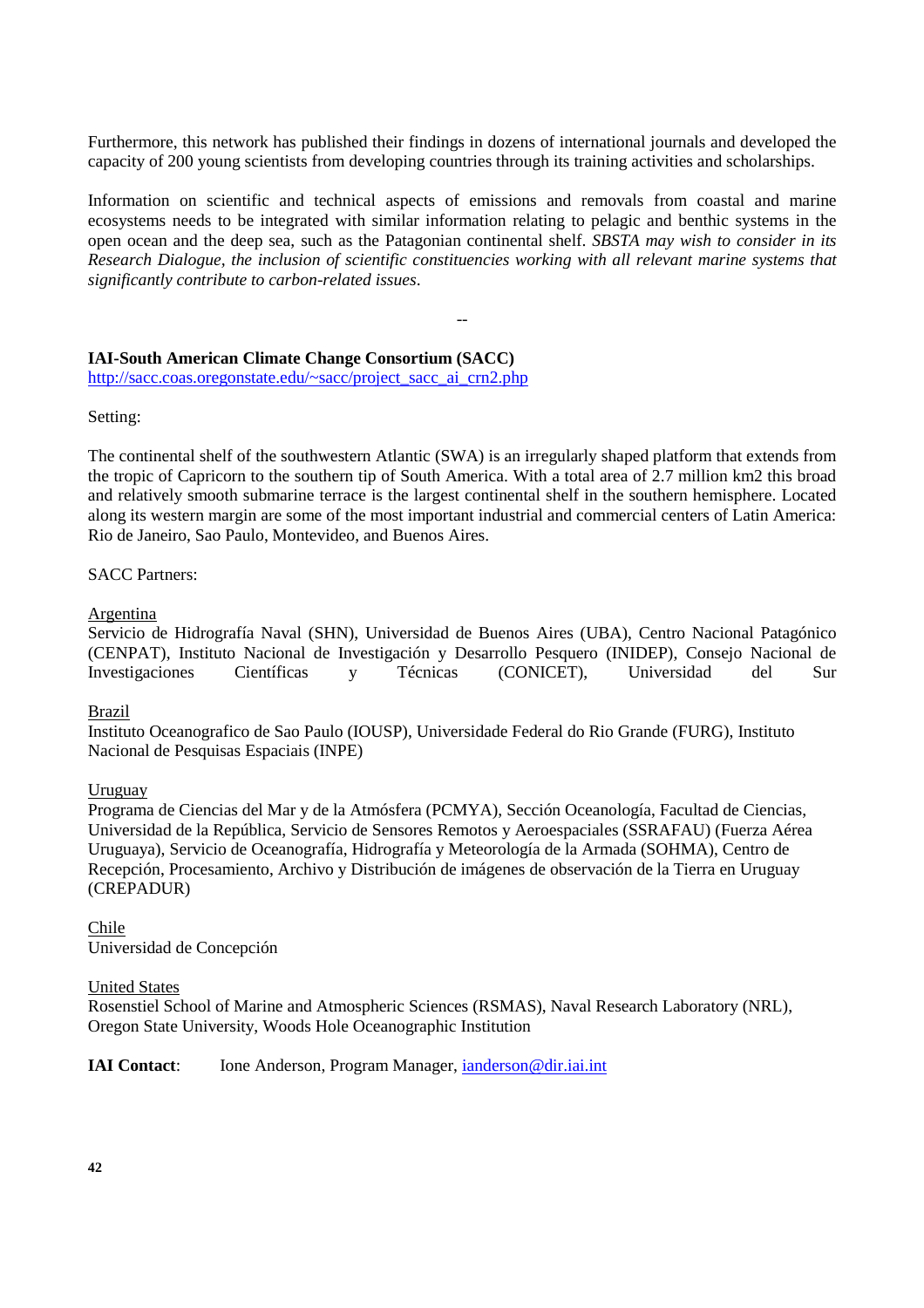### Paper no. 6: International Geosphere–Biosphere Programme

### **International Geosphere-Biosphere Programme**

### **Introduction**

The International Geosphere-Biosphere Programme (IGBP) is a research programme that studies the phenomenon of global change (www.igbp.net). IGBP research addresses the interactive physical, chemical and biological processes that define Earth-system dynamics, changes that are occurring in these processes and the role of human activities in these changes. IGBP contributes to new knowledge on climate change, as well as many other global environmental change issues, by coordinating research activities through the IGBP core projects and by organising workshops and synthesis activities that bring together scientists from a wide range of disciplines. The eight core projects of IGBP address processes on land, in the atmosphere and oceans, and at the interfaces between these. The projects include two integrative crosscutting projects that address future and past global changes. Many IGBP activities have considerable collaboration with other partner programmes.

### **Research highlights**

### *Ocean acidification through geological time*

A recent study suggests that the oceans may be acidifying faster today than they did in the last 300 million years. Based on a review of hundreds of paleoceanographic studies, the study found evidence for only one period in the last 300 million years when the oceans changed nearly as fast as today: the Paleocene-Eocene Thermal Maximum.

About 56 million years ago, a surge of carbon into the atmosphere warmed the planet and turned the oceans corrosive. In about 5,000 years, atmospheric carbon dioxide doubled to 1,800 parts per million (ppm), and average global temperatures rose by about 6**°**C, and ocean acidity – its pH – may have fallen by as much as 0.45 units. As many as half of all species of benthic foraminifera, a group of one-celled organisms that live at the ocean bottom, went extinct, suggesting that deep-sea organisms higher on the food chain may have also disappeared.

In the last hundred years, rising carbon dioxide from human activities has lowered ocean pH by 0.1 unit, an acidification rate at least 10 times faster than 56 million years ago. The Intergovernmental Panel on Climate Change (IPCC) predicts that pH will fall another 0.2 units by 2100, raising the possibility of substantial changes in marine ecosystems.

Hönisch B et al (2012) The geological record of ocean acidification. *Science* 335, 1058

See also the following publication for a synthesis of the latest knowledge on ocean acidification:

*Ocean Acidification*, edited by JP Gattuso and L Hansson, Oxford University Press

Synthesis of the most recent information about the consequences of ocean acidification to inform both future research agendas and marine management policy.

#### *Erosion along the Arctic coasts*

A new classification of the Arctic Ocean coastline, published recently, assembled information on 1315 coastline segments totaling more than 100,000 km. The mean erosion rate was found to be about 0.5 m/year, with high local and regional variance, and rates as high as 30 m/year were reported in some places. Erosion rates show a weak positive correlation with volumetric ground ice content  $(r^2=0.23)$ . The highest mean erosion rates in the Arctic Ocean occur in the Beaufort Sea, the East Siberian Sea and the Laptev Sea. Rapid warming, loss of sea ice and potential for increased wave energy in the Arctic suggest a high potential for more rapid coastal erosion, particularly on ice-rich coastal plain shores, threatening the stability of built infrastructure in coastal communities and the integrity of coastal ecosystems supporting subsistence economies.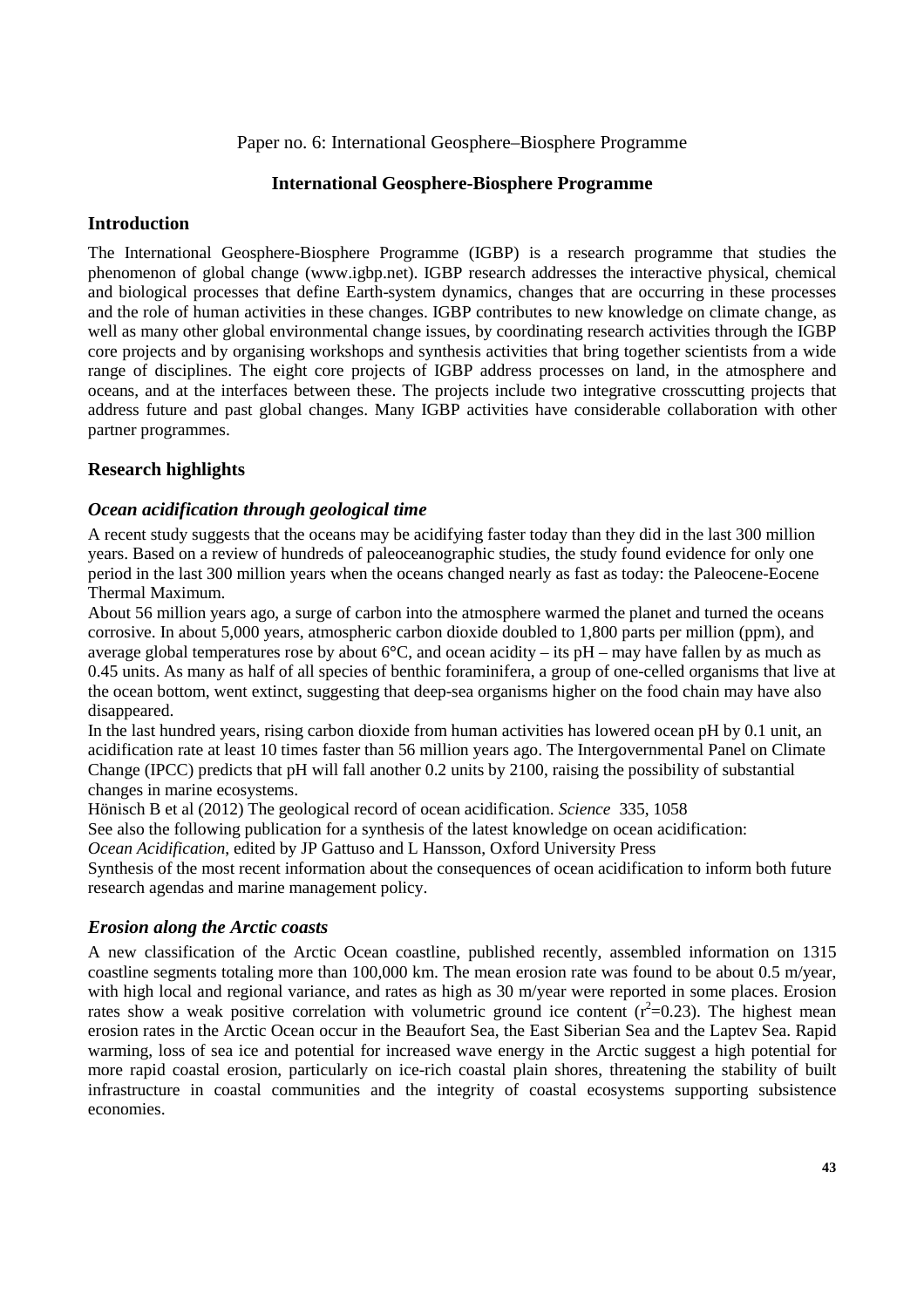Lantuit, H et al (2011). The Arctic Coastal Dynamics database: a new classification scheme and statistics on Arctic permafrost coastlines, Estuaries and Coasts. DOI information: 10.1007/s12237-010-9362-6, published on-line 2011-02-01.

Related reference:

Forbes, D.L. (editor) (2011): State of the Arctic Coast 2010: Scientific Review and Outlook. International Arctic Science Committee (IASC), Land-Ocean Interactions in the Coastal Zone (LOICZ), Arctic Monitoring and Assessment Programme (AMAP), International Permafrost Association (IPA). Helmholtz-Zentrum, Geesthacht, Germany, 178 p. http://arcticcoasts.org.

## *REDD+ implementation in Africa*

Several challenges will need to be overcome to pave the way for effective implementation of the UNsponsored Reducing Emissions from Deforestation and forest Degradation (REDD) initiative in Africa, according to a recent analysis. Among the challenges are the existence of a number of redundant and parallel initiatives, and weak technical and institutional capacities.

REDD+ goes beyond deforestation and forest degradation, and includes the role of conservation, sustainable management of forests and enhancement of forest carbon stocks. According to the report, REDD+ implementation in Africa faces challenges from the prevalent socio-political context. Western notions of property rights, improved governance, local participation and sustainable development have at times proven to be contentious. Land tenure is a particularly tricky issue, for the complexity in Africa is incompatible with the conventional concept of property rights and there is little clarity about who – the state, local/traditional government and individuals – partake of the perceived benefits accruing from the implementation of REDD+ schemes. The report's authors state that the regulations and expectations associated with REDD+ need to better reflect the ground realities in Africa.

Mbow C et al. (in press) Challenges and Prospects for REDD+ in Africa: Desk Review Of REDD+ Implementation in Africa. GLP Report 5. GLP-IPO, Copenhagen.

#### *Co-benefits of reducing black carbon and tropospheric ozone precursors*

The harmful health effects of black carbon and tropospheric ozone are well known, as is the adverse effect of the latter on crops. But their climate effects are complex and less well understood. A study published in Science now suggests that cutting down on black carbon and methane – a precursor of tropospheric ozone – could prove to be a win-win solution. Besides leading to obvious health benefits, it could reduce global mean warming by around 0.5°C by the middle of this century.

The research team first used a model to test the effectiveness of hundreds of pollution control measures. Based on the climate impact of the measures, they came up with a list of measures that both improve air quality as well as reduce warming. Of the top 14 measures that together achieve most of the reduction in warming, 7 address black carbon and 7 address methane. The team's analysis suggests that if implemented simultaneously with substantial reductions in carbon-dioxide emissions, it might be possible to limit global warming to  $\langle 2^{\circ}$ C during the coming 60 years.

Whereas the benefits in terms of reduced warming would be spread more or less evenly around the world, the benefits for health and improved crop productivity would be particularly marked in certain parts of the world. For example, hundreds of thousands of premature deaths could be avoided in India and China, and along with the United States, these countries could also witness large increases in crop yields. The study's authors state that the co-benefits of reducing black carbon and methane emissions could provide strong incentives for appropriate policies.

The study emerged from the UNEP/WMO Integrated Assessment of Black Carbon and Tropospheric Ozone.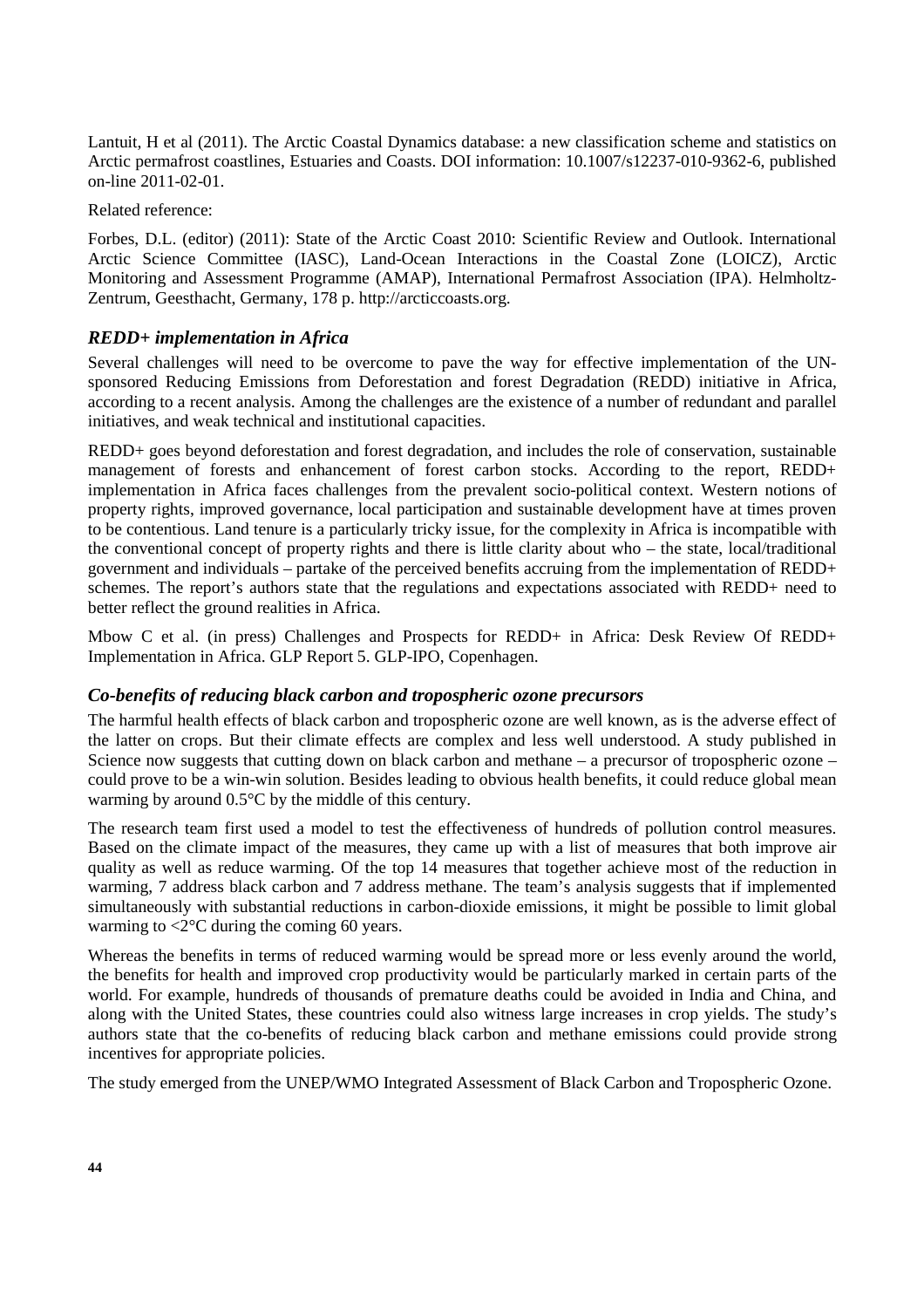Shindell D et al. (2012) Simultaneously mitigating near-term climate change and improving human health and food security. *Science* 355: 183-189.

### *Link between nitrogen and climate probed*

Human perturbations of the nitrogen cycle cause adverse health and environmental effects but might have a positive short-term impact on Earth's climate (small net cooling) suggests a synthesis of recent work initiated by IGBP. There are many complicating factors, however, and the report resulting from this activity points out that current knowledge is insufficient to fully quantify the complex links between nitrogen and climate.

During pre-industrial times, the nitrogen and carbon cycles were in a state of equilibrium. But since humans began converting atmospheric nitrogen into reactive forms to make fertilisers, the nitrogen cycle has been profoundly altered. An effect on the carbon cycle, and thus climate, was to be expected. The direct effects include warming due to the release of nitrous oxide, a potent greenhouse gas, whereas indirect effects include stimulating the growth of terrestrial vegetation that sequesters carbon, thereby causing cooling. A key challenge is to quantitatively evaluate whether the overall effect is one of warming or cooling. The answer might depend on the timescales considered: cooling in the short term and warming in the long term.

Erisman J W et al (2011). Reactive nitrogen in the environment and its effect on climate change. Current Opinion in Environmental Sustainability 3: 281–290.

## *Research relevant to greenhouse-gas emissions and removals from coastal and marine ecosystems*

Carbon dioxide (CO2), nitrous oxide (N2O) and methane (CH4) are among the most important greenhouse gases associated with coastal and marine ecosystems. Coastal and marine ecosystems are diverse and there are many region-specific characteristics; the vast amount of literature on these environments is difficult to summarise briefly. Nevertheless, below we first provide a quick overview, followed by a couple of examples from recent research findings from IGBP's Surface Ocean-Lower Atmosphere Study (SOLAS) project.

After considerable research during the past years, we now know with increasing certainty that on a global scale the margins of continents – the sites of coastal ecosystems – are net sinks of CO2, absorbing approximately 0.36 Pg C per year (Chen 2010 and references therein). However, it is important to bear in mind that there is considerable spatial and temporal variation. For example, many estuaries and mangrove ecosystems are net sources, although the areas involved are much smaller than the continental margins as a whole.

In contrast, continental margins tend to be net sources of CH4 (approximately 0.1\*1012 moles per year) to the atmosphere (Chen 2010 and references therein). The most important source of the methane is the fermentation of organic-rich sediments along the continental shelf. However, methane hydrate deposits can also serve as important sources in certain regions. Recent observations from the Arctic (Shakhova et al., 2010) show that methane is leaking out of reservoirs in the seabed along the East Siberian Arctic Shelf, aided by thawing of permanently frozen ground due to exposure to warming in the region. Methane is a potent greenhouse gas and large deposits are predicted to occur in the seabed in the Arctic region. In view of increasing warming of the Arctic, methane emissions might increase considerably in the future and it is important to monitor this region carefully.

Continental margins also release N2O to the atmosphere (net sources), a process that is expected to intensify as nitrogen from agriculture and energy production is transported by rivers to coastal regions. Globally, N2O emissions from estuaries roughly doubled between 1970 and 2000 (from 0.14 to 0.28 Tg N/yr) due to increased river N loading from anthropogenic sources (Kroeze et al., 2010). The open waters of continental shelves are also a source of N2O, releasing about 0.6 Tg N per year to the atmosphere associated primarily with natural inputs of N from the open ocean. However, rivers inputs also contribute.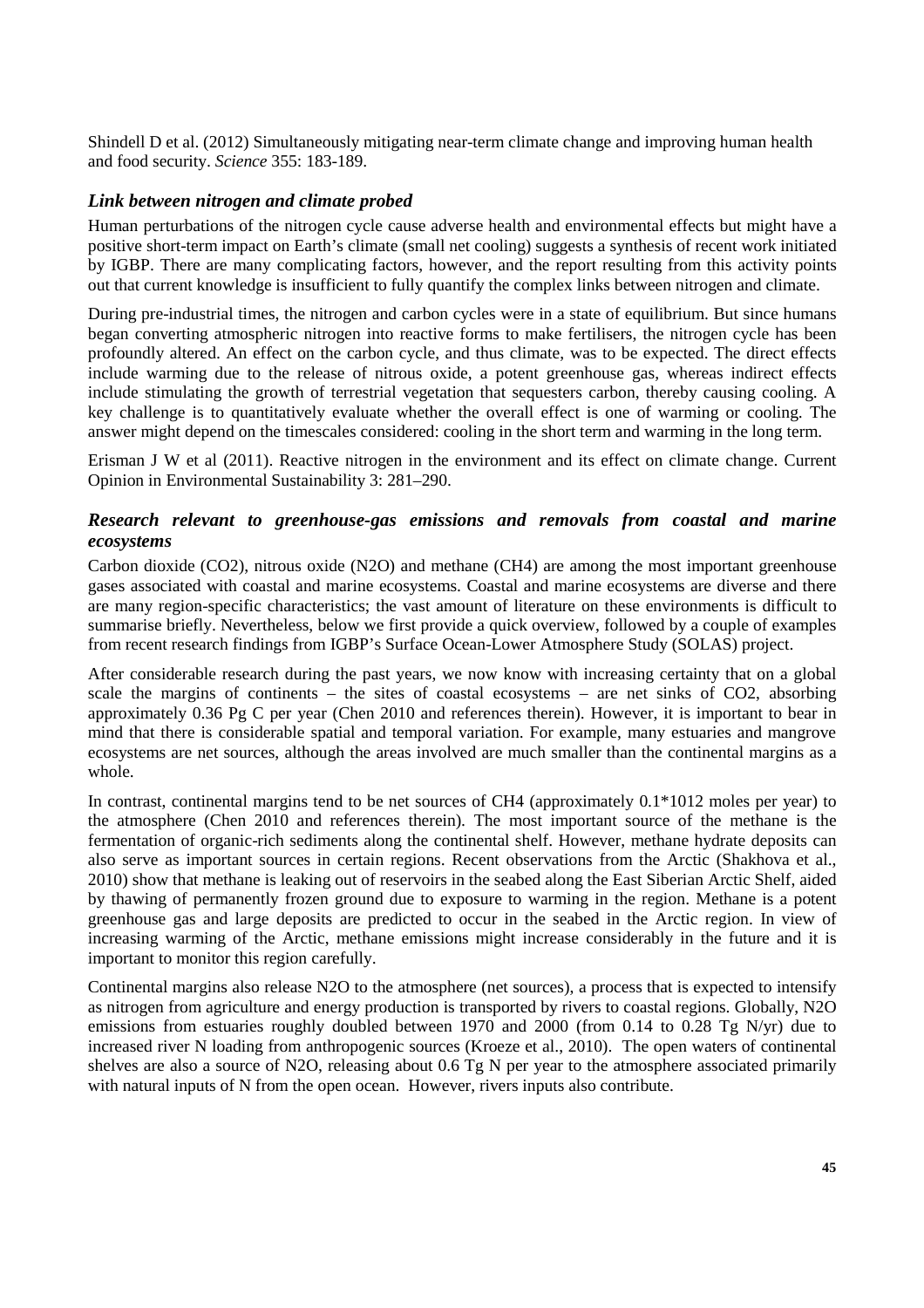Emissions of N2O from estuaries and continental shelves can also increase as a consequence of the spread and intensification of eutrophication and hypoxia (Codispoti 2010). Both N loading and increasing temperature are associated with the expansion of hypoxia. However, increases in N2O emissions associated with the expansion of hypoxia are not well quantified. A recent review suggests that N2O production in oxygen-deficient zones is globally significant (especially in the open ocean), but awaits quantification (Naqvi et al. 2010). For the open ocean, atmospheric deposition of reactive nitrogen due to human activities is estimated to lead to N2O emissions of 1.6 Tg N per year in the year 2000 (Duce et al. 2008). Those estimates are very preliminary and are in the process of being refined.

Codispoti L A (2010). Oceans. Interesting times for marine N2O. Science 327:1339-1340.

Kroeze C, Dumont E and Seitzinger S P (2010). Future trends in emissions of N2O from rivers and estuaries. Journal of Integrative Environmental Sciences 7: 71-78.

Chen C-T A (2010). Cross-boundary exchanges in of carbon and nitrogen in continental margins. In: Liu K.- K et al (eds), Carbon and Nutrient Fluxes in Continental Margins. Global Change – The IGBP Series. Springer-Verlag Berlin Heidelberg 2010. 561-574 pp.

Shakhova N et al (2010). Geochemical and geophysical evidence of methane release over the East Siberian Arctic Shelf. Journal of Geophysical Research 115: C08007, doi:10.1029/2009JC005602.

Seitzinger S P and Kroeze C (1998). Global distribution of nitrous oxide production and N inputs in freshwater and coastal marine ecosystems. Global Biogeochemical Cycles 12: 93.

Duce R A et al. (2008). Impacts of atmospheric anthropogenic nitrogen on the open ocean. Science 320: 893- 897.

Naqvi S W A et al (2010). Marine hypoxia/anoxia as a source of Ch4 and N2O. Biogeosciences 7: 2159– 2190.

## *Arctic coastal waters a net sink of CO2*

Annual air–sea exchange of CO2 in Young Sound, NE Greenland was estimated using pCO2 surface-water measurements during summer (2006–2009) and during an ice-covered winter (2008). All surface pCO2 values were below atmospheric levels indicating an uptake of atmospheric CO2. The observation that the surface water is undersaturated in pCO2 in both summer and winter implies that Young Sound is a sink for atmospheric CO2 on an annual scale. The average annual uptake of atmospheric CO2 was estimated at 2.7mol CO2/m2 per year for the study area, which is lower than estimates from the Greenland Sea.

A warmer future climate is expected to increase the amounts of melt water, which would act to lower surface-water pCO2 levels. As these main factors identified to cause low surface-water pCO2 levels all respond to warming, it is highly likely that annual air-sea CO2 exchange in Young Sound, and potentially the East Greenland coastal region, will change in response to global warming.

Sejr, M. K., Krause-Jensen, D., Rysgaard, S., Sørensen, L. L., Christensen, B. P., Glud, R. N., 2011. Air-sea flux of CO2 in Arctic coastal waters influenced by glacial melt water and sea ice, Tellus B., 63B, pp.815- 822.

#### http://solas-

int.org/aboutsolas/organisationaandstructure/solasnetwork/reportsdenmark/DenmarkJan2012.pdf.

## *Carbon exported from Nordic Seas to deep North Atlantic*

A recent study shows that the dominant exchange of carbon in the Nordic Seas region takes place across the Greenland-Scotland Ridge. The Nordic Seas are the ocean area connecting the North Atlantic with the Arctic Ocean. Horizontal transport of carbon in the region is almost two orders of magnitude larger than the uptake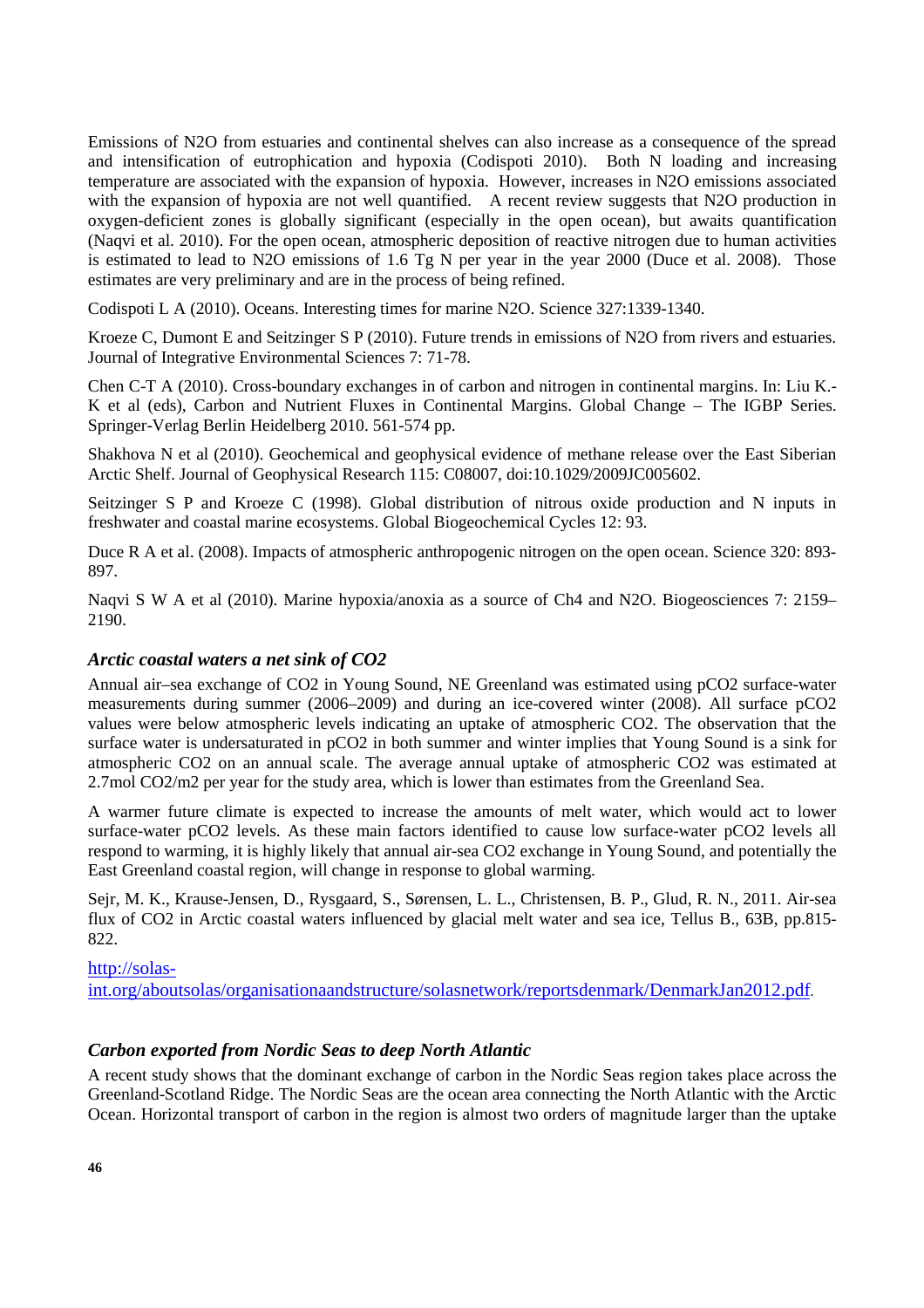from the atmosphere: 12.3Gt of carbon is imported annually and 12.5Gt carbon is exported. An annual export of about 0.09Gt anthropogenic carbon (excess carbon resulting from perturbations of the "natural" carbon cycle) is expected from the Nordic Seas to the deep North Atlantic. This is a crucially important pathway for removing the climatically important CO2 from the atmosphere to the interior ocean and thus helps moderate the potential global warming of global fossil fuel combustion and land-use change.

Jeansson, E., Olsen, A., Eldevik, T., Skjelvan, I., Omar, A. M., Lauvset, S. K., Nilsen, E. Ø. R., Bellerby, G. J., Johannessen, T. and Falck, E., 2011. The Nordic Seas carbon budget: Sources, sinks and uncertainties. Global Biogeochemical Cycles, doi: 10.1029/2010GB00396.

http://solas-

int.org/aboutsolas/organisationaandstructure/solasnetwork/reportsnorway/NorwayJan2012.pdf.

### **Contact:**

Sybil P. Seitzinger, Executive Director IGBP: sybil.seitzinger@igbp.kva.se

Webmail: http://www.igbp.net/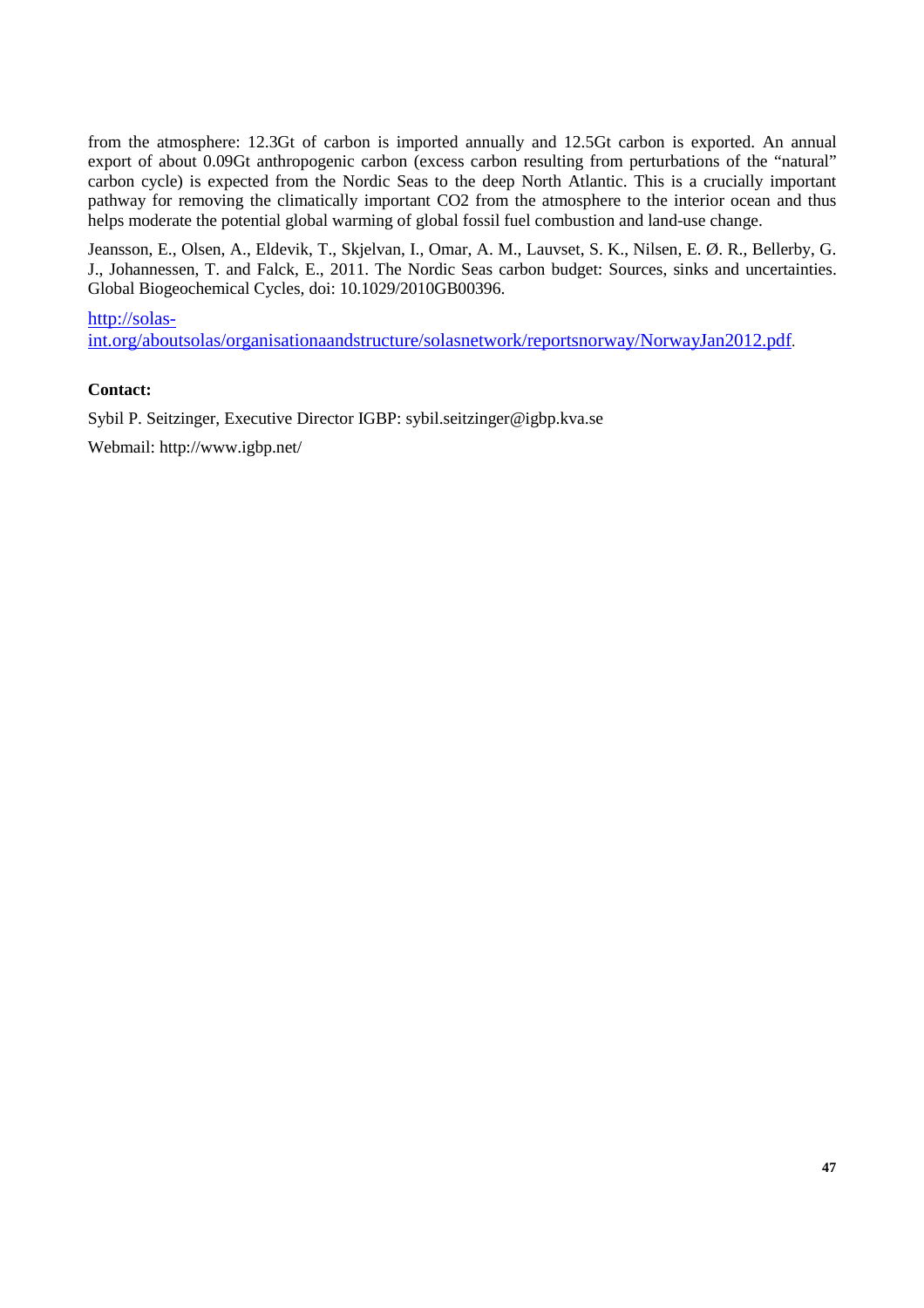# Paper no. 7: International Human Dimensions Programme on Global Environmental Change

## **International Human Dimensions Programme on Global**

## **Environmental Change (IHDP)**

#### **Introduction**

By means of its multi-disciplinary teams of scientists and its integrated, long-term research on cutting-edge themes, IHDP is at the forefront of mobilizing and integrating social science research to the largely natural sciences-dominated GEC debate. Thereby, it effectively addresses the drivers of, impacts on and potential responses to Global Changes, including Climate Change. The recent activities and achievements of IHDP and its projects are outlined hereafter.

## **Science Highlights**

#### *Earth system governance, policy interaction*

The earth system governance research has produced findings on a wide range of topics, ranging from the role of side-events in climate change negotiations to the political influence of the IPCC, the governance implications of the concept of planetary boundaries, and the governance of REDD+. ESG also contributed to its main goal of exploring political solutions and novel, more effective governance systems to cope with global environmental change through the accomplishment of various activities, publications and sciencepolicy interaction. Successful events, such as the open-science conference in Colorado and the Policy Assessment in support of the Rio+20 conference, significantly enhanced ESG's global network of partner institutions and researchers. One of the project's highlights was recent accomplishment of a policy assessment with key policy recommendations regarding the institutional framework for sustainable development as well as a recent publication in Science arguing for fundamental reforms of global environmental governance and drawing from the assessment.

Biermann, Frank, Kenneth Abbott, Steinar Andresen, Karin Bäckstrand, Steven Bernstein, Michele M. Betsill, Harriet Bulkeley, Benjamin Cashore, Jennifer Clapp, Carl Folke, Aarti Gupta, Joyeeta Gupta, Peter M. Haas, Andrew Jordan, Norichika Kanie, Tatiana Kluvánková-Oravská, Louis Lebel, Diana Liverman, James Meadowcroft, Ronald B. Mitchell, Peter Newell, Sebastian Oberthür, Lennart Olsson, Philipp Pattberg, Roberto Sánchez-Rodríguez, Heike Schroeder, Arild Underdal, Susana Camargo Vieira, Coleen Vogel, Oran R. Young. 2011. Transforming Governance and Institutions for a Planet under Pressure. Revitalizing the Institutional Framework for Global Sustainability: Key Insights from Social Science Research. Planet under Pressure Policy Brief, 3.

#### *Modern lessons in sustainability from the ancient Maya*

IHOPE encourages the testing of human/environment system models against the integrated history to explore options for the future of humanity. In a particular research activity iHope draws conclusions regarding the capacity to cope with climate change and other challenges in modern tropical cities, by investigating the experiences of past societies, such as the Maya of Central America. Modern cities in developing countries, particularly in tropical regions, are experiencing unprecedented population growth and encountering strain on water, food and energy resources. With climate change and increasing energy costs, these cities are poised to either fail to adapt to changing conditions, or will continue to maintain themselves drawing on resilient social-ecological support systems. iHOPE gains insight into the fate of modern tropical cities by examining resilience of past societies such as the Maya.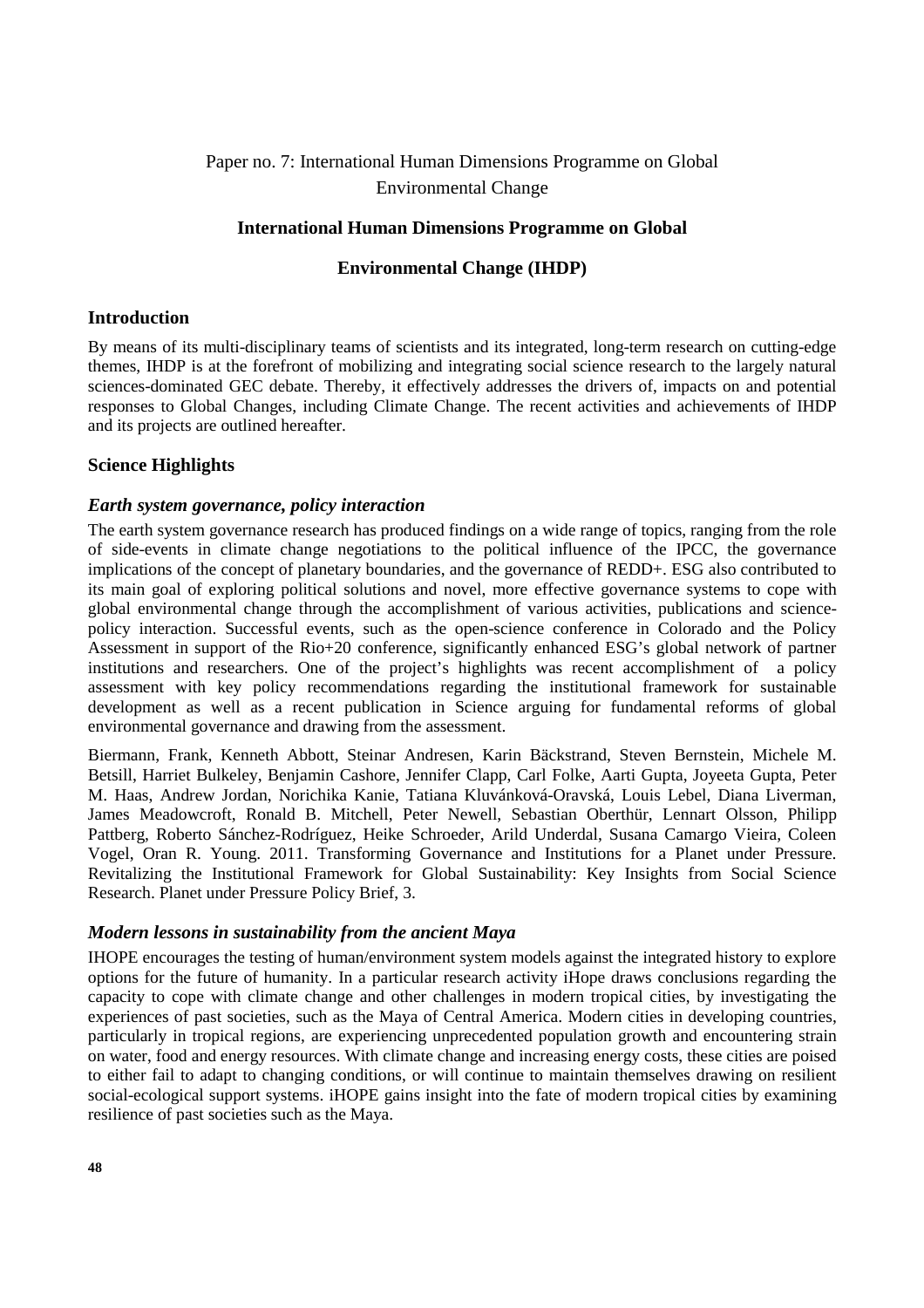S. Van der Leeuw, S., R. Costanza, S. Aulenbach, S. Brewer, M. Burek, S. Cornell, C. L. Crumley, J. A. Dearing, C. Downy, L. J. Graumlich, S. Heckbert, M. Hegmon, K. Hibbard, S. T. Jackson, I. Kubiszewski, P. Sinclair, S. Sörlin, and W. Steffen. 2011 Toward an integrated history to guide the future. Ecology and Society 16(4):2.

## *Urbanization, climate change adaptation*

UGEC continued its focus on climate change adaptation in urban areas and developed essential research findings in this context during the past year. Besides the organization of a training workshop on 'Urban Responses to Climate Change in Asia', held in Taiwan, UGEC also conducted studies in this field and generated essential findings. One major research result shows that disaster risk reduction and climate change adaptation converge and interplay in the context of urban areas. The awareness of these connections started to change how researchers and practitioners conceive and approach the analysis and management of urban climate risk and associated impacts and response activities.

Rosenzweig, C., Solecki, W.D., Hammer, S., Mehrotra, S. (Eds.) (2011). Climate change and cities: First assessment report of the Urban Climate Change Research Network. New York, NY: Cambridge University Press.

## *Climate change risks and risk governance*

Working on the topics of Extreme Risks and Vulnerability & Adaptation the IRG-Project combines a multiinstitutional, interdisciplinary team of natural scientists, social scientists, engineers, policy makers as well educators around the world who develop and apply theoretic, mathematic and computational tools for the decision making processes in the case of large-scale disasters around the globe. For this purpose the project developed eleven new initiatives in 2011, including a workshop for science policy interaction on 'Climate Change Risks, Low-carbon Society and Green Development' that was conducted in Nanjing, China.

## *Global Land Project*

GLP started preparing its synthesis phase and continued its cooperation with IHDP's core project UGEC. Following the jointly organized International Conferences of GLP and UGEC, which focused on the linkage between urbanization, land and landscapes, and climate change, both projects worked together in a joint workshop in 2011, discussing and developing a vision for a new conceptual framework of urban-land teleconnections that would enable a novel approach to local-to-global-scale land use change processes. Among many other results, a major outcome of the 2010 GLP conference was published in the journal Science in November 2011 discussing the topic of ecosystem services.

Kinzig, A.P., Perrings, C., Chapin III, F.S., Polasky, S., Smith, V.K., Tilman, D. and Turner II, B.L., 2011. Paying for Ecosystem Services – Promise and Peril. Science, Vol.334, no.6056, pp.603-604. DOI: 10.1126/science.1210297

## *Inclusive Wealth Report*

Unless the yardsticks which society uses to evaluate progress are changed, the continued downward spiral of the planet's natural systems will continue. Traditional indicators such as GDP and HDI have basic limitations as measures of social progress. Neither GDP/capita nor HDI reflect the state of the natural environment and both focus on the short term, with no indication of whether current well-being can be sustained. In this context, a prominent indicator for addressing the weaknesses in contemporary measures is 'Wealth' that relies on the stocks of different assets: Natural, Manufactured, and Human Capital. The Inclusive Wealth Report (IWR) features Inclusive Wealth as a comprehensive measure to track societal well-being.

The IWR is a United Nations University International Human Dimensions Programme on Global Environmental Change (UNU-IHDP) initiative with support from the United Nations Environment Programme (UNEP), in collaboration with the UN-Water Decade Programme on Capacity Development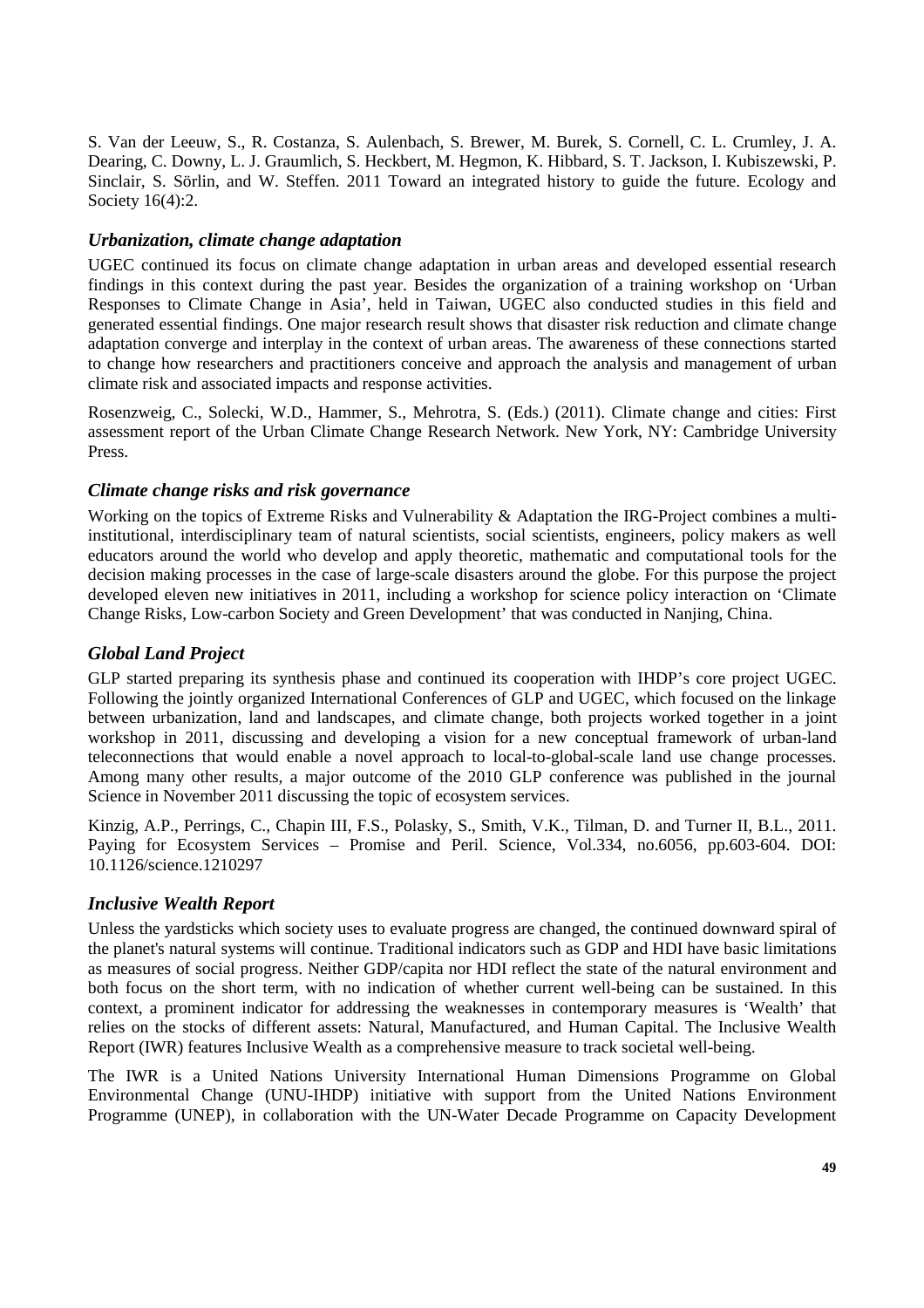(UNW-DPC) and the Natural Capital Project, Stanford University. The project aims at developing the first report on the wealth and changes in the wealth of nations, with a particular focus on Natural Capital. In the long-term, the project aims at producing a series of IWR's on a biennial basis. The first Inclusive Wealth Report will focus on a selection of 20 countries worldwide, with a special emphasis on developing countries, covering the 1990-2008 time period. It will be launched at the Rio+20 conference in 2012.

## *Assessment of human drivers of and responses to global environmental change*

The Social Sciences and Humanities Assessment of Global Change is an international process that will provide policymakers and the public with "state of the art" scientific information on the behavioral and cultural drivers of global environmental change, as well as likely and preferred behavioral and cultural responses. It seeks to outline best practices for the social, cultural economic and political transition to sustainability by improving the information available for decisions and by informing and inspiring relevant stakeholders to press for necessary change. The Assessment will be guided by key questions identified through a participatory process with policymakers within governments and international conventions, and users within the academic and business communities and civil society.

The Assessment will be undertaken at multiple levels, including a global Social Science Assessment Panel, and regional coordination nodes bringing together regional scientists to conduct assessments using scientific literature from that region. And, while the Assessment will directly respond to the demand and information needs of governments and conventions, it will also place major emphasis on communication to business and civil society in recognition that these actors are as influential as governments in causing change. The Assessment will be undertaken by a global network of some 500+ social scientists and humanities scholars in collaboration with interdisciplinary environmental change researchers. IHDP will administratively support it.

## *Climate Change Research, Including Marine Research, on Technical and Scientific Aspects of Greenhouse Gas Emissions and Removals from Coastal and Marine Ecosystems*

IHDP's core project LOICZ is working to support sustainability and adaptation to global change in the coastal zone. LOICZ supports adaptation to global change by linking natural and social sciences with knowledge of coastal communities at global, regional and local scales. The project's research in 2011 led to the identification of key coastal syndromes and appropriate responses. Of research interest were geographic hotspots of coastal vulnerability encompass the Arctic, small islands, river mouth systems, deltas and estuaries and urbanized coasts. A first status report of rapidly changing Arctic coasts has been published and the DPSIR framework was applied to coastal megacities.

Major findings of LOICZ coastal zone research included the worldwide decline of seagrass habitat and biodiversity. It also showed that changing material transfers along the continent-ocean interface in Brazilian rivers can be attributed to land use changes and global climate change. A further research activity of the project is the IGBP synthesis on Coastal Megacities. The analysis comprises impacts of megacities on coastal ecosystem goods and services, and welfare. It explores global change pressures, geo risks and opportunities for sustainable development.

Newton, A., Carruthers, T.J.B. & Icely, J. (2011): The coastal syndromes and hotspots on the coast. Estuarine Coastal and Shelf Science 96(1): 39-47. DOI information: http://dx.doi.org/10.1016/j.ecss.2011.07.012.

Howarth, R.W., Swaney, D.P. Billen, G. Garnier, J. Hong, B. Humborg, C. Johnes, P. Mörth, C.-M. and Marino, R.M. (2011). Nitrogen Fluxes from Large Watersheds to Coastal Ecosystems Controlled by Net Anthropogenic Nitrogen Inputs and Climate. Frontiers in Ecology and the Environment. DOI information: http://10.1890/100178.

#### **Contact:**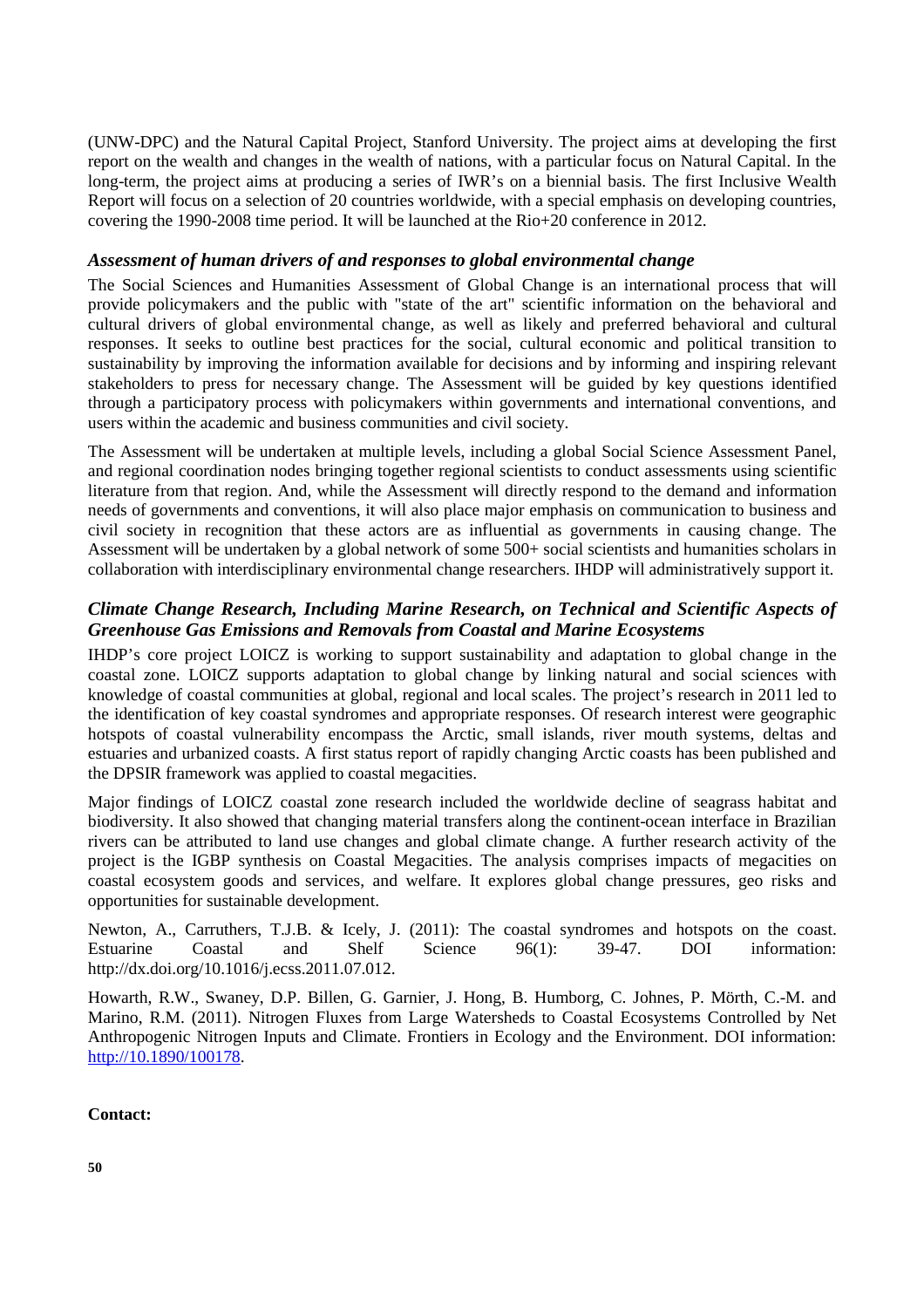Anantha Kumar Duraiappah, PhD, Executive Director IHDP: duraiappah@ihdp.unu.edu Website: http://www.ihdp.org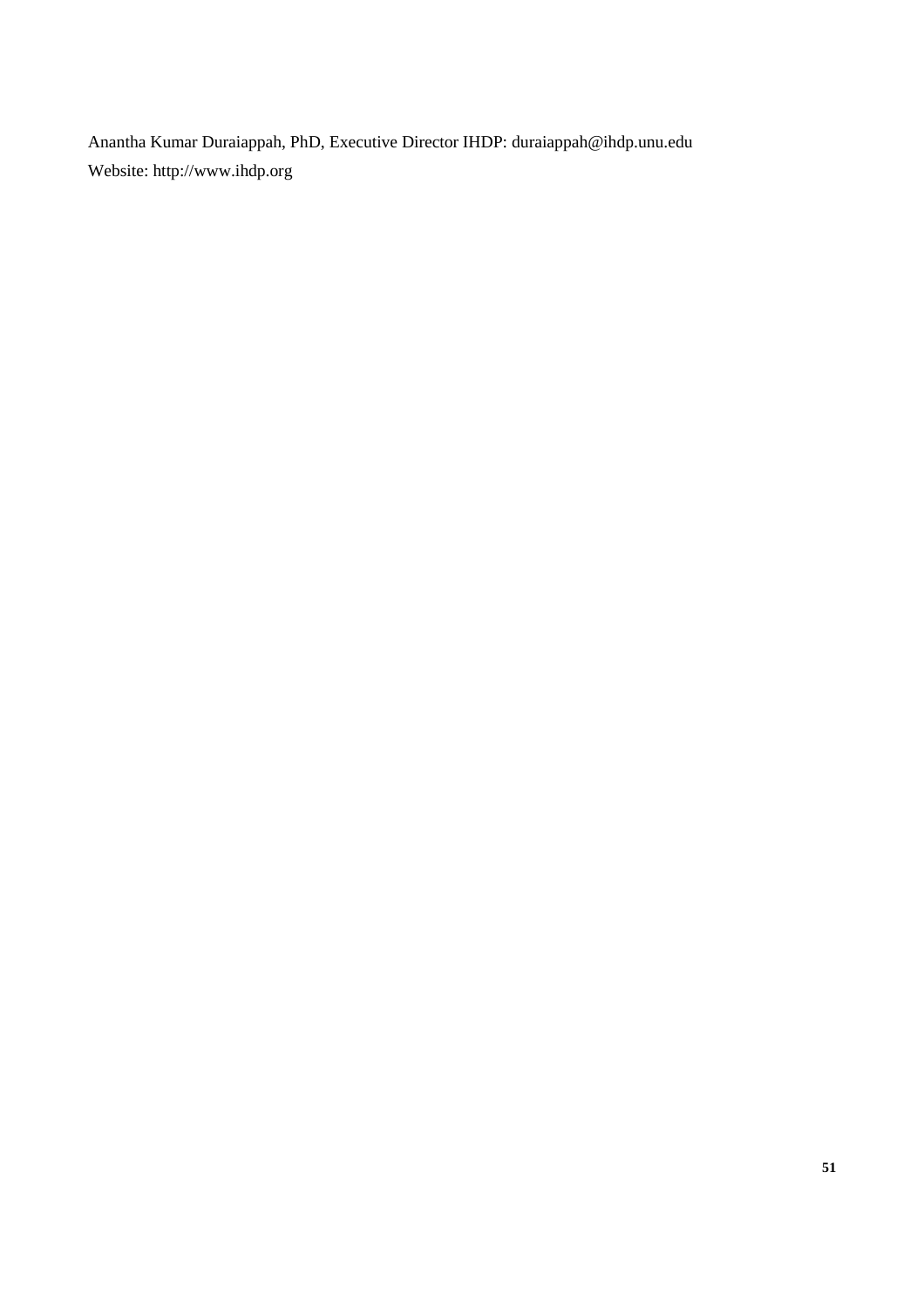#### Paper no. 8: World Climate Research Programme

### **World Climate Research Programme: Scientific Foundation for**

### **Decision Making**

### **Introduction**

**Contact:** The World Climate Research Programme (WCRP) supports a number of high priority scientific research activities with the aim of facilitating analysis and prediction of Earth's climate system variability and change for use in an increasing range of practical applications of direct relevance, benefit and value to society.

WCRP held a successful Open Science Conference (OSC) on 24-28 October 2011, in Denver, Colorado, USA, under the theme "Climate Research in Service to Society. The conference counted more than 1900 participants from 86 nations, including 541 young scholars and 300 scientists from developing nations. Through a community synthesis of research findings, the scientists at the conference assessed the current state of knowledge on climate variability and change, identified the most urgent scientific issues and research challenges, and ascertained how the WCRP can best facilitate research and develop partnerships critical for progress. The conference participants identified several major scientific themes and priorities based on the daily presentations and discussions which include: (1) the need for prediction of the Earth System bridging the physical climate system with biogeochemistry, the socioeconomic and humanity sciences such as the "Future Earth: Research for Global Sustainability"; (2) the opportunity, provided by new satellite observations, to make a quantum leap in understanding of clouds and aerosols and their contributions to climate sensitivity; (3) the necessity of skillful climate information on regional scales, embodying the socalled "seamless prediction" in support of Global Framework for Climate Services; (4) the importance of quantifying "true" uncertainty in climate predictions; (5) the challenges and opportunities of predicting how natural modes of climate variability will modify the "forced" anthropogenic component of climate change over the coming years to decades; (6) the increasing importance of establishing the predictability of polar climate, with possible opening of the Arctic and international policy for commercial shipping and extraction of natural resources; (7) the need to better understand the causes of extreme events and attribution studies in near real-time; (8) the challenges of improved predictions of future sea-level change on regional scales, which will require knowledge of cryospheric, thermosteric, gyre circulations, storm tracks, and tidal amplitudes; and (9) the need to train and empower the next generation of climate scientists.

A major emerging theme was the need for actionable science. Decision makers need climate and other scientific information to guide decisions. The demand for and importance of understandable information about climate is increasing, especially as extreme weather and climate events and their adverse impacts on natural ecosystems and global economic development increase in frequency and severity. More information on the conference is available at http://conference2011.wcrp-climate.org.

## **On-Going WCRP Research Activities relevant to UNFCCC**

#### *Climate Projections*

More than 22 modeling groups from around the world are currently running the Coupled Model Intercomparison Project Phase 5 (CMIP5) experiments that represent the most ambitious multi-model intercomparison and analysis project ever attempted. This and previous phases of CMIP have been organized and coordinated by the WCRP Working Group on Coupled Models (WGCM). The CMIP5 consists of four major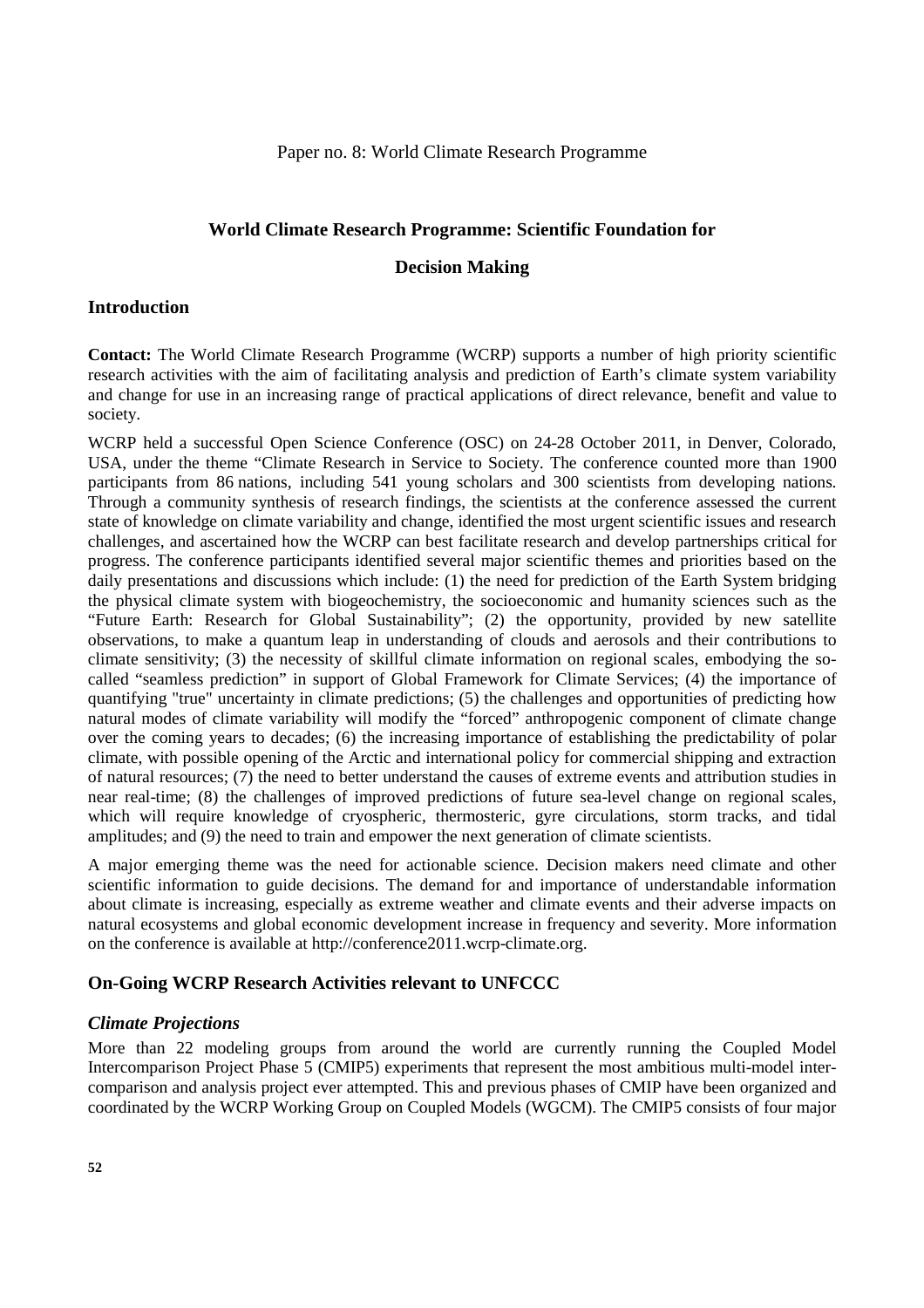categories of experiments and analysis based on model simulations. They are: 1) Atmosphere-Ocean Global Climate Models (AOGCMs , with components of atmosphere, ocean, land and sea ice); 2) Decadal prediction simulation sets (AOGCMs initialized with observations); 3) high-top models (AOGCMs with increased vertical extent to reach well into the stratosphere); Earth System Models (ESMs, with inclusion of at least a coupled carbon cycle in an AOGCM). Model data are openly available from the Earth System Grid Federation, an international distributed data archival and access system, and more information can be found on the Program for Climate Model Diagnosis and Intercomparison (PCMDI) web page (http://cmippcmdi.llnl.gov/cmip5/). Ultimately, these results will be available through the peer-reviewed publications for use in the 5th IPCC Assessment Report (AR5).

## *Decadal Predictability and Predictions*

The enhanced focus on the WCRP CMIP5 near-term climate prediction (to about 2035) is promising exciting developments in the coming years such as the assessment of the benefit of different initialization methods, the formulation of predictions with useful skill over regions and for variables still unexplored or the development of post-processing methods that allow the integration of forecast information from different forecast systems. As already happened in the field of seasonal forecasting, the combination of model improvement, better observational datasets (for both initialization and verification) and a better understanding of the processes at the origin of the interannual to multi-decadal predictability should lead to more skillful multi-year predictions in the future, as well as to an increase benefit from a better informed society.

## *Seasonal and Interannual Forecasts*

Progress in seasonal prediction depends on improvements in the building blocks of seasonal prediction systems: the models, observations and data assimilation systems, as well as improved forecast verification and a more effective transfer of information to forecast users, increasing forecast value. The WCRP Working Group on Seasonal to Interannual Prediction (WGSIP) is coordinating a multi-model, multi-institutional set of hindcast experiments – the Climate system Historical Forecast Project (CHFP, http://www.wcrpclimate.org/wgsip/chfp/index.shtml). The CHFP aims to explore there untapped sources of predictability on seasonal to interannual timescales due to interactions and memory associated with all the elements of the climate system (Atmosphere-Ocean-Land-Ice). These experiments provide a baseline assessment of current seasonal prediction capabilities using the best available models of the climate system and data for initialisation, as well as of IPCC class climate models in seasonal prediction mode. They provide a framework for assessing current and planned observing systems, and a test bed for integrating process studies and field campaigns into model improvements.

The WCRP WGSIP provides an effective interface between the operational community engaged in longrange predictions and the research community engaged in exploring new sources of prediction skill, improvements in long-range prediction methodologies, and other scientific questions of relevance. Improvements in seasonal prediction skill that are derived from the implementation of best practices are expected to be quasi-immediate. Improvements in the building blocks of seasonal prediction systems will continue in the next years and longer and ongoing research into new sources of predictability in the climate system are expected to lead to operational improvements on the longer term.

## *Regional Climate Information*

The provision of climate information at regional to local scales is an important requirement to support informed decision making in response to potential climate change. Such information is needed to assess the impacts of climate change on human and natural systems, enabling the development of suitable adaptation and risk management strategies at the regional to local level.

The WCRP CORDEX project (http://wcrp.ipsl.jussieu.fr/SF\_RCD\_CORDEX.html) has a twofold purpose to 1) provide a framework to evaluate and benchmark model performance (Model Evaluation Framework); and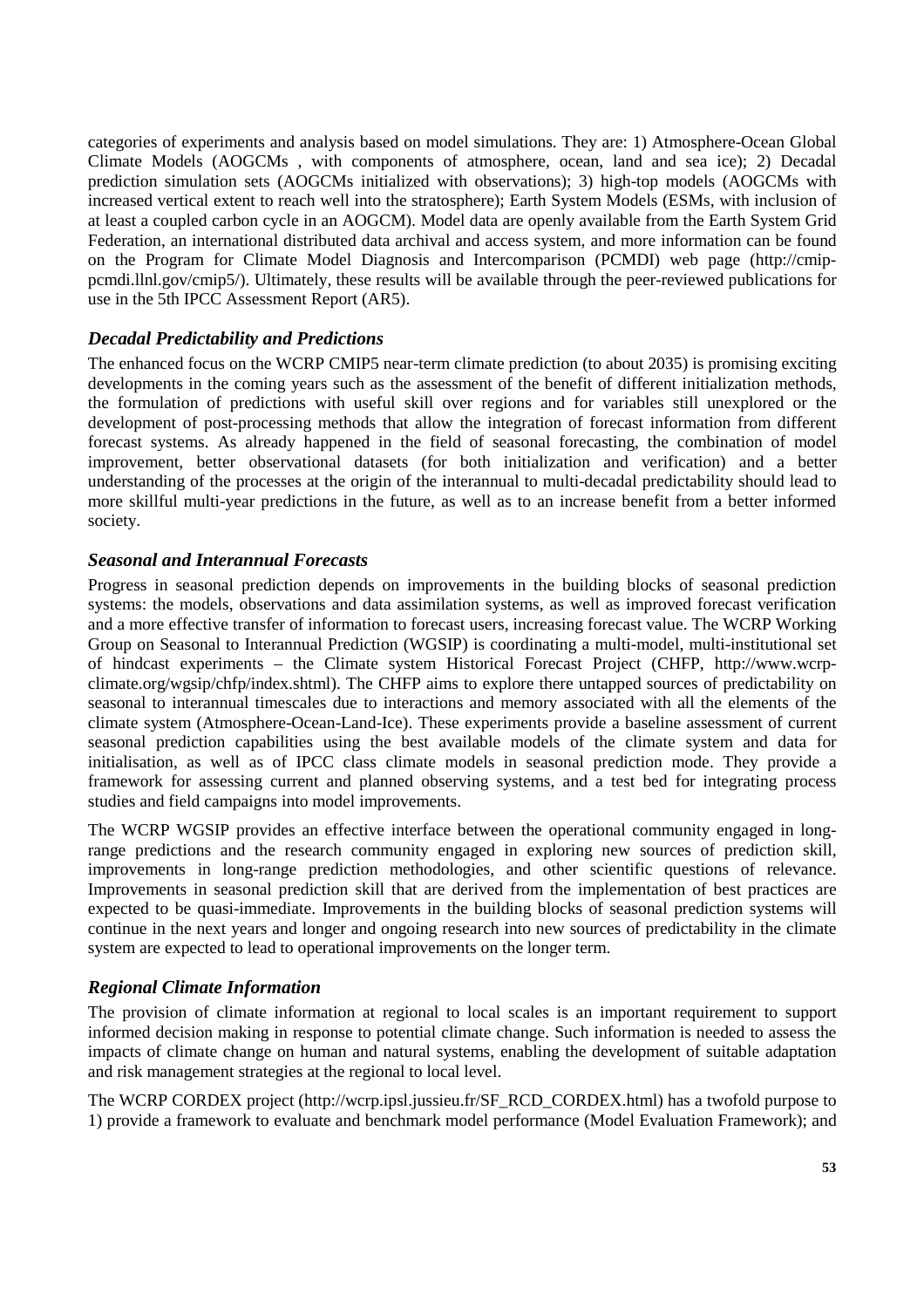2) design a set of experiments to produce coordinated climate projections and estimated uncertainties (Climate Projection Framework). The first step in CORDEX is to evaluate the performance of various Regional Climate Downscaling (RCD) methods for the recent past, both to help define the reliability of future projections and to identify areas requiring improvement. For each region a set of evaluation and diagnostic teams are being formed whose tasks include the design of a set of benchmark regional metrics for model evaluation and the collection of suitable, quality-controlled observations to support this task. However, in a number of regions of the world, access to reliable regional climate change information is extremely limited. One example is Africa. It is in these regions the collaboration developed through CORDEX is expected to bring the largest benefits. With this in mind the international community decided to target Africa for an intensive collaboration with an aim to produce a significant matrix of regional climate change projections, both to support the 5th Assessment report of the IPCC (IPCC AR5) and to provide useful climate information to decision-makers involved in climate risk management and adaptation planning. Similar teams are in the process of being formed for the other CORDEX domains in Asia and South America.

### *Detection and Attribution of Climate/Weather Extremes*

Research on "Climate Extremes" is one of the WCRP cross-cutting activities and it is focused on the design of an intercomparison framework through which both observations and climate model representations of extremes and projections of climate can be assessed, and by which changes in climate extremes can be better evaluated and communicated to the decision makers. The overall aim of this activity is to accelerate progress on the prediction/projection of climate extremes with a focus on developing capabilities and products, which facilitate practical applications for stakeholders in regions/sectors around the world.

Drought has been identified as an important focus of the WCRP extremes activity and a major international workshop was organized in March 2011 in Barcelona, Spain (http://drought.wcrp-climate.org/workshop/). Among the key recommendations of this workshop is the development of an experimental global drought information system (GDIS). The timeliness of such an effort is evidenced by the wide array of relevant ongoing national and international (as well as regional and continental scale) efforts to provide drought information, including the US and North American drought monitors, and various integrating activities such as GEO and the Global Drought Portal. In addition to the evolving drought information systems, there are a number of other emerging capabilities that could become important components of any GDIS. These include regional and global experimental hydrological forecasting capabilities and a number of national and international near real time global multi-model seasonal (short term climate) forecasting capabilities. Also relevant are two additional action items that arose from the WCRP drought workshop to develop a drought catalogue, and to conduct coordinated research on specific high-profile case studies of past droughts. WCRP is will focus on the steps necessary to develop a GDIS that builds upon the extensive world-wide investments that have already been made in developing drought monitoring, drought risk management, and short term climate prediction capabilities. The success of a GDIS will be measured by its ability to provide timely drought-related information and predictions that can inform decision-making.

#### **Emerging issues in climate change research**

#### *New Results from CMIP5*

New results are emerging from analyses of the multi-model data that are part of the Coupled Model Intercomparison Project Phase 5 (CMIP5). The spread of projections in CMIP5 AOGCMs is roughly the same as the previous generation of models in CMIP3. Most first generation of ESMs produce comparable first order results to AOGCMs, but also include the additional capabilities of ESMs. Patterns of future change of temperature and precipitation, equilibrium climate sensitivity, and spread among CMIP5 models are similar to previous generations of models and present the opportunity to better understand the spread. This increases confidence in these results.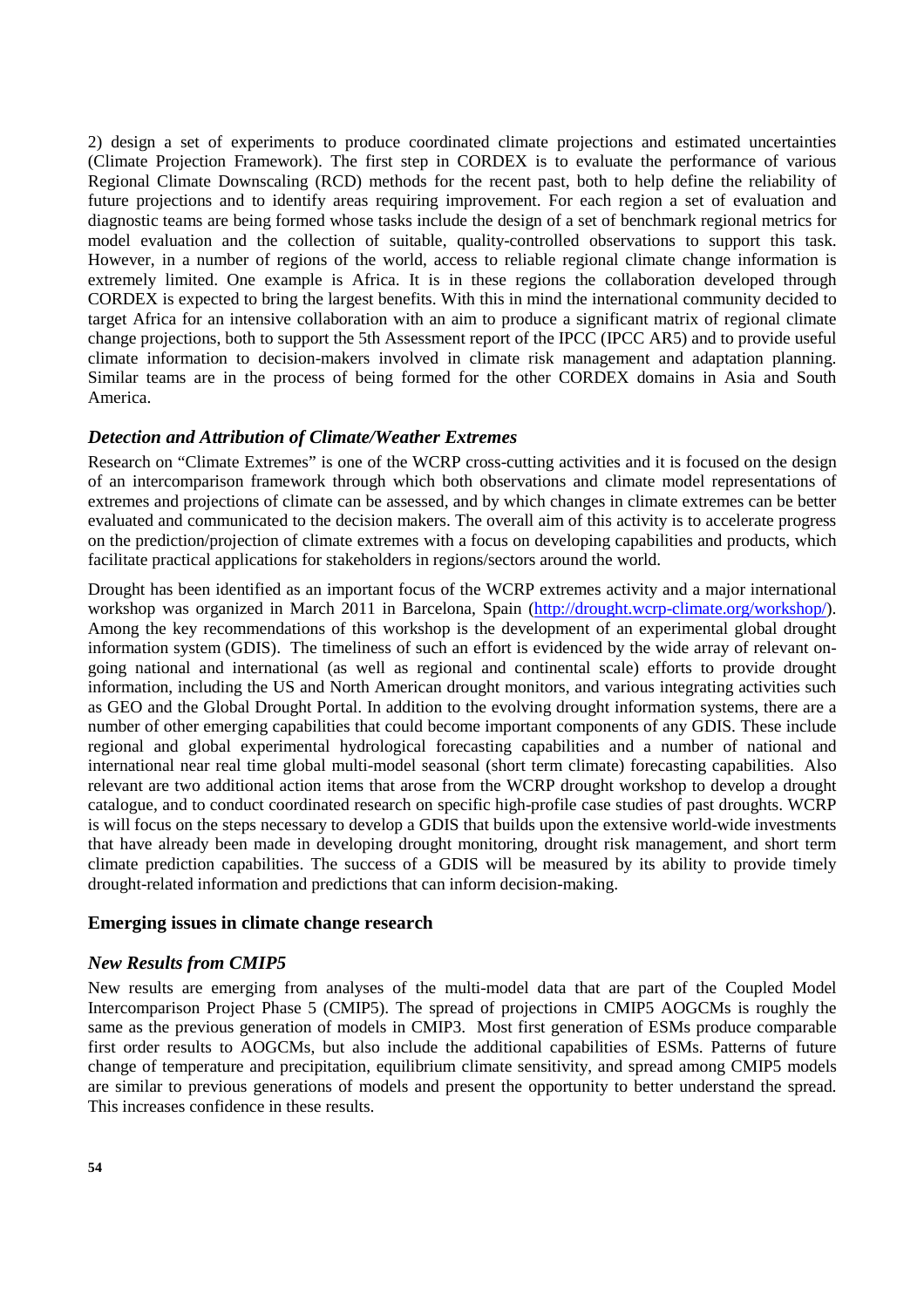CMIP5 provides many more capabilities and new types of climate change information: (1) carbon cycle feedback, quantifying sources and sinks of carbon for land vs ocean, allowable emissions for different levels of mitigation in the RCP scenarios, ocean acidification, physiological effects of vegetation changes; (2) high resolution time slices to study tropical cyclones; (3) decadal climate prediction for short term climate change and possible climate shifts; (4) paleoclimate simulations that allow analysis of climate response across past, present and future climates, and that provide "out of sample" insights to build model credibility and provide possible constraints on the nature and magnitude of future climate change; (5) analysis of cloud feedbacks; (6) revisiting of forcing and feedback better helps to interpret the spread of model projections; and (7) attempts to relate 20th century model biases to projections.

New types of results include: (1) Atlantic multidecadal variability appears to be more predictable than Pacific multidecadal variability; (2) critical thresholds for Arctic sea ice loss; (3) regional climate regimes such as the Indian Ocean Dipole and its connections to east African rainfall; (4) changes in monsoon onset characteristics; (5) role of salinity and patterns of changes connected to the hydrological cycle and ocean response; (6) tracking regional ocean heat content changes and relation to regional patterns of sea-level rise; (7) mechanisms for regional precipitation and temperature changes and extremes—Caribbean drying, SE US wetter, drying Amazon, connecting Arctic sea ice loss to European cold extremes, atmospheric rivers and extreme precipitation, importance of circulation changes, blocking, what will not change in a future climate is also useful information.

Indices of weather and climate extremes (coordinated by ETCCDI) are being calculated for the CMIP5 models and for the reanalyses data, and will be made available for users to analyze through a data base, initially from the Canadian Center for Climate Modeling and Analysis (CCCma), and subsequently on the PCMDI web site.

## *New Results from CORDEX-Africa*

10 Regional Climate Modelling (RCM) groups have downscaled ERA-interim data for 1989-2008 on the common Africa CORDEX grid. All these groups have also committed to making at least one climate projection run for the CORDEX-Africa domain, with some groups planning more than one with different CGCM (Coupled General Circulation Model) forcing. A model evaluation/diagnostic team has now been formed for Africa, consisting of 30 scientists from a range of disciplines and representing the majority of sub-Saharan Africa. While there are inter-model differences, the majority of the RCMs capture the ITCZ (InterTropical Convergence Zone) well, with accurate estimates of seasonal rainfall amounts. In fact the ensemble mean bias, when calculated against any one of the four observation data sets, is of similar magnitude, or smaller, to the differences across the 4 observations. The main message we wish to convey at this early stage is that a lot of high quality simulated climate information will be available for the African continent within the next few months.

For practical use in West Africa it is important that models can simulate the onset date of the monsoon, as well as the monsoon duration, intra-seasonal variability within the monsoon season and its north-south propagation. A number of the RCMs simulate the overall monsoon cycle quite accurately, with a few capturing the northward jump in the monsoon seen in early July in the observations, the ensemble mean having a particularly good representation of this phenomenon. A feature common to a number of the RCMs is that during the southward march of the monsoon, in October to November, precipitation rates are overestimated. More work is required to fully characterize the ability of the CORDEX RCMs to simulate climate variability over Africa. This effort is underway now, in preparation for the climate projection phase of CORDEX, which will begin for Africa and other regions in the coming months.

## *New Re-Analyses of Global Observations*

Reanalysis is a scientific method for developing a comprehensive record of how weather and climate are changing over time. In it, observations and a numerical model that simulates one or more aspects of the Earth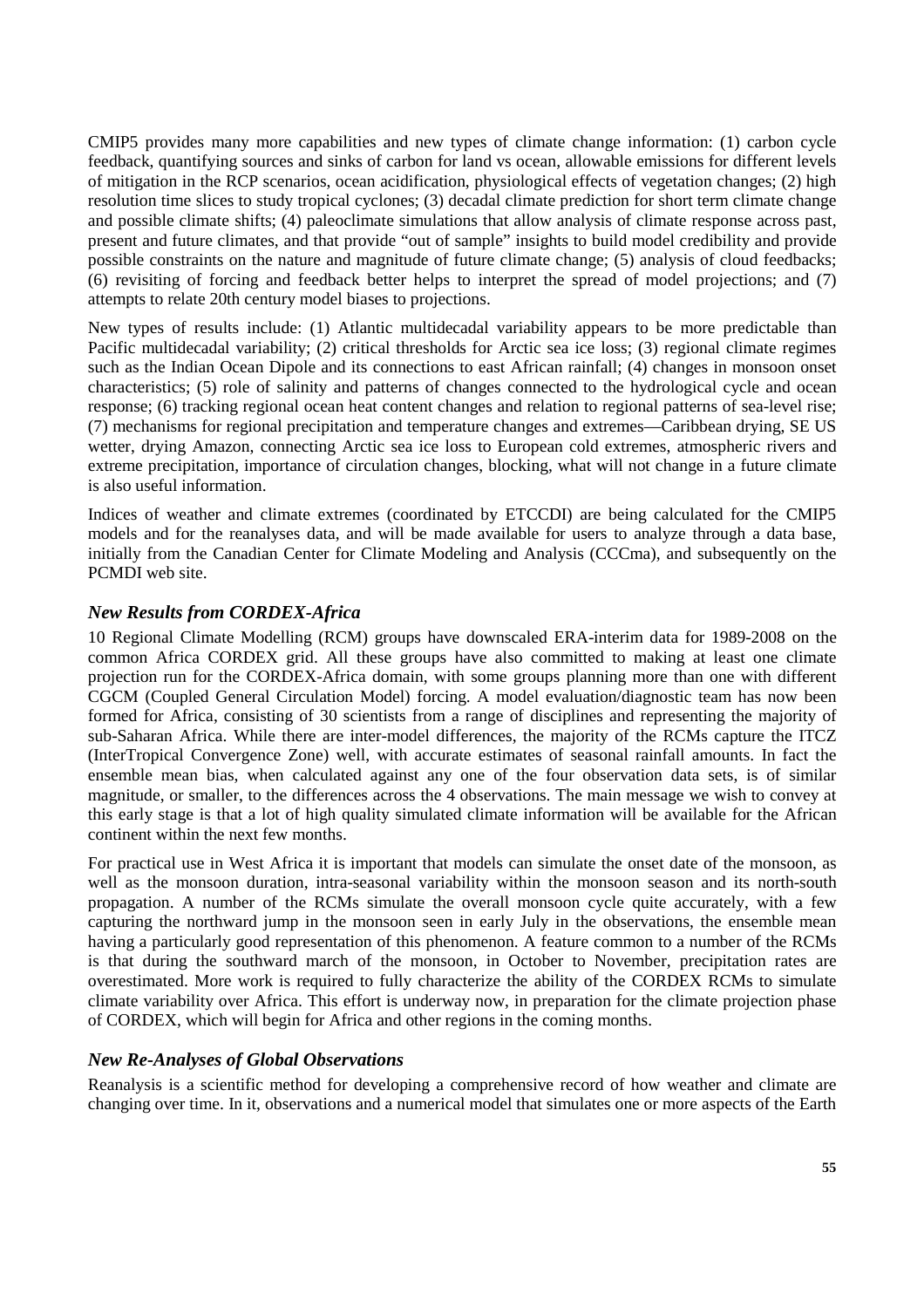system are combined objectively to generate a synthesized estimate of the state of the system. A reanalysis typically extends over several decades or longer, and covers the entire globe from the Earth's surface to well above the stratosphere. Reanalysis products are used extensively in climate research and services, including for monitoring and comparing current climate conditions with those of the past, identifying the causes of climate variations and change, and preparing climate predictions. Information derived from reanalyses is also being used increasingly in commercial and business applications in sectors such as energy, agriculture, water resources, and insurance.

The mid-1990s saw the emergence of reanalysis products of more uniform quality covering longer periods, for example by the US National Center for Environmental Prediction (NCEP), ECMWF, the Japan Meteorological Agency and others. For example, ECMWF's two most recent reanalyses, ERA-40 and ERA-Interim, illustrate perfectly the positive benefit of improved observing and forecasting systems on mediumrange forecasting and climate monitoring.

ERA-40 covered the period 1958-2001. It used an assimilating model with a -125 km quasi-uniform grid, 60 level vertical resolution and a three-dimensional variational (30-Var} analysis. Otherwise, it used a version of the ECMWF forecasting system that was operational in 2001. ERA-Interim runs from 1979 to the present, and uses -80 km horizontal resolution, 60-level vertical resolution, and otherwise a 2006 version of the ECMWF system, including four-dimensional variational (4D-Var) analysis. The new webpage http://reanalyses.org/ provides researchers with detailed data descriptions, data access methods, analysis and plotting tools of reanalysis datasets created by different climate and weather organizations. In addition, the site is used to discuss these reanalyses, how they compare with each other and with observations. WCRP is convening the 4th International Conference on Reanalysis in Silver Spring, USA, on 7-11 May 2012 with the objective of fostering communications between reanalysis development centers and the research community with a focus on an Earth System approach to reanalysis.

## *Regional Research, Analysis and Modelling Capacity Development*

WCRP partnered with WMO, GCOS and ICPAC to execute a World Bank-sponsored project on climate risk reduction for the Greater Horn of Africa countries (http://www.wcrpclimate.org/CB\_projects\_GFDRR.shtml). A series of three coordinated workshops brought together climate practitioners and users to assess available climate data and information for water resources and agriculture, and to identify best practices and gaps that need to be filled. The overall objectives of the workshop programme were to help ensure that attention is given by countries in the GHA region to observation and data needs, to demonstrate the use and value of regional models, to provide advice on model limitations, and to improve capabilities across the GHA for using data records and model projections for adaptation planning. WCRP was successful in adopting the materials and process developed for the Horn Africa for the regional capacity development in West Africa with the help from some African scientists and through a partnership with UNDP and WMO Regional Program.

Regional knowledge assessments were and will be conducted in West Africa, East Africa, and South Asia in 2011 and 2012 through a partnership between the WMO/WCRP, IPCC, UNEP, START, the University of Ghana, University of Dar es Salaam and the Bangladesh Centre for Advanced Studies. The effort is being supported through a European Commission, UNEP, USAID and USGCRP-funded project entitled *'Understanding the Findings of the Intergovernmental Panel on Climate Change (IPCC) Fourth Assessment Report, Climate Change 2007 - Integrating Climate Change Adaptation and Mitigation in Development Planning'*.

The regional knowledge assessments utilizes key findings of the IPCC 4th Assessment Report, Climate Change 2007, as the basis upon which to frame issues of climate change impacts, vulnerability, adaptation and mitigation, and draws upon a wide array of additional sources, including peer reviewed literature published since the 4th Assessment Report pertaining to regional issues, grey literature (i.e. institutional or technical reports, working papers, theses, conference proceedings, statistical bulletins, etc.), and peer